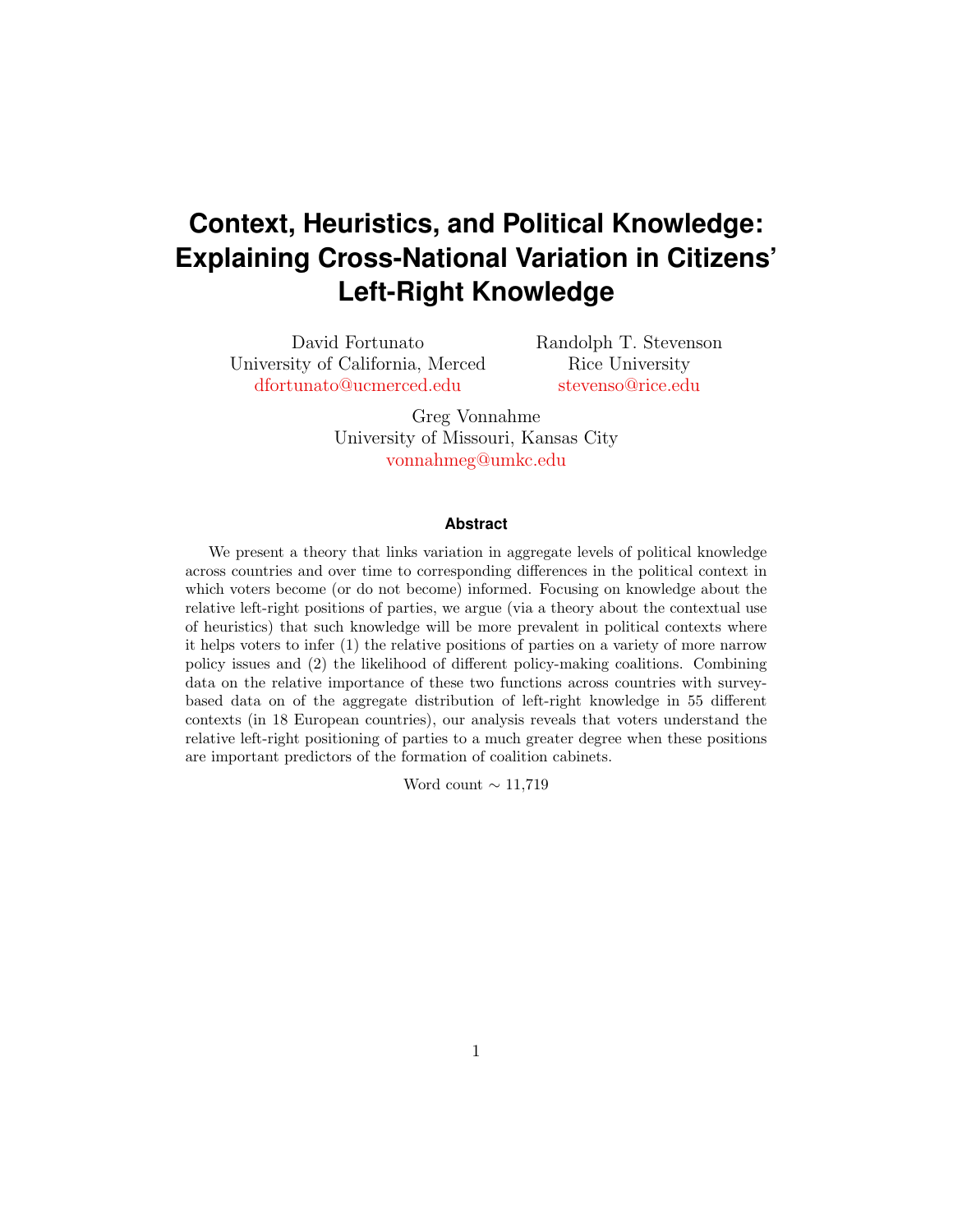Surveys of British voters reveal that only about 56% of respondents can place the Labour Party to the left of the Conservative Party (Americans do about as well for the Republican and Democratic parties). In contrast, 86% of respondents to similar surveys in Denmark can place the Social Democratic Party to the left of the Conservative Party, 87% can place it to the left of the Liberals, and 82% can place it to the right of the Socialist People's Party. Indeed, almost half of Danish respondents can correctly order all 15 major party pairs. Likewise, surveys gauging Brits' and Danes' interest in politics show that the typical Dane is 27% more interested in politics than the average Brit. Further, such differences are apparent across the Western democracies and have a dramatic impact on political participation and ultimately the quality of representative democracy (e.g., Brady et al. 1995, Lazarsfeld et al. 1948, Milbrath and Goel 1977, Verba et al. 1995).

In this paper, we seek to map and explain this kind of variation in knowledge about the relative left-right positions of political parties in the western democracies (we call this "partisan left-right knowledge"). We first describe a general theory that links variation in aggregate levels of partisan left-right knowledge to differences in the political context in which individuals become (or do not become) informed. With this theoretical compass, we next describe an empirical project that allows us to construct a map of contextual variation in partisan left-right knowledge across a large number of countries and a over long period of time (55 cases drawn from 18 countries from 1992 to 2004). Finally, we use this map of partisan left-right knowledge and corresponding measures of political context to test empirical hypotheses that flow directly from our theory.<sup>[1](#page-1-0)</sup>

<span id="page-1-0"></span><sup>1</sup>Our purpose in studying political knowledge differs from many previous studies. While most have focused on explaining variation in knowledge among different individuals in the same political context (e,g, Delli Carpini and Keeter 1993), our focus is explaining differences in the whole distribution of political knowledge over individuals, across contexts (a notable exception is Gordon and Segura 1997).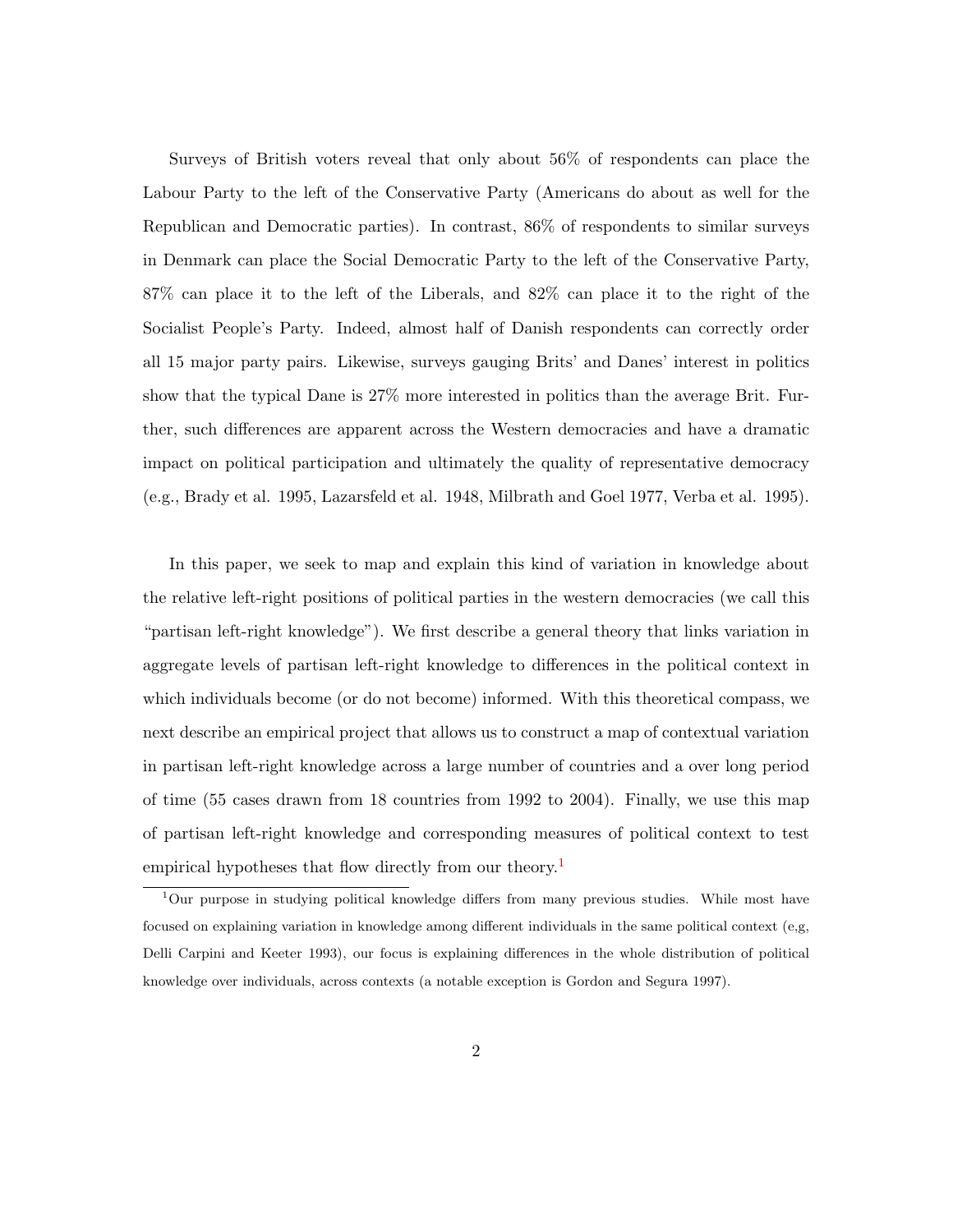Our theory begins with the idea that the level of partisan left-right knowledge in a given context ultimately depends on how useful the left-right metaphor is for organizing, simplifying, or otherwise facilitating voters' understanding of partisan politics. Where it is more useful for these purposes, elites will more often frame partisan politics in left-right language and voters, both actively and passively, will come to have greater levels of partisan left-right knowledge. As Benoit and Laver tell us (2013; 198):

". . . political discourse is rather like a giant feral factor analysis. The concepts that emerge — liberal versus conservative, left versus right — emerge because people over the years have found them simple and effective ways to communicate their perceptions of similarity and difference."

Thus, in very broad strokes (to be made finer in the sections that follow), our explanation of contextual differences in left-right knowledge isolates features of the political context that make the left-right metaphor (as applied to parties) a more or less effective way to communicate relevant similarities and differences about the parties. For the sake of clarity, we present our argument in two stages: First, we discuss the main functions of the left-right metaphor (as applied to individual's understanding of partisan politics) that have been identified in the literature and review various arguments for the salience of these different functions.

With a clear view of these functions, we then look to the recent, multi-disciplinary work on heuristics (most notably social-psychology, economics, and computer science) to give these functions a more concrete theoretical expression. Specifically, we propose that partisan left-right knowledge is the primary input to two particular heuristics that voters use to accomplish two otherwise prohibitively difficult cognitive tasks, each of which may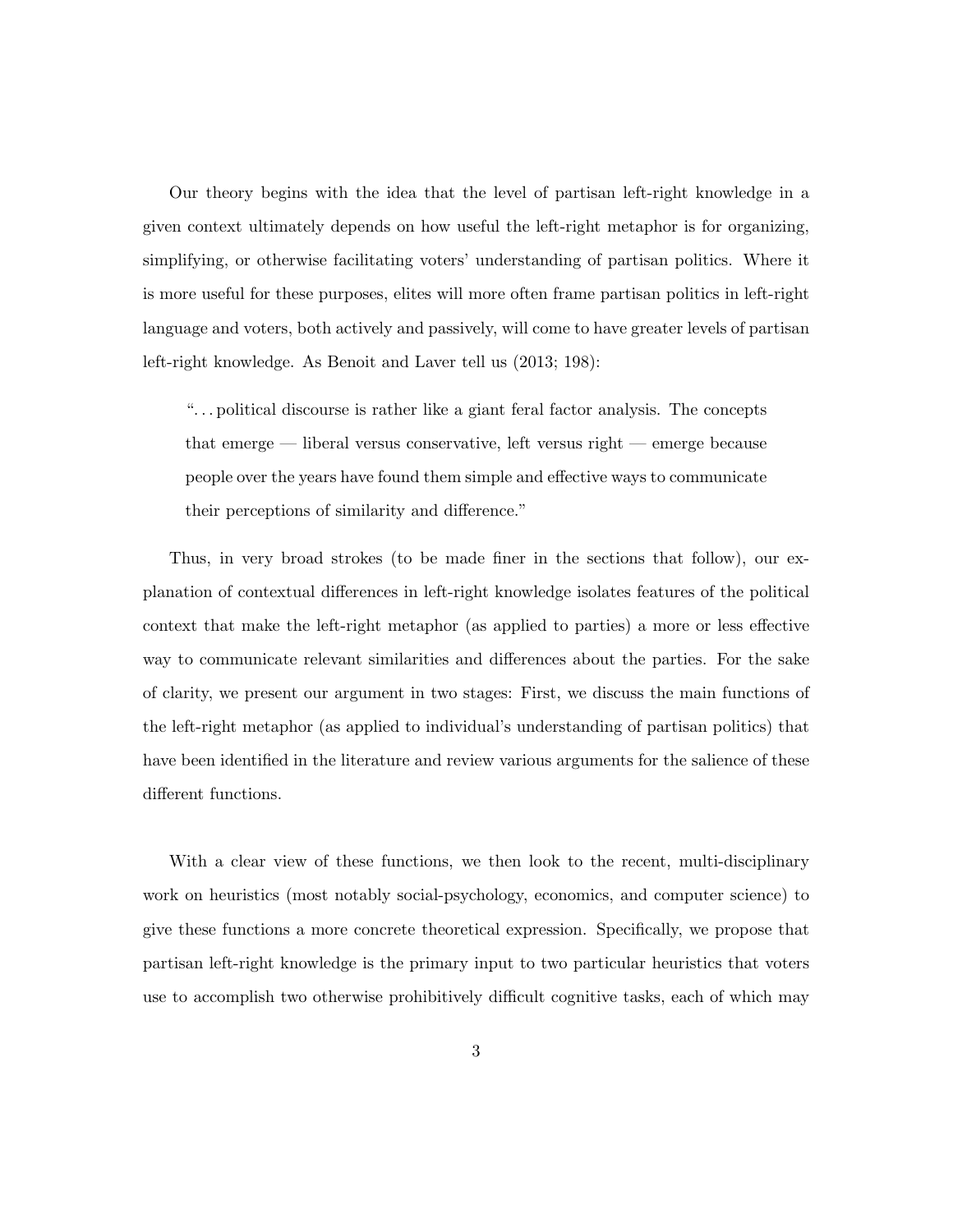be necessary for meaningful political participation: (1) to understand the relative policy position of the parties on a large number of salient political issues, and (2) to form expectations about which parties are likely to form policy-making coalitions. While, as we will see, these two heuristics correspond closely to the two main functions of the left-right metaphor that have been often-discussed in the literature, expressing them as formal heuristics allows us to borrow tools from the literature on heuristics (specifically, the emerging literature on the "ecological rationality" of heuristics) to identify the specific features of the political context that should impact the usefulness of these heuristics — and ultimately the incentives of political elites to supply, and voters to collect, partisan left-right knowledge. We start, then, by identifying the functions of partisan left-right knowledge for simplifying partisan politics.

## **The functions of partisan left-right knowledge**

Our survey of the large literature on the left-right metaphor in politics identified three main functions that the metaphor might accomplish in simplifying or organizing partisan politics for voters. We discuss each in the three sections below, commenting specifically on what the literature tells us about the relative salience of each function and how this salience might vary across different contexts.

#### **Summarizing policy positions**

By far the most pervasively discussed function of the left-right metaphor in partisan politics is to summarize a plethora of narrow policy positions into a more manageable, aggregated policy dimension. For example, Todosijevic (2004: 411), in his study of the usefulness of the left-right in Hungarian politics, typifies the way many applied researchers emphasize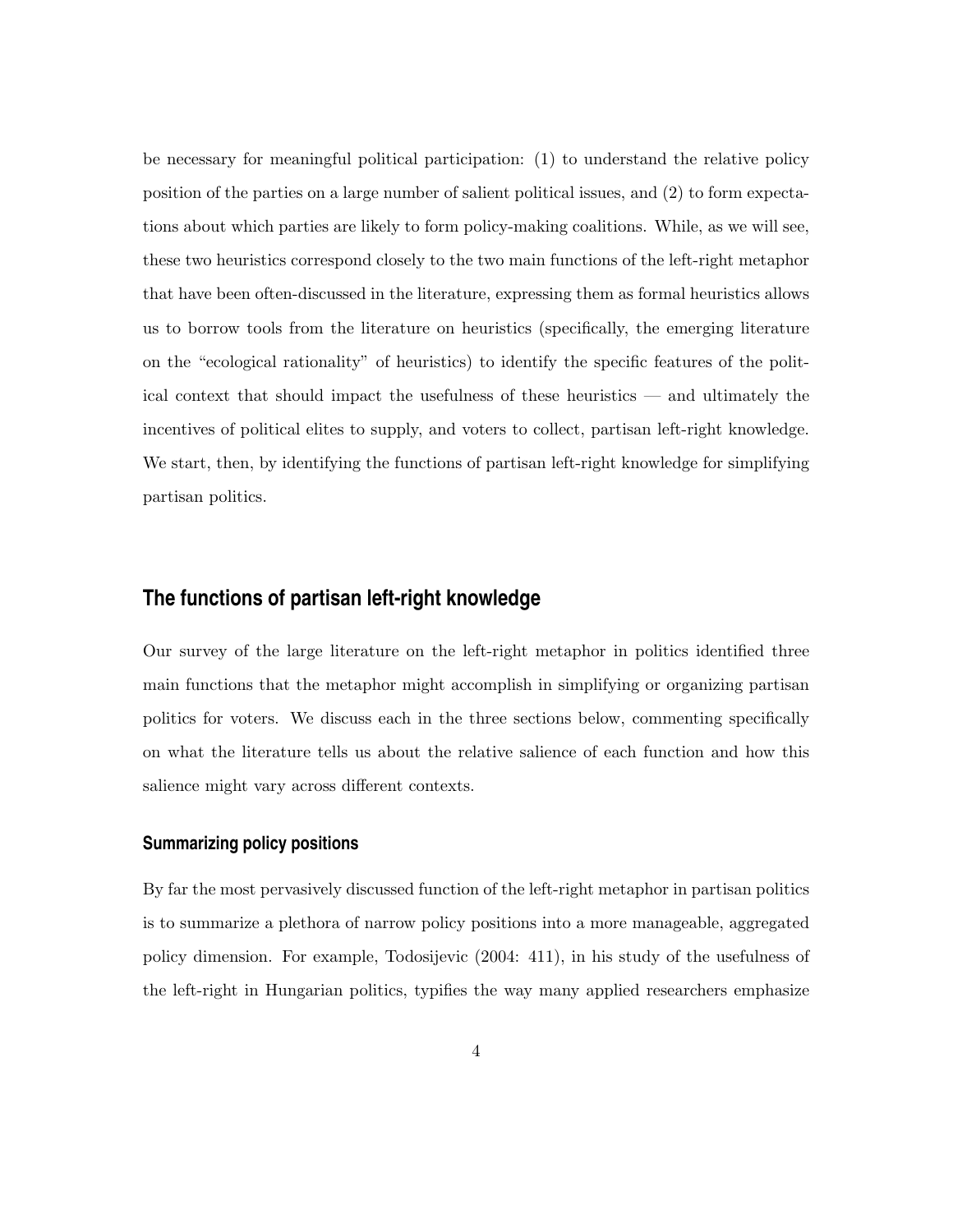this function when invoking the left-right metaphor: "Thanks to its absorptive nature, [the left-right construct] is able to represent a party's stands on various issues simultaneously." Likewise, Knutsen (1995, p. 63) suggests that "the use of the [left-right] schema is an efficient way to summarize the programs of political parties and groups, and to label important political issues of a given era." And, of course, Downs (1957, p. 132) famously asserted that "each party takes stands on many issues, and each stand can be assigned a position on our left-right scale" (see also the many studies cited in Dalton and Wattenberg 1993 and Fuchs and Klingemann 1990).

Overall, the vast majority of work that invokes the left-right metaphor in studies of partisan politics uses it for this aggregative function. That said, the relevance of this function for understanding individual political behavior in the real world has not gone unchallenged. Most damning is the empirical case that voters do not actually use the left-right metaphor for this purpose. The American Voter (Campbel et. al. 1960) and Converse's (1964) influential essay were only the first round in a persistent attack on the idea that voters use the left-right (or, in this view, any similar metaphor) to understand the policy preferences of the parties or to orient their own preferences to these (see also Klingemann 1979). And, while the specific empirical evidence behind these conclusions has often been challenged (e.g., Nie, Verba and Petrocik 1976), the general picture of a public "with little comprehension of [the] ideological meaning [of the left-right]" persists, "even though 70 percent or more of the citizens in these mass electorates may use them to describe political parties" (Levitin and Miller 1979, p. 751, see also Bartel's 2012 review of the evidence for and against this idea).

While it is not our purpose to adjudicate this debate, the empirical results that we report later will bear on it. For now, however, we simply emphasize that despite tendency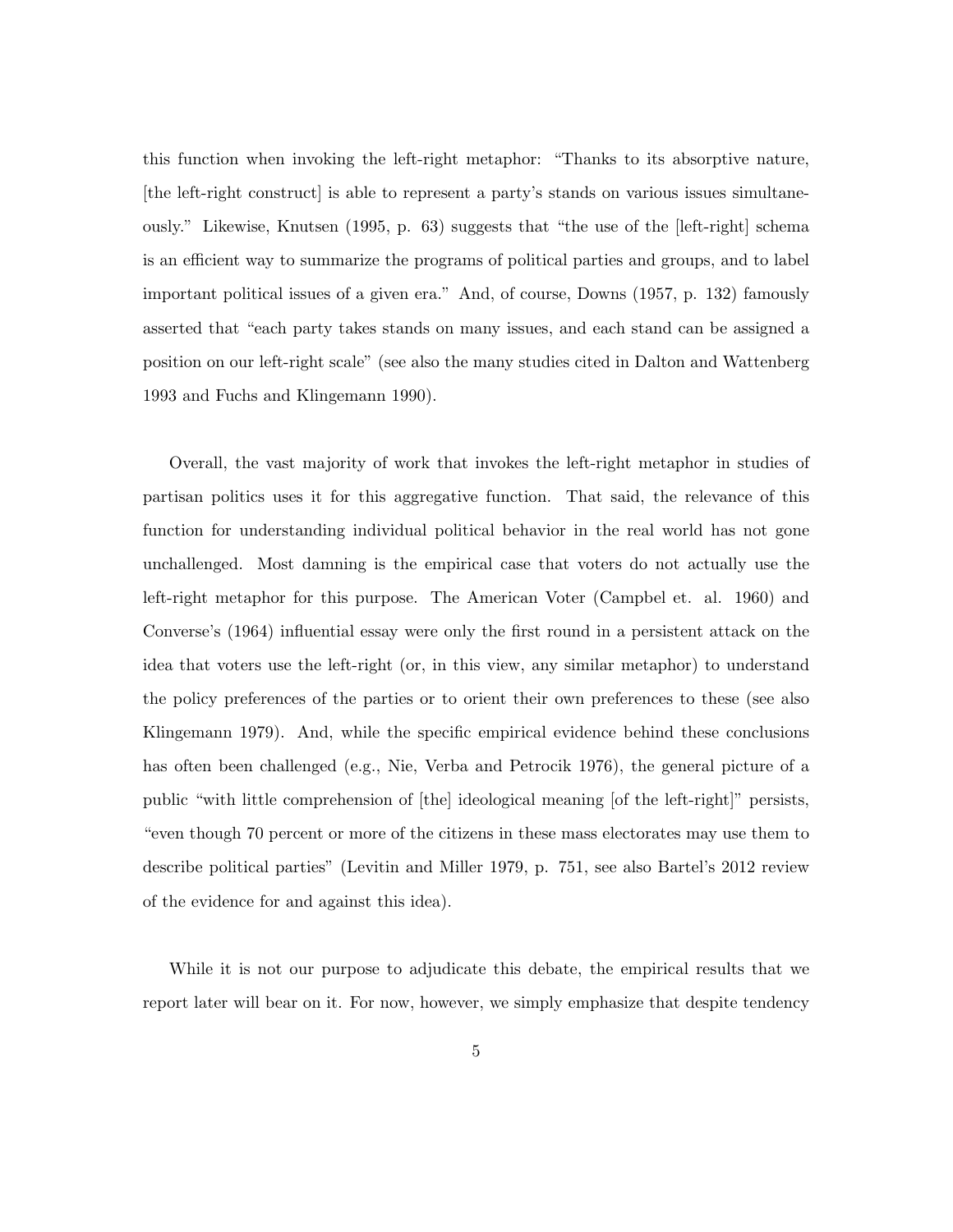of many scholars to treat the summarizing function of the left-right metaphor as essentially definitional (i.e., it is what the left-right dimension is), not everyone agrees that this is its most important (or even an important) function of the left-right construct in every context.

#### **Structuring partisan coalitions**

Politics is the art of compromise, and in many political systems parties can only make policy if they enter into policy-making coalitions with other parties. As such, one function of the left-right metaphor (though far less often invoked in the literature than the one discussed above) is in structuring voters' beliefs about which policy-making coalitions are likely to form, as well as their orientations toward different coalition possibilities. This function can either build on the aggregative function discussed above, or be independent of it. In the first view, if the left-right metaphor is an adequate summary of the parties' relative policy positions, and inter-party coalitions form (or not) according to the congruence of policy positions between the partners, then the left-right metaphor will be a useful guide to which coalitions are likely and which are not. Likewise, voters can use their left-right knowledge about parties to create (or perhaps discover) their preferences over coalitions. Certainly, this is the underlying view of many students of coalition formation in parliamentary democracies. For example, policy driven theories of coalition formation almost always predict ideologically compact coalitions (e.g., Axelrod 1970, de Swaan 1973, Laver and Shepsle 1990, Indridason [2](#page-5-0)011).<sup>2</sup> Likewise, many recent studies of coalition-directed voting (e.g., Duch et al., 2010) implicitly assume voters form preferences over coalitions by considering the left-right positions of parties.

A second view of how the left-right metaphor functions to guide voters' expectations about (and orientations toward) likely partisan coalitions dispenses with the need for the

<span id="page-5-0"></span> $2$ An exception is Luebbert (1986).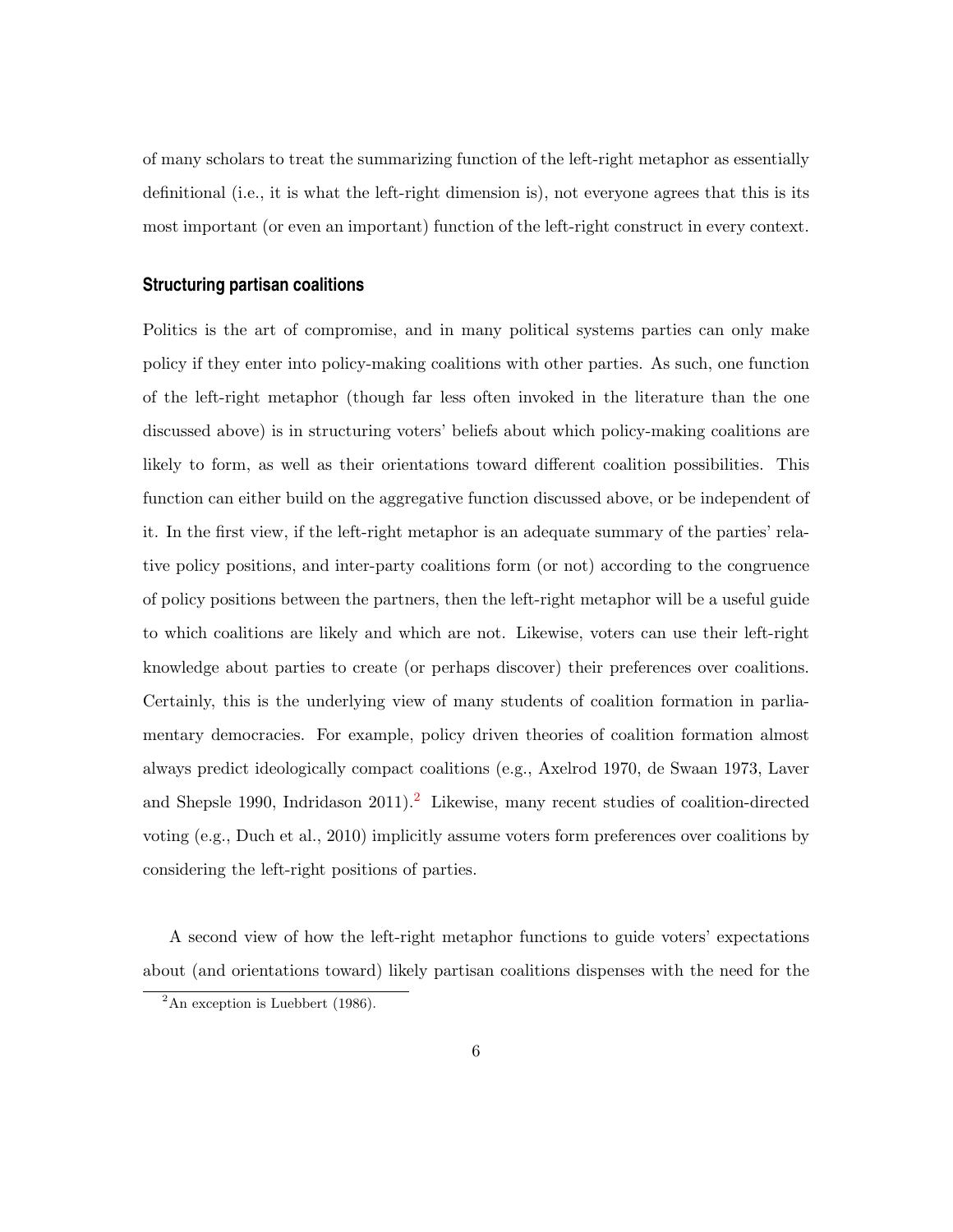left-right to first function as an adequate summary of policy differences between the parties. For example, Arian and Shamir (1983: 140) argue that "for most people, left and right labels. . . do not denote ideology and surely do not reflect ideological conceptualization and thinking." Instead, the left-right metaphor is "used to label and to identify the good or the bad, the right and the wrong, the desirable and the despicable" (142). In other words, quite apart from any specific policy content, when a party is on the "left" or "right", this tells the voter which other parties should be considered allies and which enemies. Taken one step further, it can allow the voter to know if a given party is in her "in" or "out" group; with all the attendant emotional responses and perceptual and cognitive biases that give those categories force (Tajfel 1970, and see Aronson et al. 2010 for a recent review).<sup>[3](#page-6-0)</sup> Given this, the relative spatial positions of parties on a left-right scale can tell voters which partisan coalitions "make sense," or, to which should they re-spond favorably or negatively (given their own preferences) and which should they expect?<sup>[4](#page-6-1)</sup>

While partisan coalitions are certainly present in all modern democracies, they are most salient to the typical voter in those parliamentary democracies in which coalition cabinets usually form.<sup>[5](#page-6-2)</sup> Further, the existence of identifiable cabinet coalitions provides a clear

<span id="page-6-0"></span><sup>&</sup>lt;sup>3</sup>We do not mean to imply here that these categories are strictly discrete. We can certainly think of a degree of "in-ness" or "out-ness" that could be related to the usual spatial distances that the left-right metaphor invokes.

<span id="page-6-1"></span><sup>&</sup>lt;sup>4</sup>In support of the primacy of this function of the left-right metaphor, Arian and Shamir (1983) show that its use in Israel grew over time not as a function of the emergence of any underlying ideological structure to partisan policy positions but because its usefulness in identifying the poles of political competition (quite independent of policy content) grew.

<span id="page-6-2"></span><sup>&</sup>lt;sup>5</sup>Indeed, a large empirical literature on "coalition-directed" voting shows that voters in these systems often cast votes consistent with an intention to influence coalition policy outcomes — an intention that requires expectations about the probabilities with which different coalitions form (e.g., Duch et al. 2010, Gschwend and Meffert 2010, and Kedar 2005).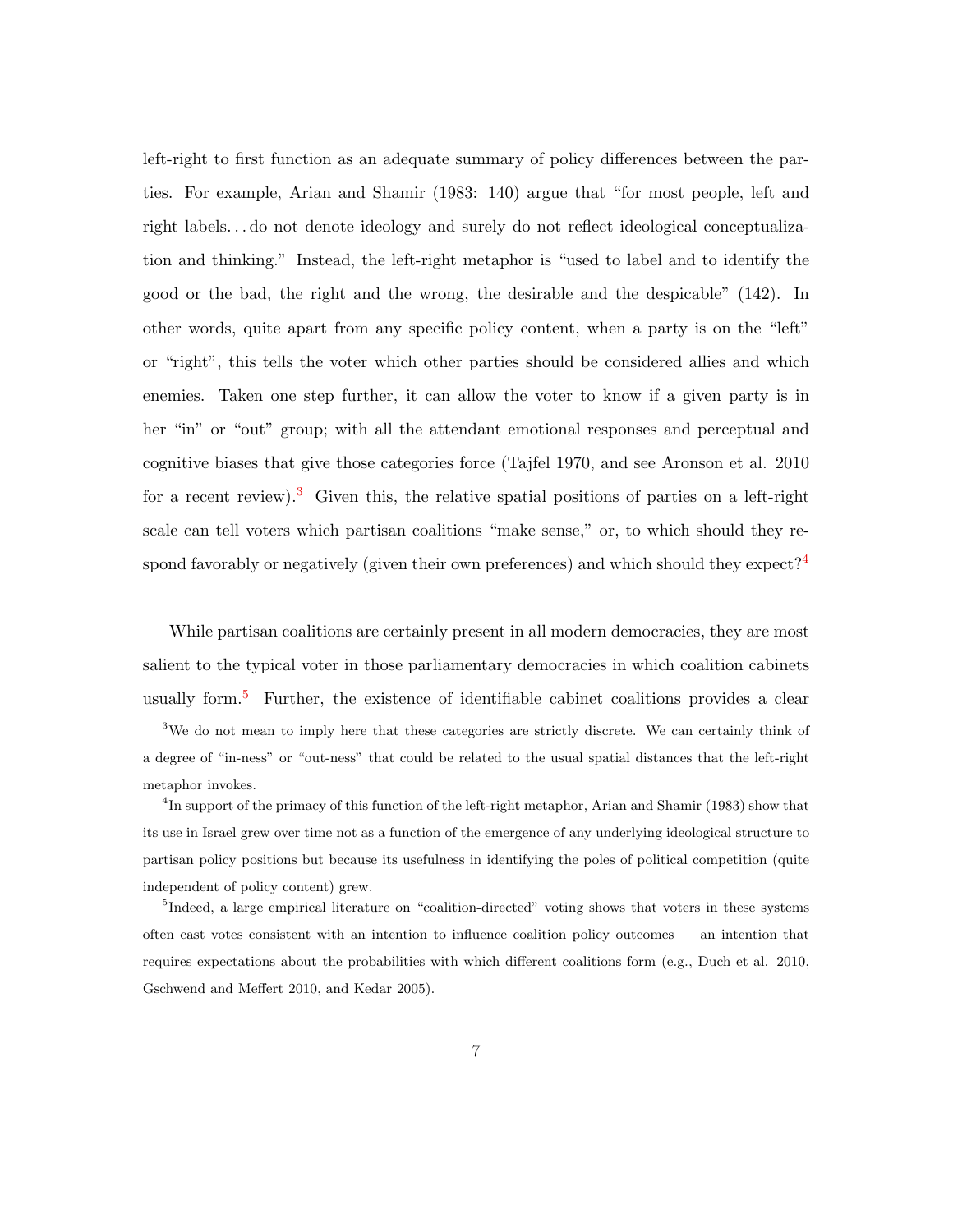set of coalitions on which to focus the part of our empirical investigation that requires characterization of the role that left-right plays in coalition formation across systems. Consequently, while we think the ideas developed so far and in the rest of the paper are likely useful for thinking about variation in partisan left-right knowledge in all democracies, in the rest of the paper, we will focus on parliamentary democracies where, even if not presently (or even usually) governed by coalition cabinet, the formation of coalition cabinets is at least possible.

#### **Guiding the distribution of political support**

To complete what we think is a more or less exhaustive list of the partisan functions of the left-right metaphor (and thus the possible reasons it could or could not be an "effective" tool in a given context), we can look to the very large literature that invokes the concept as a useful guide for how a voter should distribute her political support over parties.<sup>[6](#page-7-0)</sup> This is certainly one of the two functions (in addition to the policy aggregation function above) to which Downs ascribes the left-right metaphor.<sup>[7](#page-7-1)</sup> Further, on this point Adrian and Shamir (1983) agree with Downs that voters use left-right cues (but, in their case, absent any policy connections) to decide which parties they should or should not support. Indeed, a careful consideration of this third function of the left-right metaphor makes it clear that it can only be a reliable guide to the voter's distribution of political support over parties if it works through one or both of the other two functions described above, and, as such, is not really a distinct function. If the left-right metaphor aggregates policy dimensions as Down's suggests, then it provides an effective way to allocate support to parties (e.g.,

<span id="page-7-0"></span> $6$ We use the phrase "distribute her political support" to mean all the ways, from conversations to contributions, to voting, that individuals express degrees of support for different parties.

<span id="page-7-1"></span><sup>7</sup>Generalizing Downs somewhat, we could think of his main assumption about voters as: they support parties in proportion to how close they are to the party on a left-right dimension.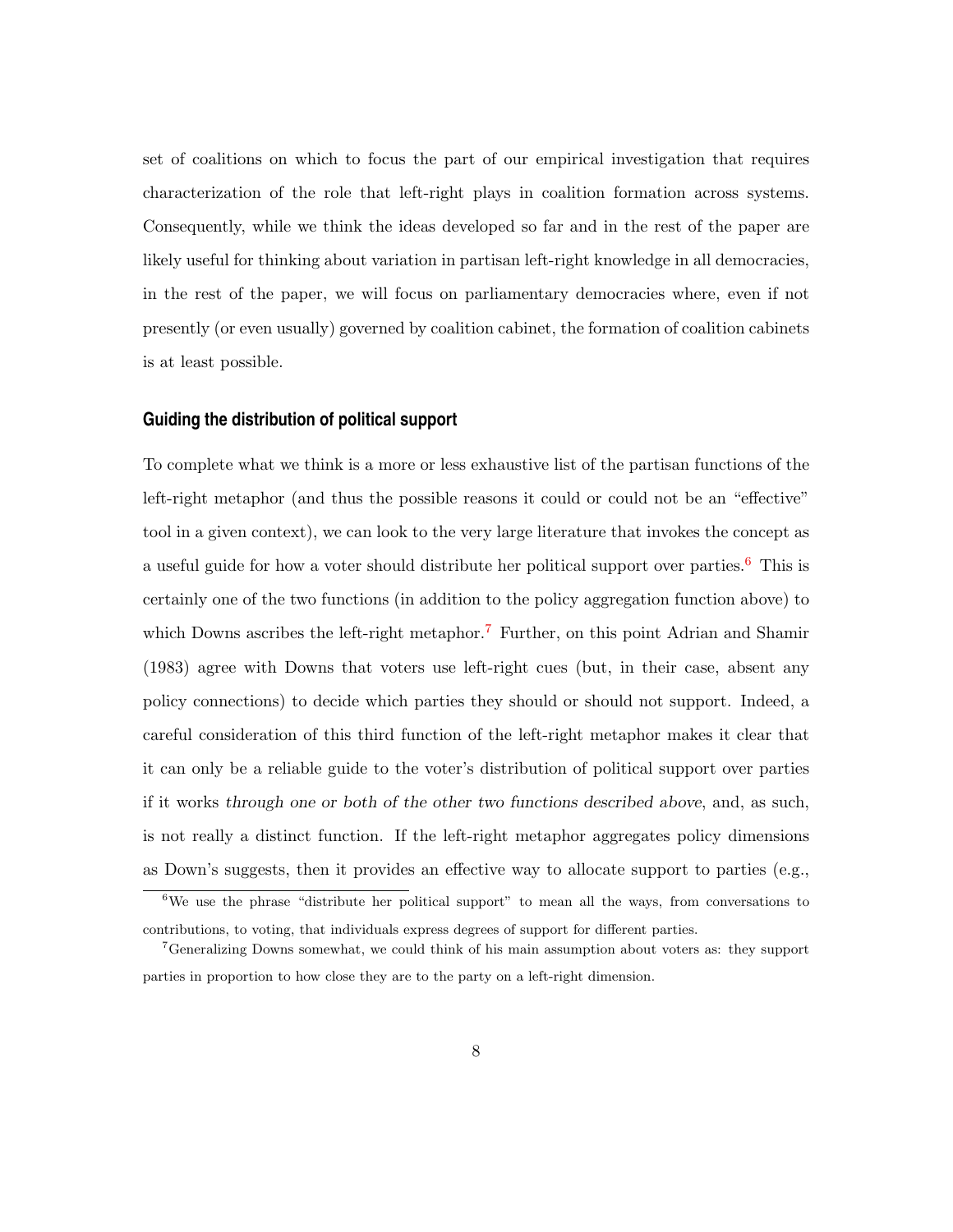proportional to the extent one shares a party's policy preferences). Likewise, if the leftright metaphor signals the extent to which a party is in one's "in" group (again, absent policy considerations), then it can also provide an effective way to allocate support (e.g., in proportion to the extent to which the party is in one's "in" group). Further, it is difficult to imagine a mechanism by which a voter might allocate her support as a function of the left-right position of parties that does not fit into one (or both) of these two categories.

Thus, in our view, this third function of the left-right metaphor is subsumed in the first two and so, in what follows, we focus our attention on the salience of left-right as a policy aggregator and as a predictor of cabinet formation.

# **Partisan left-right knowledge, heuristics, and "ecological rationality"**

We define a heuristic as a rule that maps a relatively small amount of information to more complex cognitions. There are three components to a heuristic: the informational inputs, the rule, and the target cognition (output). An example of a simple (and well-studied) heuristic is the recognition heuristic. This heuristic is often used when an individual must make a choice among different objects (e.g., she is asked which of two tennis players is likely to win an impending tennis match). The recognition heuristic takes a small information set as input (does the individual recognize one, both, or neither of the players) and a simple rule mapping that information to the cognition ("If I recognize one player and not the other, expect the recognized player to win, otherwise I don't know") to produce the target cognition (an expectation or prediction about the winner of the match). As Gigerenzer and Goldstein (2011) have demonstrated, under a variety of conditions, such heuristics can do a better job of producing accurate cognitions than much more complicated strategies that rely on more information (e.g., a multiple regression utilizing a database of statistics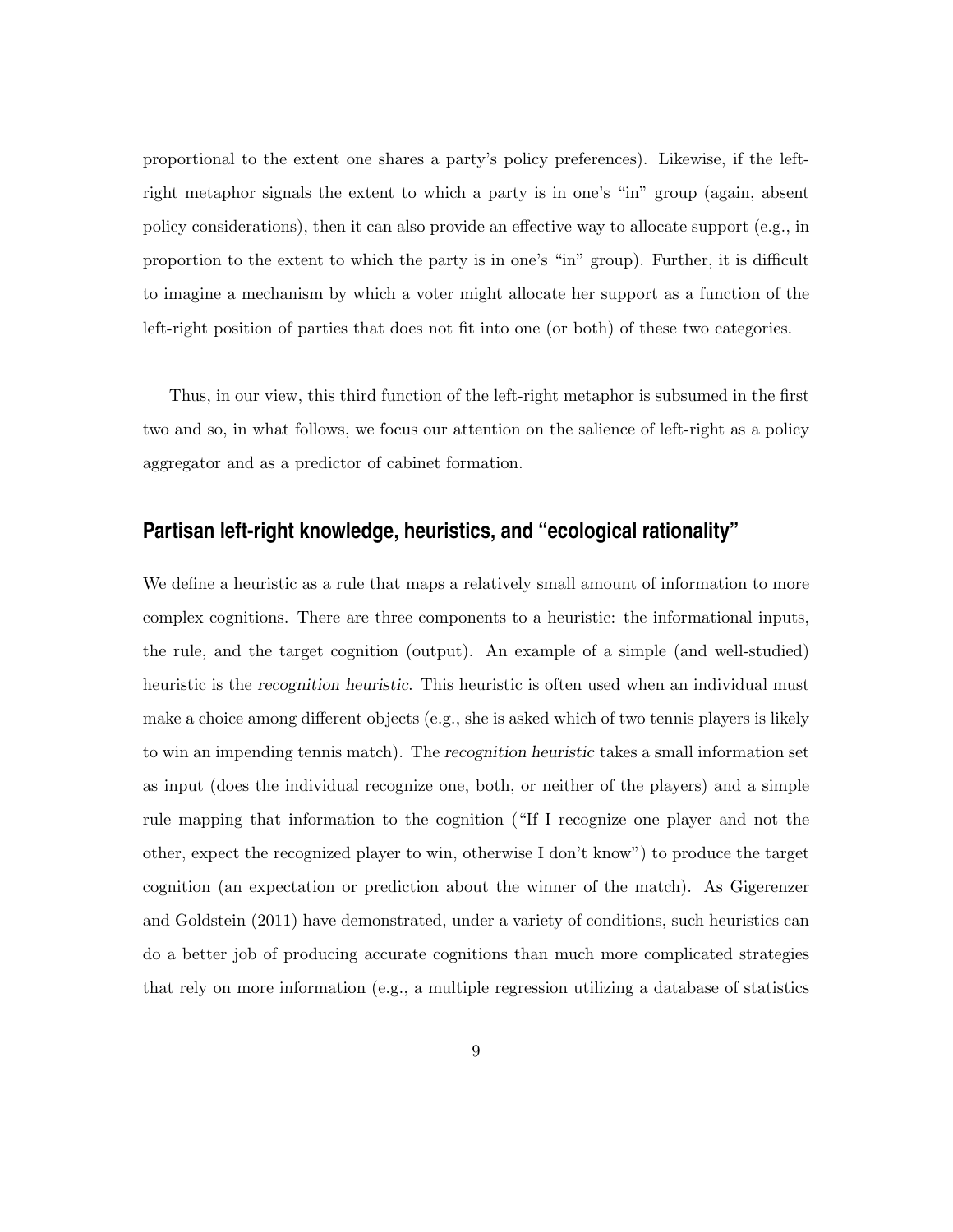about each player, see Scheibehenne and Broder 2011).

Examples of heuristics that have been studied in political science include a variety of different partisanship heuristics. These heuristics use the partisanship of some political actor (the informational input) to produce predictions or expectations about the actors' likely beliefs, attitudes, or behaviors (i.e., various target cognitions). Fortunato and Steveson (2013b) have used a partisanship heuristic to study how Americans form beliefs about how their U.S. Senators have voted on different roll call votes. In this case, the heuristic takes information on one's Senator's party affiliation (as well as information about the preferences of parties over policies) and applies the simple rule "Senators vote with their party in the legislature" to produce the target cognitions: beliefs about senatorial votes on individual roll calls. They show that voters who use this heuristic will generate inferences that are correct approximately 90% of the time on average.

Returning to our example of the recognition heuristic, it is clear that the usefulness of the heuristic derives from the fact that in most media environments, individuals are more likely to have heard of better tennis players. Thus, differences in recognition should correlate closely to differences in win probabilities (on average). Likewise, in our American politics example, the partisanship heuristic is useful because there is a very high correlation between senatorial partisanship and legislative voting. An important claim in recent work on heuristics builds on this observation to suggest that individuals are able to intuit these correlations and so subconsciously use heuristics that are likely to "work" in a given context while avoiding those that are not.<sup>[8](#page-9-0)</sup> That is, individuals are "ecologically rational"

<span id="page-9-0"></span><sup>&</sup>lt;sup>8</sup>Identifying the mechanisms through which individuals manage this is an important ongoing project in the literature on heuristics (Rieskamp and Otto 2011), but as yet these are not completely understood. It is likely that there are a variety of such mechanisms (e.g., direct inference of correlations from observations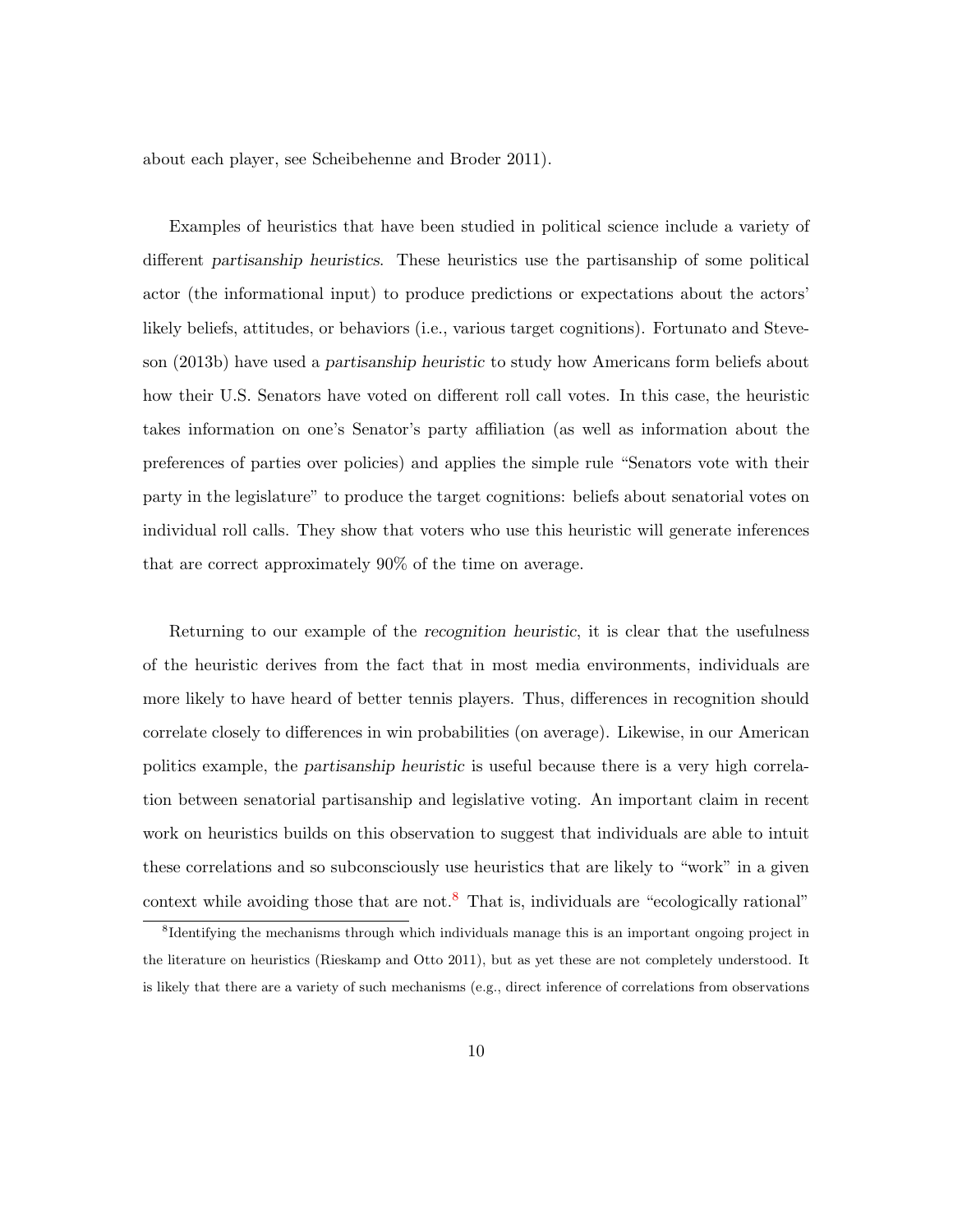— intuitively using appropriate heuristics in appropriate contexts.[9](#page-10-0) Likewise, a heuristic itself is said to be "ecologically rational" in a given context if it is efficient to use it in that context.

The claim that individuals are ecologically rational has been investigated for a number of common heuristics including the recognition heuristic described above. For example, Gigerenzer and Goldstein (2011) showed that individuals reach for the recognition heuristic for tasks in which recognition correlated highly with the target criterion (e.g., which tennis player will win, or which of two cities is largest), but that they do not use this heuristic when it is not (e.g., which of two cities is closest to a third city). Likewise, in the paper mentioned above, Fortunato and Stevenson (2013b) demonstrated that the partisanship heuristic was used much more often by the constituents of Senators who were party loyalists than by constituents of "maverick senators" (i.e., the heuristic was used more often in environments that had a strong correlation between a Senator's legislative voting and his or her partisanship than environments where this correlation was weak).

While it has not been a theme of the multi-disciplinary literature on ecological rationality, we emphasize that differences in the empirical regularities that drive differences in of co-occurrence in the real world, learning from media and authority, etc.) and that the relevant ones vary depending on the nature of the target cognition (e.g., can its accuracy against the real world be judged easily? Are there enough instances of the phenomenon for individuals to actually infer long-term correlations?).

<span id="page-10-0"></span> $9$ There are considerations other than accuracy of these correlations that impact whether individuals will use a given heuristic in a given context — namely their simplicity and informational cost relative to other heuristics or decision-making strategies. See Fortunato and Stevenson (2013a, 2013b) for more detailed account. Since the argument in this paper, however, is built around contextual differences in the accuracy of such correlations, we will not focus on these other possibilities here.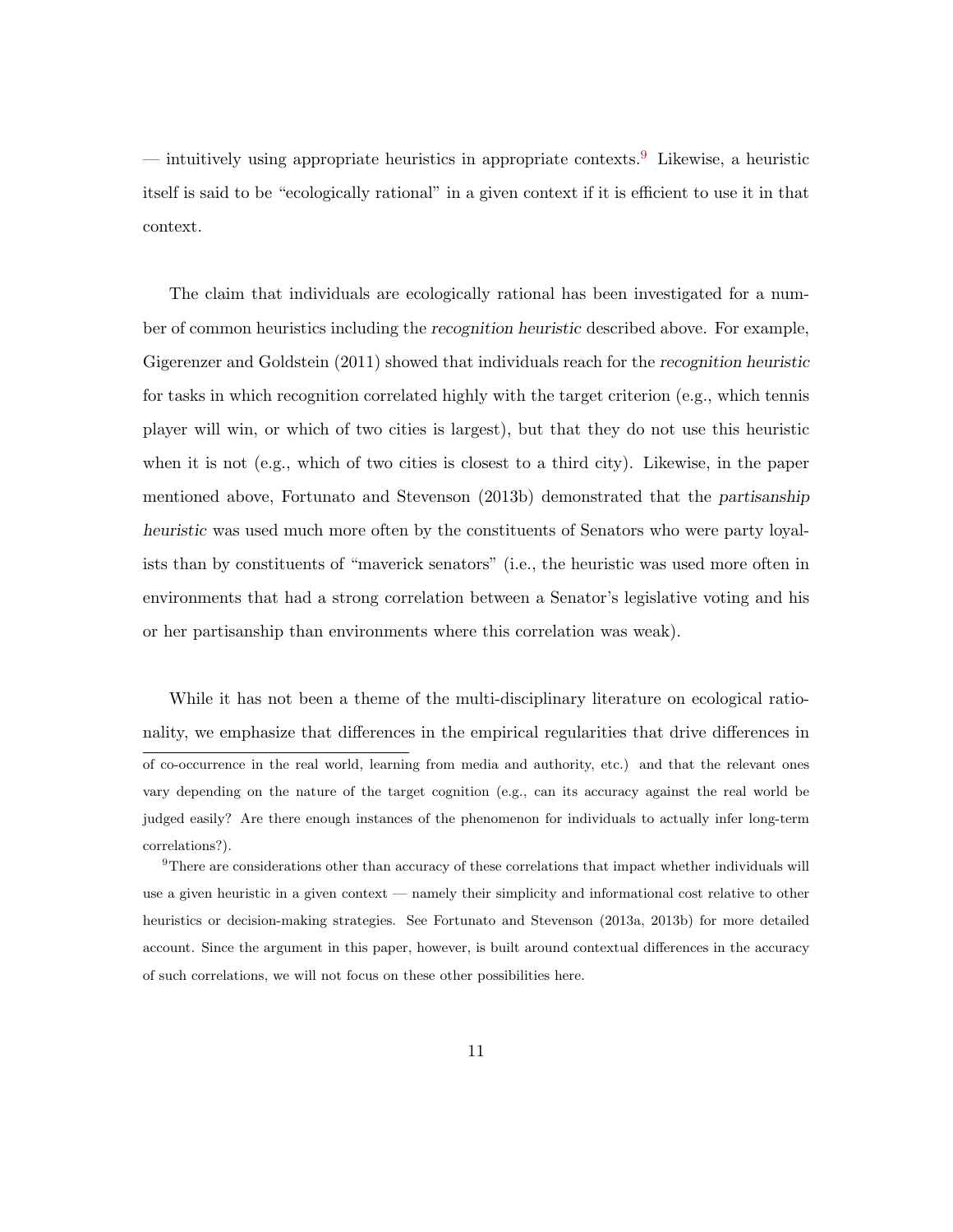ecological rationality across contexts (e.g., differences in the long-term correlations between variables that get incorporated into reliable heuristics) likely stem from corresponding differences in relevant institutions. Thus, the idea of ecological rationality fits quite naturally in the institutionalist agenda in political science. For example, in the case of the partisanship heuristic, various institutions encourage or discourage partisan loyalty in legislative votes and these institutions will drive long-term correlations between partisanship and legislative behavior (e.g., we would expect partisanship to be an excellent heuristic for predicting legislative votes in most parliamentary democracies, but would expect more variation across presidential democracies where legislators are elected from open lists). Another example comes from Fortunato and Stevenson (2013a) who provide evidence that voters in coalitional systems are ecologically rational in their use of heuristics for generating expectations about which party will become the Prime Minister. They find that voters use a largest-party heuristic (the party winning the most votes or seats will provide the prime minister) to predict which party will provide the prime minister, and that voters in Germany, New Zealand, and the Netherlands, where the largest party almost always controls the prime ministry, use the heuristic substantially more often than voters in Norway, where the largest party is far less likely to provide the prime minister.

As Stevenson (1997) and Glasgow et al. (2011) have argued, however, these correla-tions stem directly from the institutions that guide cabinet formation.<sup>[10](#page-11-0)</sup> That said, it is clear that the first (and most important) step in determining the heuristics that it will be "ecologically rational" to use in a given context (for a given purpose) is to identify the relevant empirical regularities, regardless of why they arise. Identifying the institutional

<span id="page-11-0"></span><sup>&</sup>lt;sup>10</sup>For example, the institutions governing the possibility of minority cabinets (such as investiture rules and pre-electoral coalitions) and the institutions governing how formateurs are chosen influence the regularity with which non-largest party prime ministers get selected.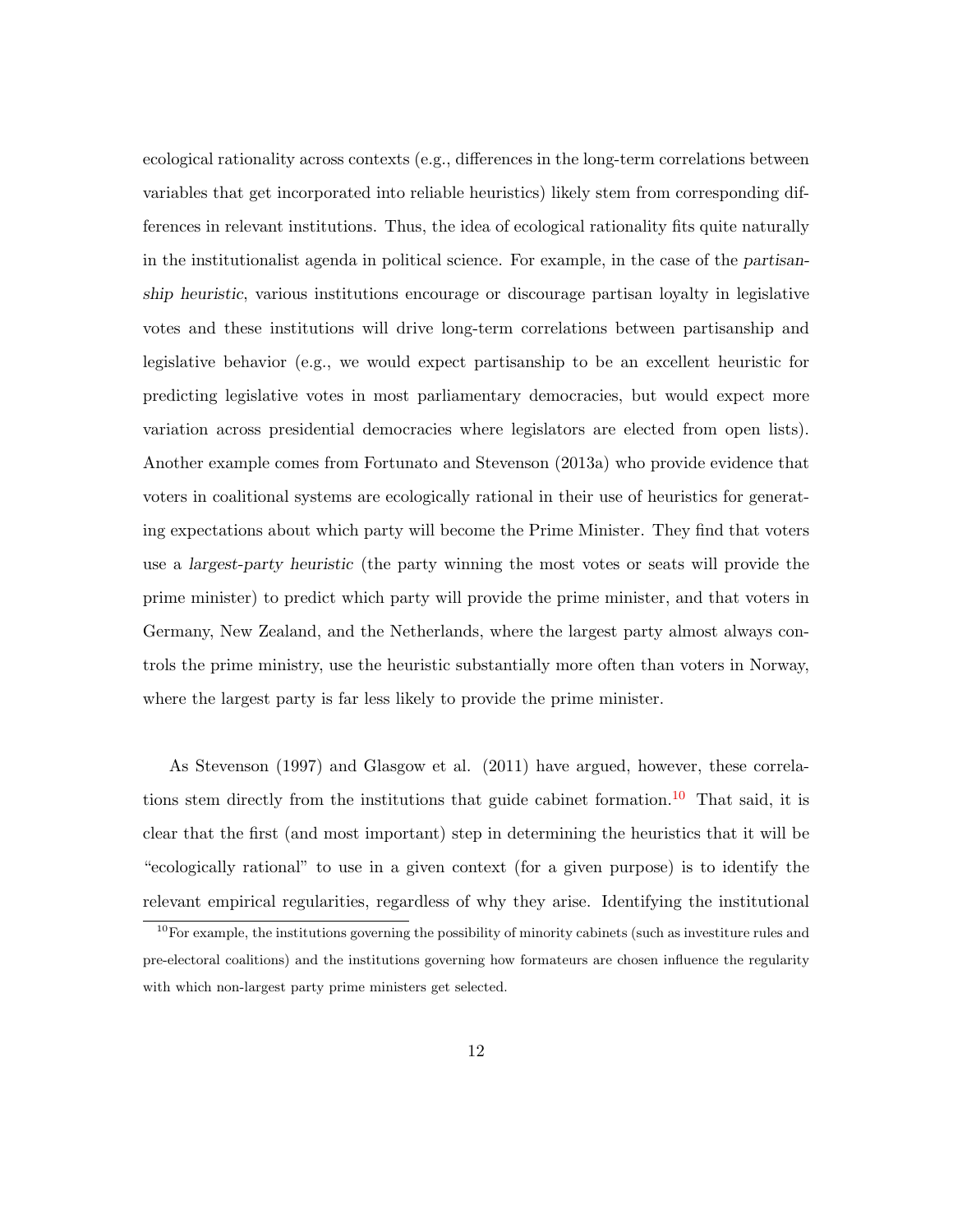prerequisites of these regularities, while certainly an important and useful task, is a secondary mission. Consequently, while we briefly speculate on the institutional sources of the empirical regularities we discuss in this paper that is not our focus.<sup>[11](#page-12-0)</sup>

With this background, we can now turn back to the question at hand: what drives contextual variation in partisan left-right knowledge? Our answer: the factors that make one or both of two critical heuristics "ecologically rational" in a given context. Specifically, we argue that partisan left-right knowledge is a key informational input into at least two of the most important heuristics that voters use to navigate the complexities of their political systems. The first is a left-right heuristic for inferring partisan policy positions, which we will call the LR-policy heuristic. This heuristic allows voters to us their knowledge of the general left-right positions of parties to infer party positions on more specific issues. The second is a left-right heuristic for inferring patterns of partisan coalition formation, which we will call the LR-coalition heuristic. This heuristic allows voters to use their knowledge of the general left-right positions of parties to infer which policy-making coalitions are most likely to form.<sup>[12](#page-12-1)</sup> We argue that ecological rationality of the LR-policy heuristic

<span id="page-12-0"></span><sup>&</sup>lt;sup>11</sup>Previous versions of this work focused almost entirely on these institutional connections, but it has become clear that that approach, in a manner of speaking, puts the cart before the horse.

<span id="page-12-1"></span><sup>&</sup>lt;sup>12</sup>We do not think of partisan left-right knowledge, or indeed even the whole concept of the left-right, as itself being a heuristic, although it is often discussed (somewhat loosely) in these terms. Instead, we confine the term heuristic to the definition given above: simple rules that map a relatively small amount of information to more complex cognitions. The left-right, as used in politics, is not such a rule, but a conceptual metaphor (in the formal sense — see Lakoff and Johnson 1980) that maps the abstract (and physically inaccessible) concepts of relative policy stances and/or non-policy relationships to a more tangible, familiar, and useful domain (Laver and Benoit 2013 also identify the left-right metaphor in these terms). That is, we adopt spatial language — left-right, near-far — as a conceptual shorthand for understanding more complex, intangible concepts. This is not unlike our natural, spatial understanding of personal relationships: we use the adjective "close" to describe relationships that are more affectionate,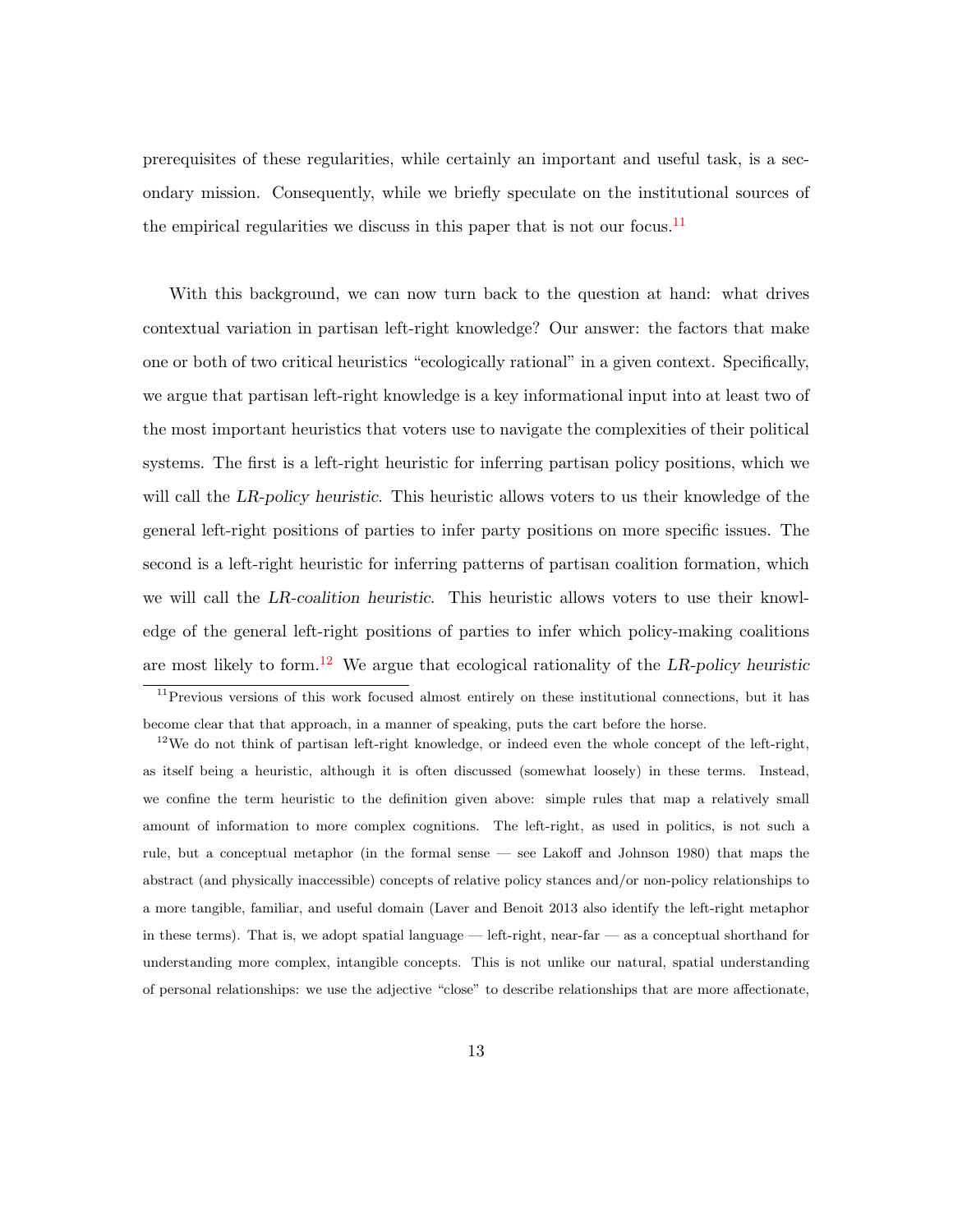and LR-coalition heuristic vary according to the relevant features of the political context. Most importantly how accurately they predict relative policy positions and policymaking coalitions, respectively. Thus, by mapping the empirical regularities that determine the accuracy of the LR-policy heuristic and LR-coalition heuristic, we can predict where (and when) partisan left-right knowledge will be widespread.

In what follows, we first explain the details of the LR-policy heuristic and LR-coalition heuristic. Clearly, these correspond closely to the two main partisan functions we ascribed to the left-right metaphor and so we do not rehash the arguments for their relative salience across contexts reviewed above. However, we are now in a position to ask what features of the political context are likely to create differences in the ecological rationality of these two heuristics and so we spend some time on that question. Next, we explain how variation in these features of the political context (and therefore the ecological rationality of our heuristics) can drive variation in the costs and benefits of the information they take as an input (i.e., knowledge of the left-right positions of parties). This leads to several hypotheses that link variation in measurable features of the political context across countries (and over time) to variation in partisan left-right knowledge in these contexts. Finally, we test these hypotheses using a data spanning 18 countries from 1992-2004.

# **The** *LR-policy heuristic*

The LR-policy heuristic allows voters to infer party stances on specific political issues by leveraging a more general understanding of party locations in the ideological space. That is, voters can use the informational input of a party's general left-right position, in conjunction with the simple rule, "specific policy positions correlate highly to general positions," devoted, friendly, intimate, loving, etc.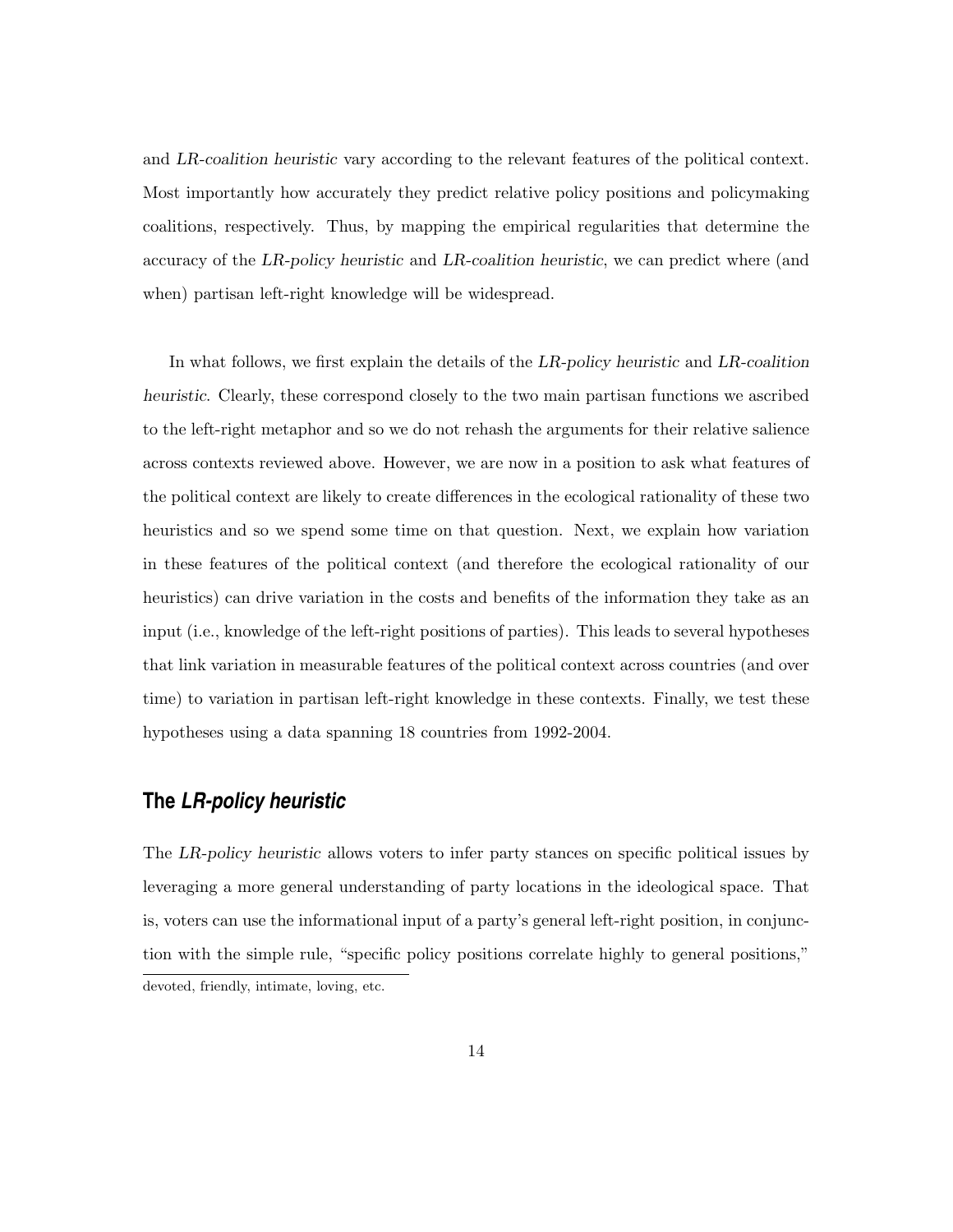to infer where a party stands on specific policies. Thus, by knowing where a party stands in general (i.e., far left, far right, etc.), voters can infer a party's preferences on more specific issues such as social welfare (more generous programs or less generous programs), environmental protection (meticulous protection or loose oversight), or financial regulation (strict regulation or liberal deregulation).<sup>[13](#page-14-0)</sup>

While this heuristic is just a different way to talk about the first function of the leftright metaphor discussed above, this small amount of formalism allows us to articulate a critical question: what are the empirical regularities that condition the accuracy of this heuristic across contexts and so might drive variations in its ecological rationality across those contexts? Clearly, the answer is the degree to which the parties' general left-right positions correlate with, or predict, their specific policy positions, across all salient policy issues. We can think of this as the policy "scope" or "reach" of left-right ideology in a given context and it corresponds fairly directly to how well variance in policy positions over parties in a given context can be explained by a single left-right dimension.<sup>[14](#page-14-1)</sup> For example, if knowing party A and party B's relative positions on the left-right dimension predicts their relative positions on all (or most) salient issues (and this holds for most party pairs) in the system, then we may say that this system has a fairly unidimensional policy space (and that the dimension is the left-right dimension) and the LR-policy heuristic will be

<span id="page-14-0"></span><sup>&</sup>lt;sup>13</sup>Of course, voters would also have to understand how general left and right map onto each policy-specific dimension. For example, to infer that left party will favor higher taxes than a right party, requires that voters can map high/low tax preferences to the left-right dimension. Across a large number of issues, this is a substantial informational cost, that may potentially limit the usefulness of this heuristic. We will return to this point in the discussion of the empirical results.

<span id="page-14-1"></span><sup>&</sup>lt;sup>14</sup>This is not the same as asking if the context is multi-dimensional. Rather, it is how much of the variance in specific policy positions is explained by a single left-right dimension. The question of how many dimensions it takes to explain the remaining variance is a different question.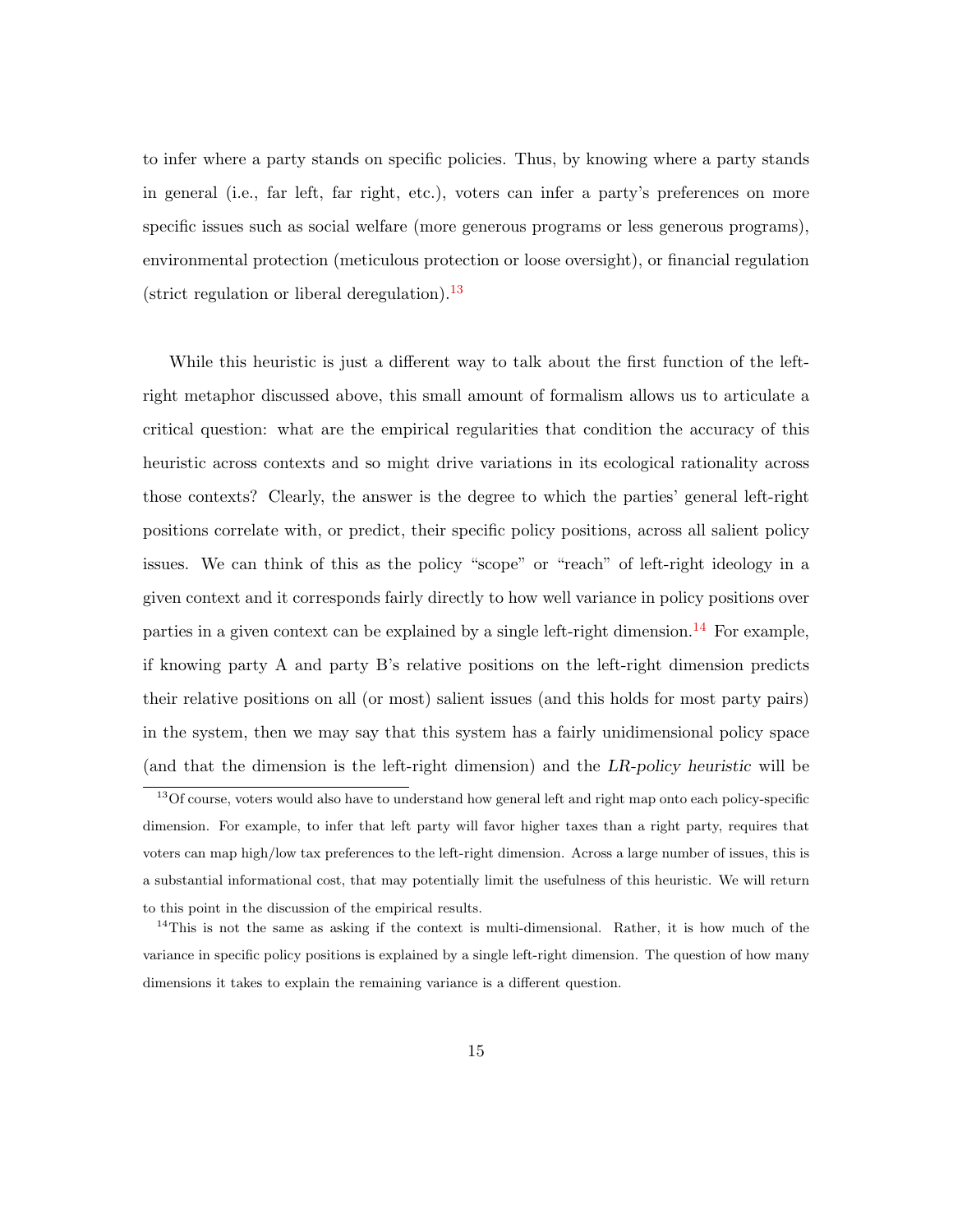accurate (and therefore useful) there. If, on the other hand, relative party positions on the left-right dimension are a poor predictor of positions on other issues in a given context, then we may conclude that this system is less unidimensional and the LR-policy heuristic will be less useful there.

# **The** *LR-coalition heuristic*

In parliamentary systems in which coalitions cabinets usually form, understanding which coalitions are likely and which are not is critical to political participation because voters who wish to use their votes to influence future policy must have expectations about which policy-making coalitions will form and which will not.[15](#page-15-0)

Traditionally, political scientists have been skeptical that voters can form sensible expectations about which coalition cabinets form (e.g., Downs 1957). However, as we noted earlier, a now large empirical literature on "coalition-directed" voting provides indirect evidence that they do. Further, Fortunato and Stevenson (2013a) have provided more direct evidence that voters in coalitional systems can and do form such expectations. Most importantly for this paper, they show that voters manage this feat by using two simple heuristics. The first facilitates beliefs about which party will provide the new prime minister (the largest party heuristic mentioned above) and the second is the LR-coalition heuristic. This heuristic takes knowledge of parties' left-right positions as an informational input, applies the simple rule, "ideologically similar parties are more likely to coalesce," to derive the target cognition: expectations for which parties are likely to form governing coalitions.

<span id="page-15-0"></span><sup>&</sup>lt;sup>15</sup>More generally, to participate in satisfying political discussion in these systems one must make such assessments (so our argument is not tied in any way to a particular theory of voting behavior).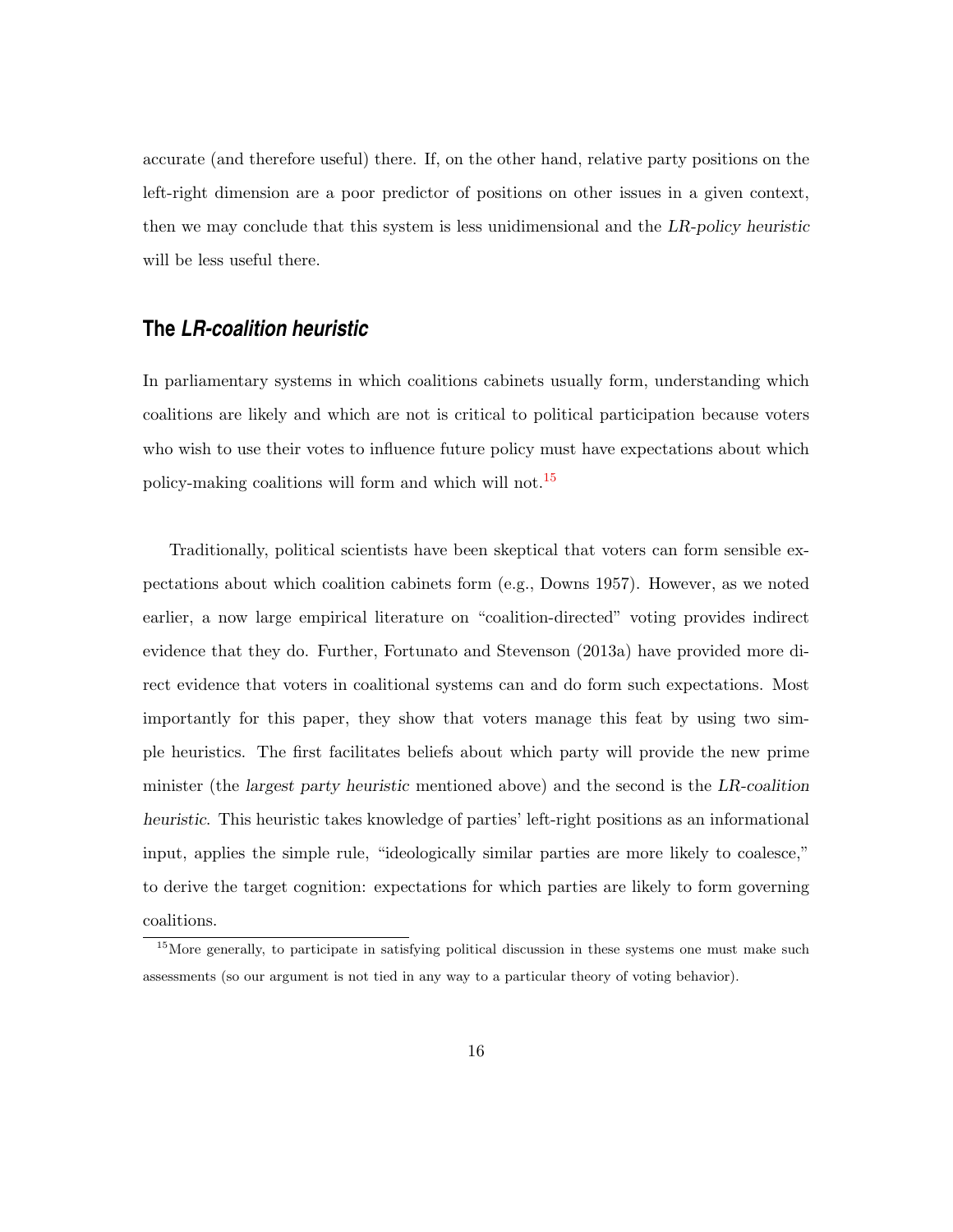The empirical regularities that condition the accuracy of the LR-coalition heuristic across contexts concern the importance of parties' relative left-right positions in the formation of coalition cabinets. Where left-right positions are most critical to cabinet formation (as in Denmark or Norway) the LR-coalition heuristic will be an accurate tool for predicting which coalitions form and we should expect (via the ecological rationality framework) that citizens will use it more frequently in these contexts than in others. In contrast, where relative left-right positions of parties play a less prominent role in shaping real cabinet compositions, (as in Belgium or the Netherlands), the LR-coalition heuristic will be a less accurate guide to actual coalition outcomes and we expect the citizens to be less likely (again, probably subconsciously) to use it in forming their expectations.

Two sets of special cases are those parliamentary democracies in which all likely cabinets are usually one party-majority cabinets and those in which all likely cabinets are usually minority (coalition or one-party) cabinets. In the case of single-party majority cabinets, the cabinet composition is determined directly by the election and so relative policy positions play no direct role in choosing the cabinet. In such cases, the LR-coalition heuristic would certainly not be useful for a voter's understanding of who gets in the cabinet and so, ceteris paribus, we would expect lower levels of partisan left-right knowledge in such systems. Likewise, where only minority cabinets are likely to form, the mapping between the cabinet coalitions and policy-making coalitions is muddied significantly. While perhaps voters manage to work out what the real policy-making coalitions are likely to be in these situations, this task is (if not impossible) clearly more difficult than the alternative case (where the existence of majority cabinet coalitions provide a ready guide to the most likely policy-making coalitions). Here again, then, we would expect, ceteris paribus, lower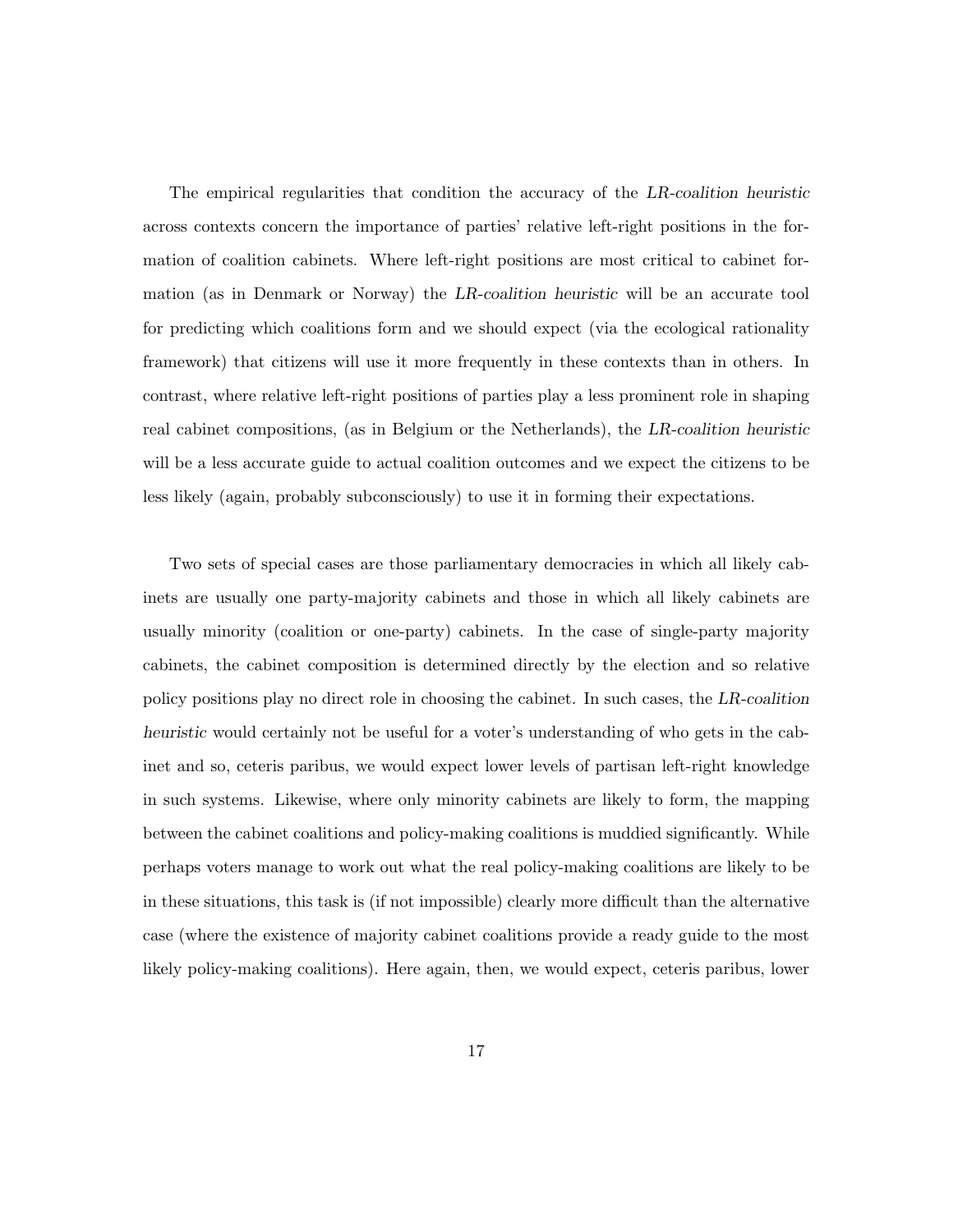levels of partisan left-right knowledge in such systems.<sup>[16](#page-17-0)</sup>

# **From contextual variation in heuristic use to contextual variation in left-right knowledge**

If one accepts that the ecological rationality of the LR-policy heuristic and the LR-coalition heuristic may vary across contexts as a function of their accuracy, this suggests a mechanism by which we may explain the kinds of contextual differences in aggregate levels of left-right knowledge that were noted in the introduction. Specifically, we argue that differences in the ecological rationality of the LR-policy heuristic and the LR-coalition heuristic alter the costs and benefits of collecting left-right information: where empirical regularities exist that make these heuristics accurate, these empirical regularities also encourage the widespread use of left-right language by political elites, the media, and voters themselves. In other words, where the relative left-right positions of parties reliably predict more narrow policy positions and/or policy-making coalitions, those engaged in political discourse will be more likely to employ left-right language. Consequently, such language will be pervasive and easily available to voters.[17](#page-17-1)

<span id="page-17-0"></span><sup>&</sup>lt;sup>16</sup>There is a very important distinction to keep in mind here. We single out systems in which all of the likely cabinets are minority ones (so all likely cabinets will be forced to make policy-making coalitions that go beyond the cabinet — e.g., Canada) and systems in which minority cabinet sometimes form (or even often form) but there are alternative majority coalitions available (and relatively likely). In the latter case, the LR-coalition heuristic may well remain useful to voters.

<span id="page-17-1"></span> $17$ It is important to emphasize that we are not arguing that voters consciously take stock of the accuracy of the LR-policy heuristic and the LR-coalition heuristic in a given context and then choose whether or not to invest in information on the left-right positions of parties. Rather, we maintain that the usefulness of these heuristics will condition political discourse, which, in turn, creates information environments that facilitate the dissemination of left-right information to the mass public.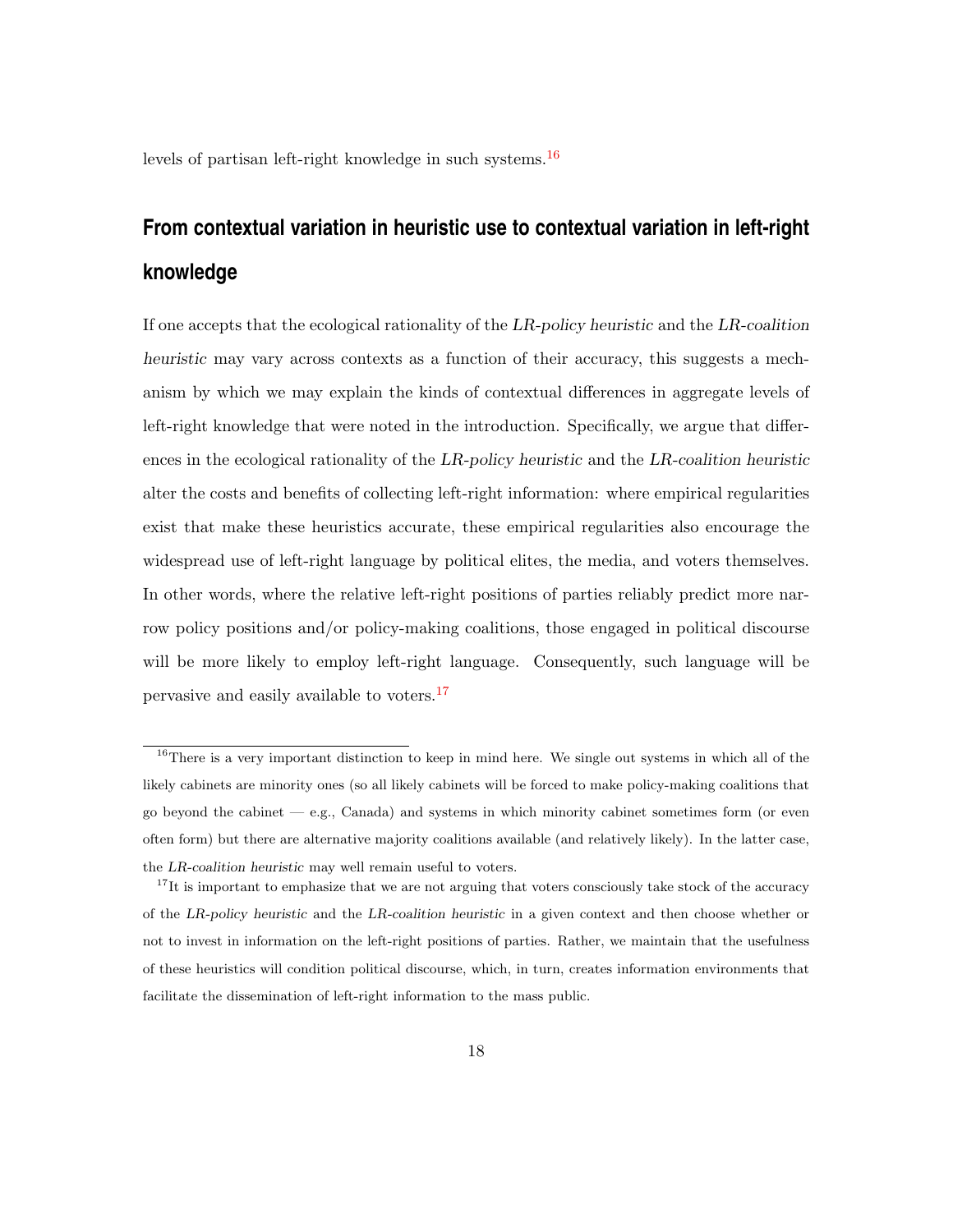In addition, the lowered costs of collecting left-right information in contexts in which the LR-policy heuristic and the LR-coalition heuristic are ecologically rational (because of the existence of empirical regularities that make them so) may create in a virtuous circle in which the lower cost of using these heuristics further enhances their ecological rationality, which in turn further lowers these costs.<sup>[18](#page-18-0)</sup> So, returning to the quote by Benoit and Laver (2013) with which we began our argument — that the left-right metaphor will become salient when it has proven "simple and effective" at communicating (partisan) differences we can now add the idea that this effectiveness happens (or does not happen) when either the LR-policy heuristic and the LR-coalition heuristic (or both) are "ecologically rational" in a given context.[19](#page-18-1)

<span id="page-18-1"></span><sup>19</sup>This general framework is not limited to left-right knowledge, but should apply to any piece (or set) of information that is used as an input to one or more salient heuristics. For example, where largest party status determines who will provide the prime minister, as in Germany or New Zealand, expectations over which parties are in contention for a plurality become critical to forecasting which constellations of parties have a chance at forming a government, and thus, the election narrative should reflect the primacy of this information and revolve around this question, resulting in "horserace" coverage and a high level of knowledge in the electorate about which party will win a plurality. Where plurality status is less salient, as in Norway or Sweden, then we should observe less of this kind of horserace discussion and more diffuse expectations amongst the electorate for which party is likely to win a plurality. This expectation is supported by the empirical findings of Fortunato and Stevenson (2013a).

<span id="page-18-0"></span><sup>18</sup>While we did not emphasize it in the discussion above, recall that the ecological rationality of a heuristic depends on more than its relative accuracy. It also depends on the relative cost (compared to alternative heuristics or decision-making strategies) of its inputs and the simplicity or complexity of the rule (i.e., the relative cognitive costs of applying it).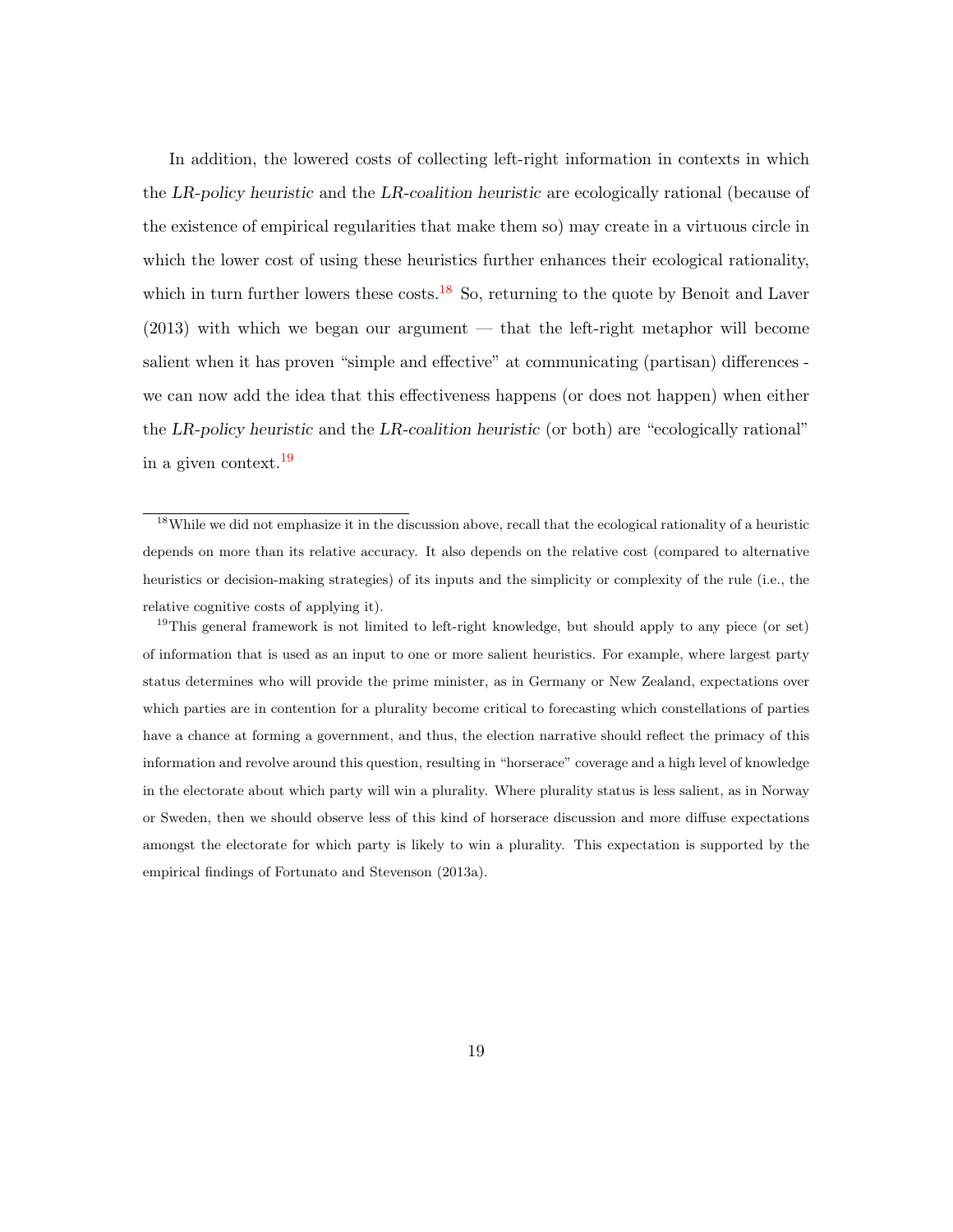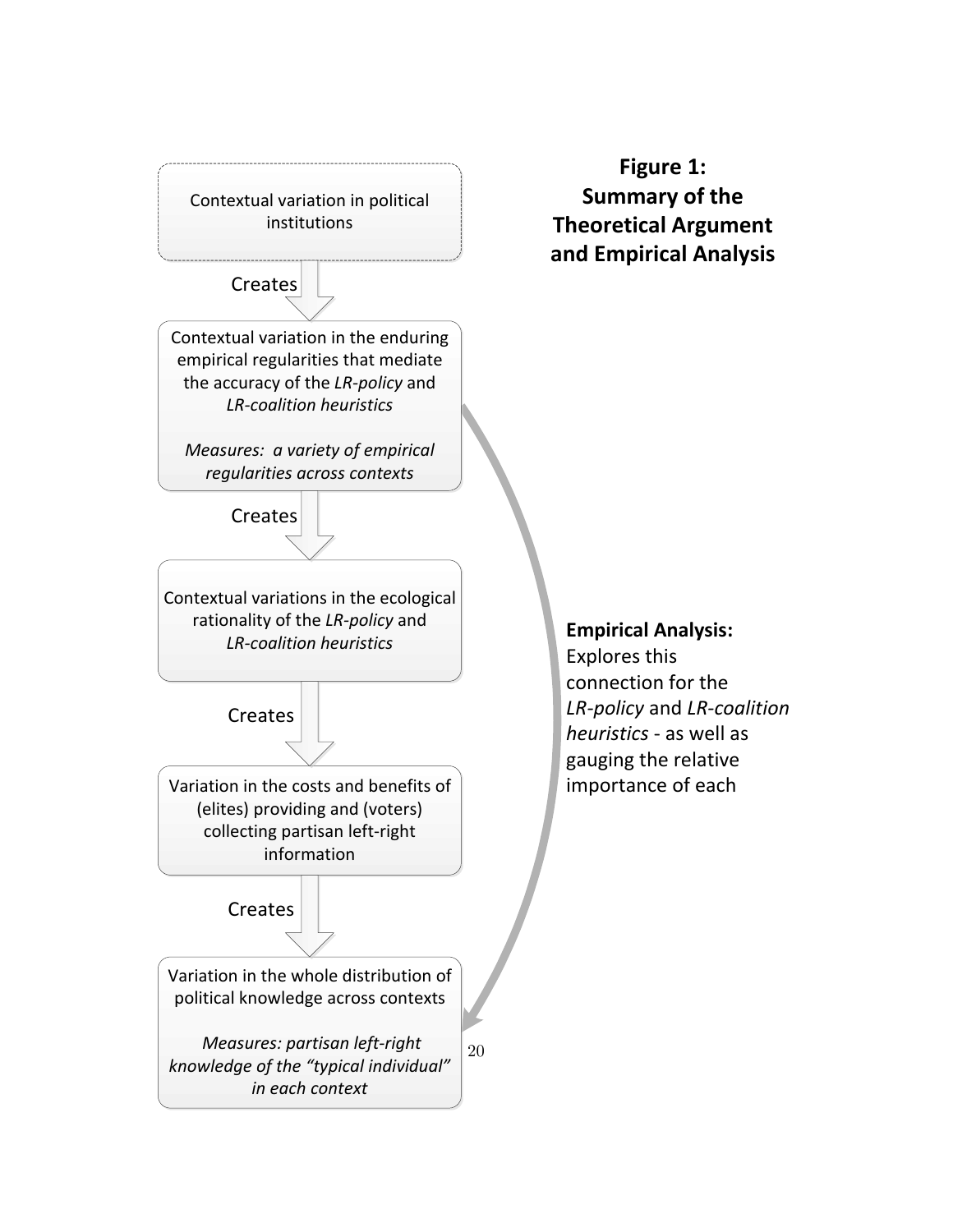Figure 1, summarizes the argument and previews the empirical project described in the next section. Specifically, we will examine the two most important empirical implications that come out of the theory: If inferring specific policy positions (the LR-policy heuristic) is an important task for participating meaningfully in politics, then differences in partisan leftright knowledge across contexts should be explained (in part) by corresponding differences in the reach or scope of the left-right dimension in those contexts. Likewise, in a world where understanding policy-making coalitions (the LR-coalition heuristic) is important to meaningful political participation, differences in partisan left-right knowledge across contexts should be driven by corresponding differences in how well the left-right positions of parties predict which coalitions form. Importantly, these are not mutually exclusive hypotheses – we may find support for one, both, or neither in the coming analysis. Further, if we do find differential support, then this bears not only on the question of what drives difference in partisan left-right knowledge, but also the relative salience of the LR-policy heuristic vs. the LR-coalition heuristic generally.

- LR-policy heuristic hypothesis: The better (and more frequently) the relative general left-right positions of parties predict the relative positions of parties on more specific (and salient) policies in a given context, the greater the level of partisan left-right knowledge among the voters in that context.
- LR-coalition heuristic hypothesis: The more accurately the relative left-right positions of parties predict the composition of coalition cabinets in a given context, the greater the level of partisan left-right knowledge among the voters in that context.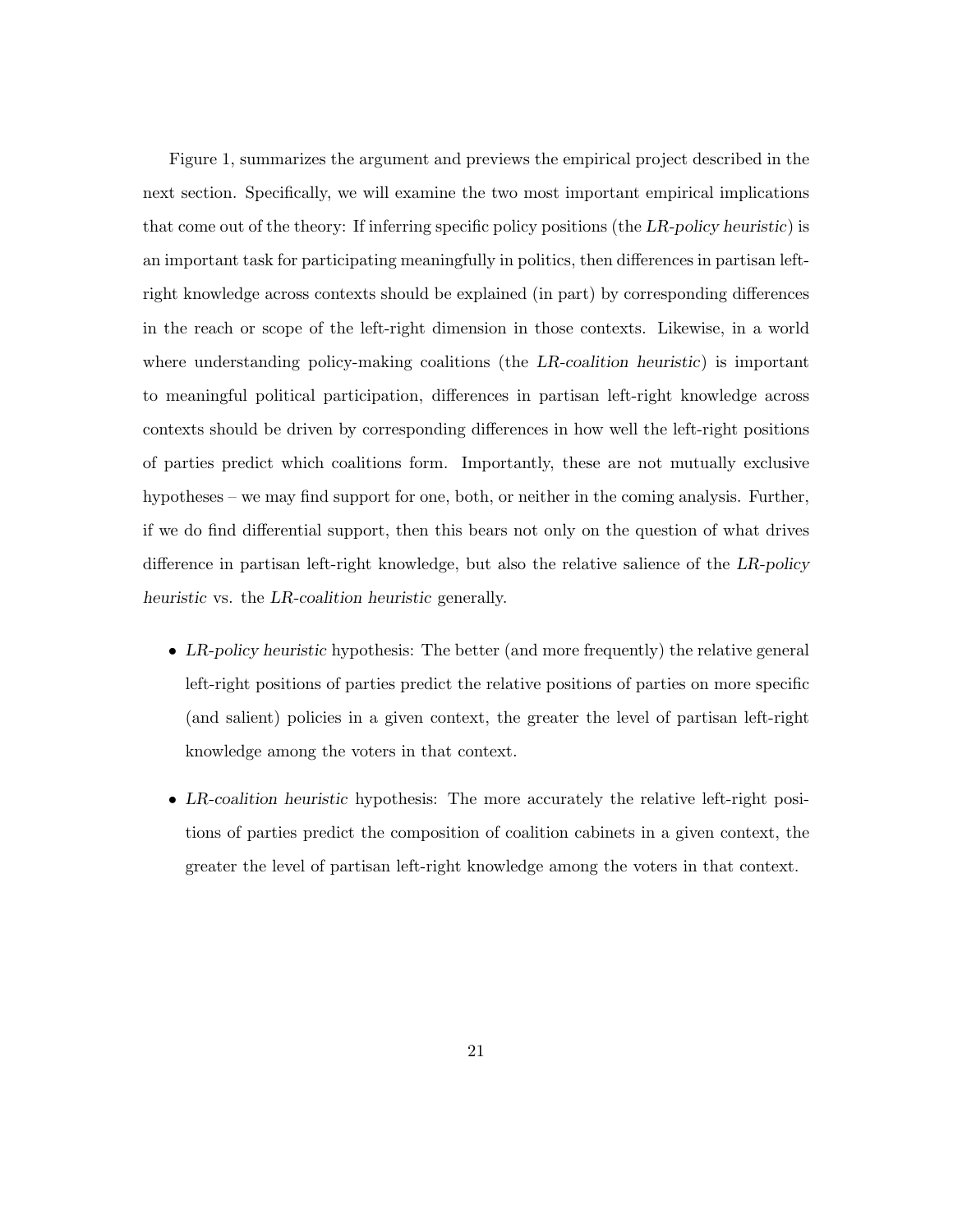# **Data analysis**

We begin with our dependent variable. To test the hypotheses described in the last section, we examine data on citizens' knowledge of the ideological positioning of political parties as reflected in 55 election surveys conducted in 18 developed democracies from 1992-[20](#page-21-0)04.<sup>20</sup> More specifically, we develop a measure of voters' knowledge about the left-right positions of parties that is comparable across voters, elections, and countries. Since this is one of the first times these kinds of data have been compared across a large number of countries and over a long time period, we spend some time discussing the various measurement decisions that we made and describing the extent and nature of the variation in our measures of partisan left-right knowledge. Thus, the first section below sketches how we measured partisan left-right knowledge, the next section presents some evidence justifying our different measurement decisions, and the third section provides a map of the variation in aggregate partisan left-right knowledge across countries and over time.

#### **Mapping differences in partisan left-right knowledge across countries and over time**

Our method of mapping variation in voters' partisan left-right knowledge proceeds in three steps. First, we identified 55 election surveys in 18 countries that asked voters the following questions (in essentially the same wording):

"In politics people sometimes talk of left and right. Where would you place yourself on a scale from 0 to 10 where 0 means the left and 10 means the right?"

<span id="page-21-0"></span> $20$ In some of the analyses that follow, we treat Belgium as three separate cases, corresponding to whether a given survey targeted Flanders, Wallonia, or did not differentiate. Thus our 18 "countries" is only 16 if we consolidate all the Belgian cases. A complete list of all the countries and party-dyads used in the estimations is provided in Table A2 in Appendix A.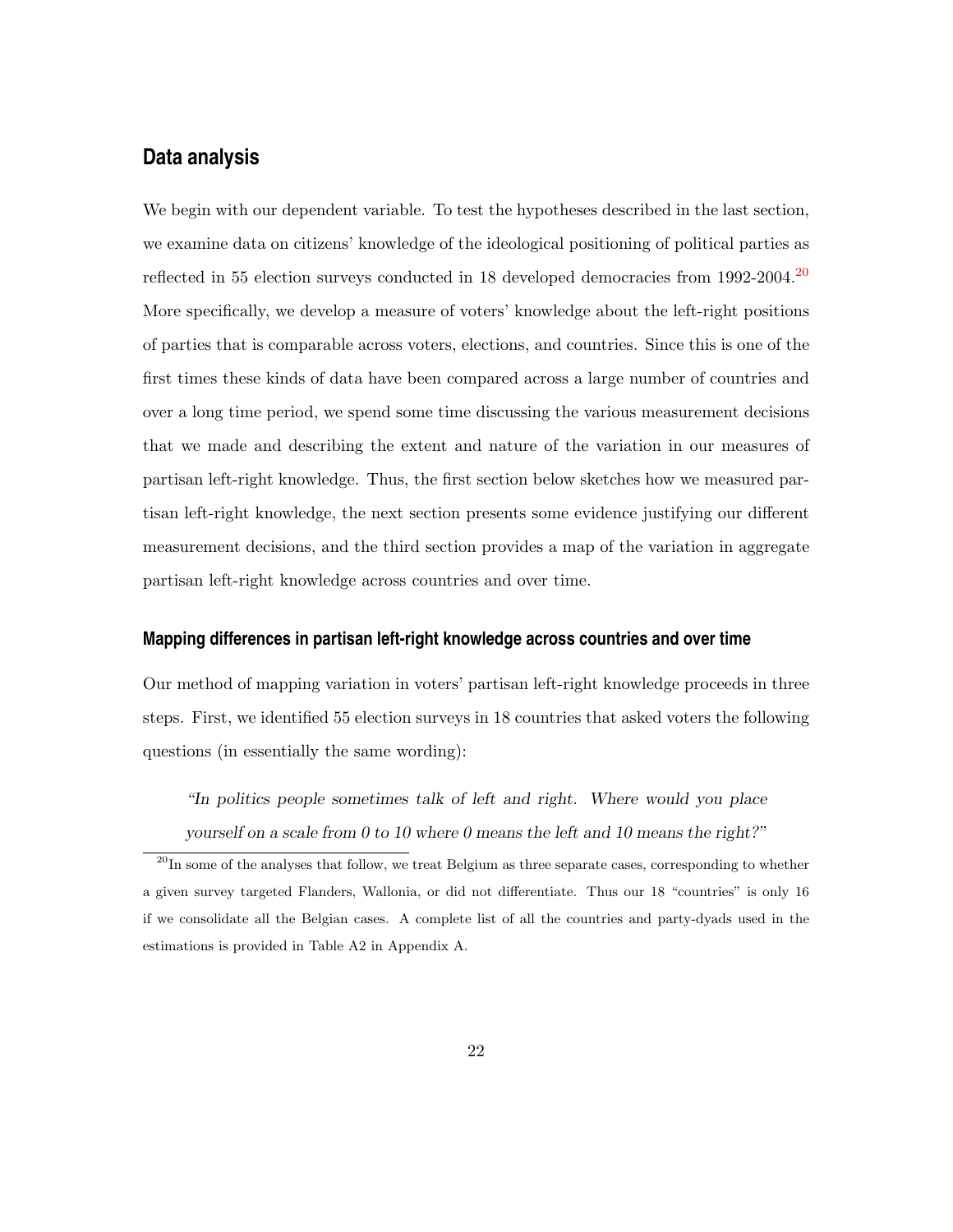This question was followed by a series of additional questions asking voters to place parties on the same left-right scale:

"Now, using the same scale, where would you place [name of party]?"

Second, we assigned a "correct" left-right position to each party (to which we can compare voters' responses). We did this in several different ways and compared the results across the samples of cases in which more than one of these methods could be used. These different methods are discussed in the next section. However, in no case did the method used to assign "correct" party positions change the conclusions of the paper or, to any great degree, the specific empirical results.

Third, we transformed our respondent/party data into "respondent/party-dyad" data (i.e., if m is the number of parties, each respondent enters the data  $\frac{m(m-1)}{2}$  times corresponding to every possible unordered pair of parties) and recorded, for each party-dyad, whether a respondent placed those two parties in the correct left-right order, the incorrect order, or said "Don't Know" for one or both parties. This three-category variable is the main dependent variable in our analyses of the individual surveys. It is important to emphasize that this dependent variable focuses all of our analysis on the question of whether respondents can place parties in the correct ideological ordering, rather than whether they can place parties in the right place in some absolute sense, as in, for example, Gordon and Segura (1997).

There are a number of compelling reasons to focus on the ordinal placement of parties, rather than the absolute placement of individual parties. First, our theory speaks to variations in the voter's need to understand the relative ideological positions of parties rather than their absolute positions. Second, a focus on the relative positions of parties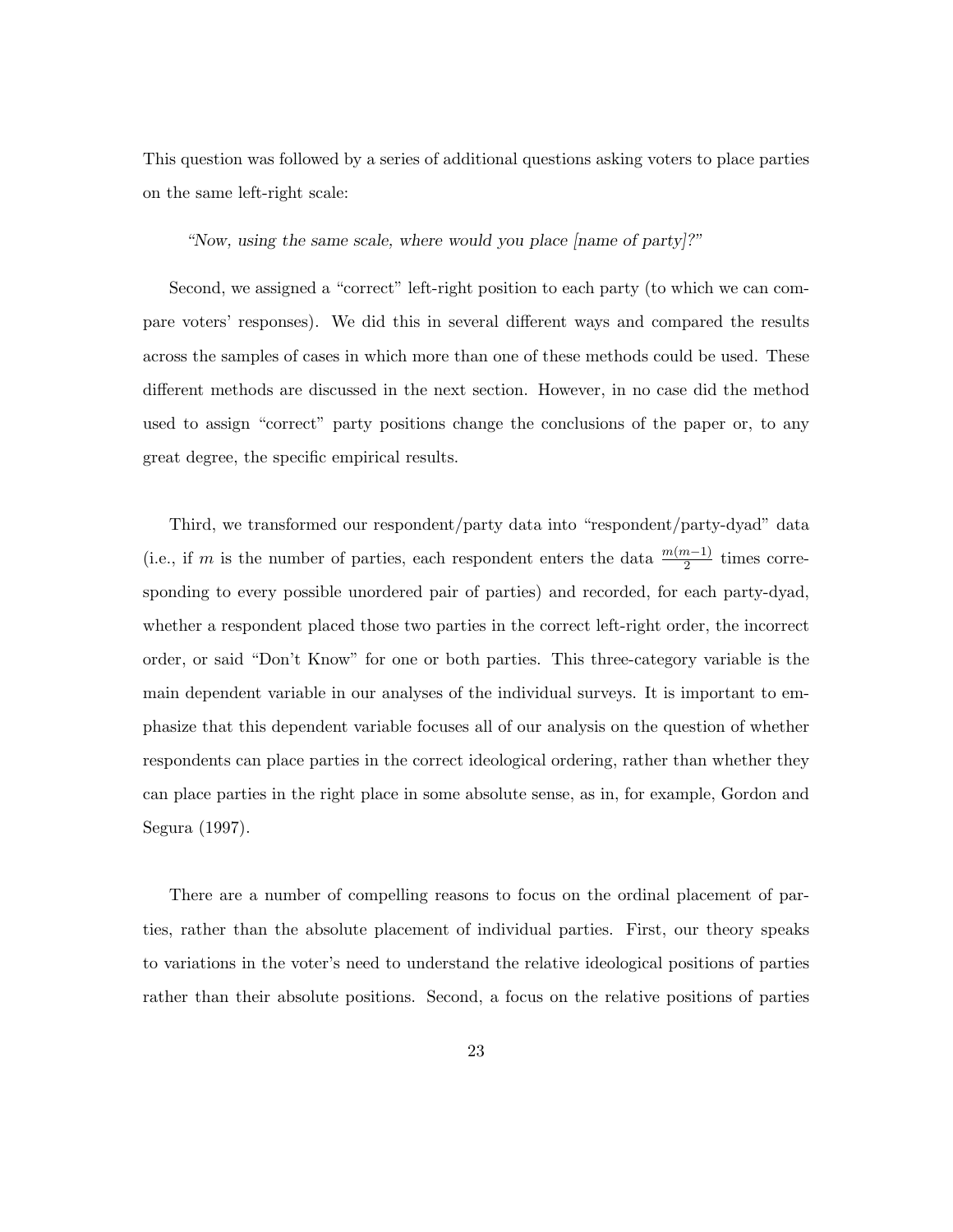rather than their absolute positions drastically increases the extent to which different measures of the parties' "true" ideological positions agree with one another (as we show in the next section). This largely insolates our conclusions from an otherwise important source of measurement error — error that is reflected in the (sometimes substantial) differences in absolute ideological placements of parties when ideology is measured in different ways (e.g., McDonald, Medes, and Kim, 2007). Finally, our focus on the ordinal positioning of parties means the cardinality of the ideology scales we use does not matter for most of our analysis — thus minimizing potential problems in comparing cases across contexts in which respondents may have systematically different definitions of what, for example, an "eight" on a left-right scale means.

The above sketch of our measurement procedure glosses over a number of thorny measurement issues that deserve more discussion than we can provide here. These issues are: which parties to include, what to do with "Don't Know" responses, and what to do with "tied" responses (where voters give both parties the same placement). We provide detailed discussion for interested readers in section A1 of the on-line appendix, but the short answer to these questions are that we include "important" parties (i.e., excluding single-issue parties, regional parties, very small parties, and parties that do not compete on the traditional left/right dimension of politics — most importantly, this excludes Green parties), we model "Don't Know" responses explicitly, and we count tied responses as incorrect. Importantly, however, we have explored the robustness of our results to changing all of these deicions in various ways (e.g., choosing instead the most important two parties, or all parties holding legislative seats; omitting "Don't Know" responses from the analysis; or counting ties as correct). In no case do any of these decisions change the substantive results of our analysis.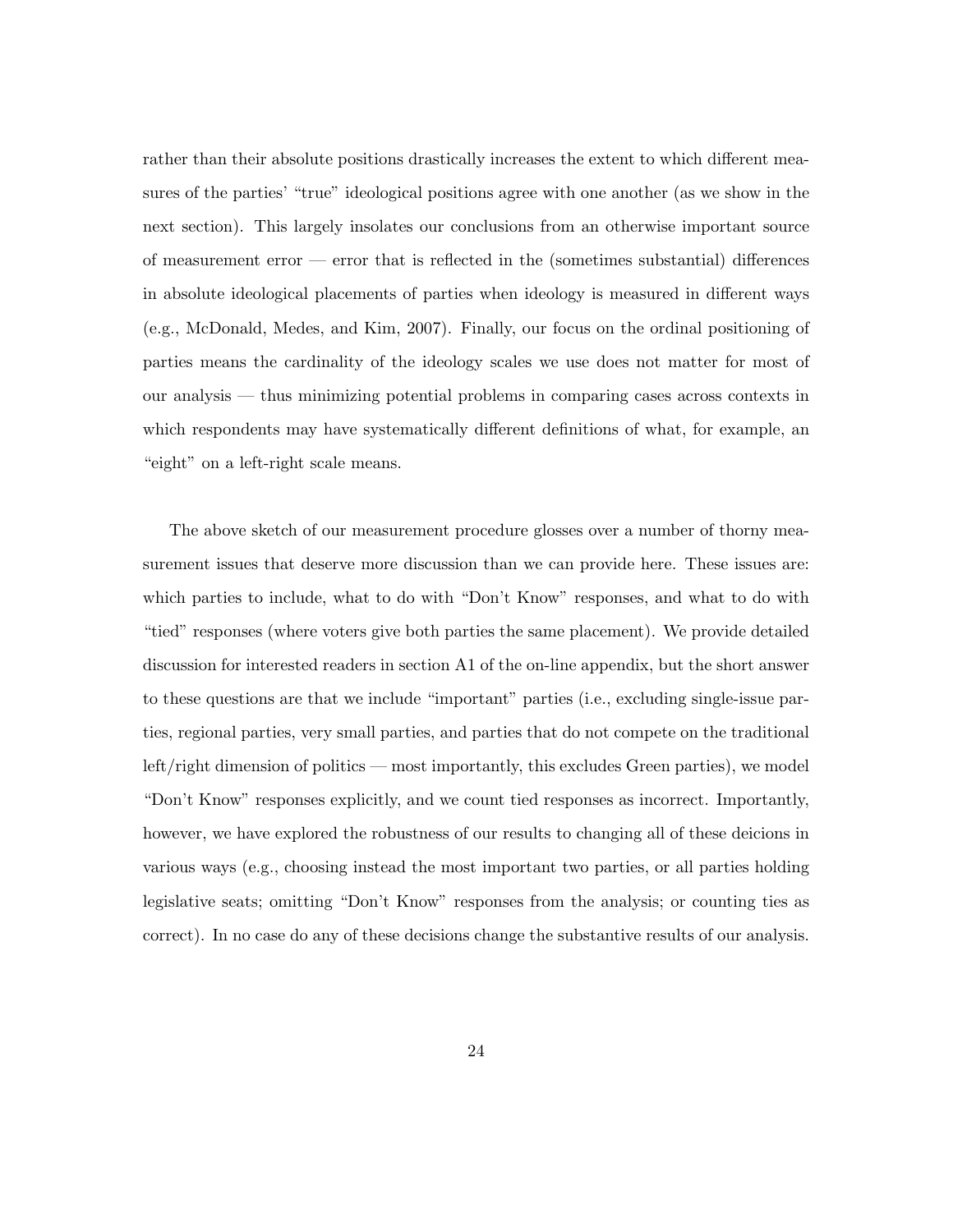The final issue we contend with is assigning "correct" orderings to the parties. We explore four possible approaches to determining "true" party positions: the expert codings from the Comparative Study of Electoral Systems (CSES) survey modules, the Laver and Hunt (1990) and Benoit and Laver (2006) expert survey codings, estimates from the Comparative Manifestos Project, and the final method simply takes the mean ideological placement of each party, over all the respondents in a given election survey, as the estimate of the "correct" position of the party at that time. We choose the final approach as it gives us a correct ordering for 100% of all party pairs in our data (the other methods vary from 40% to 97% coverage) and because there is almost no variation in the rank orderings of party pairs across these four different methods. We explore these data and our decision in great detail in section A2 of the on-line appendix.

#### **An initial map of partisan left-right across countries and over time**

With the above measures in hand, we can now turn to characterizing variation in partisan left-right knowledge across countries and over time. Before turning to the broad map, however, it will be useful to examine one of our countries more closely. Figure 2 provides a histogram of the number of mistakes that respondents to the 1998 Danish Election Survey made in ordering their six major parties on the left-right scale. There were 15 party-dyads and so 15 possible mistakes. Almost 24% of respondents placed all six parties in the correct order. The median number of mistakes is one, and most of these single mistakes are misplacing the Center Party and the Social Democrats, which are adjacent ideologically and less than half a unit apart in our measure of "true distance" (which is quite close given the observed range of the left-right placements for this case). If we put these "near misses" together with those who made no mistakes, we approach 50% of the sample that placed six parties in the correct ideological order.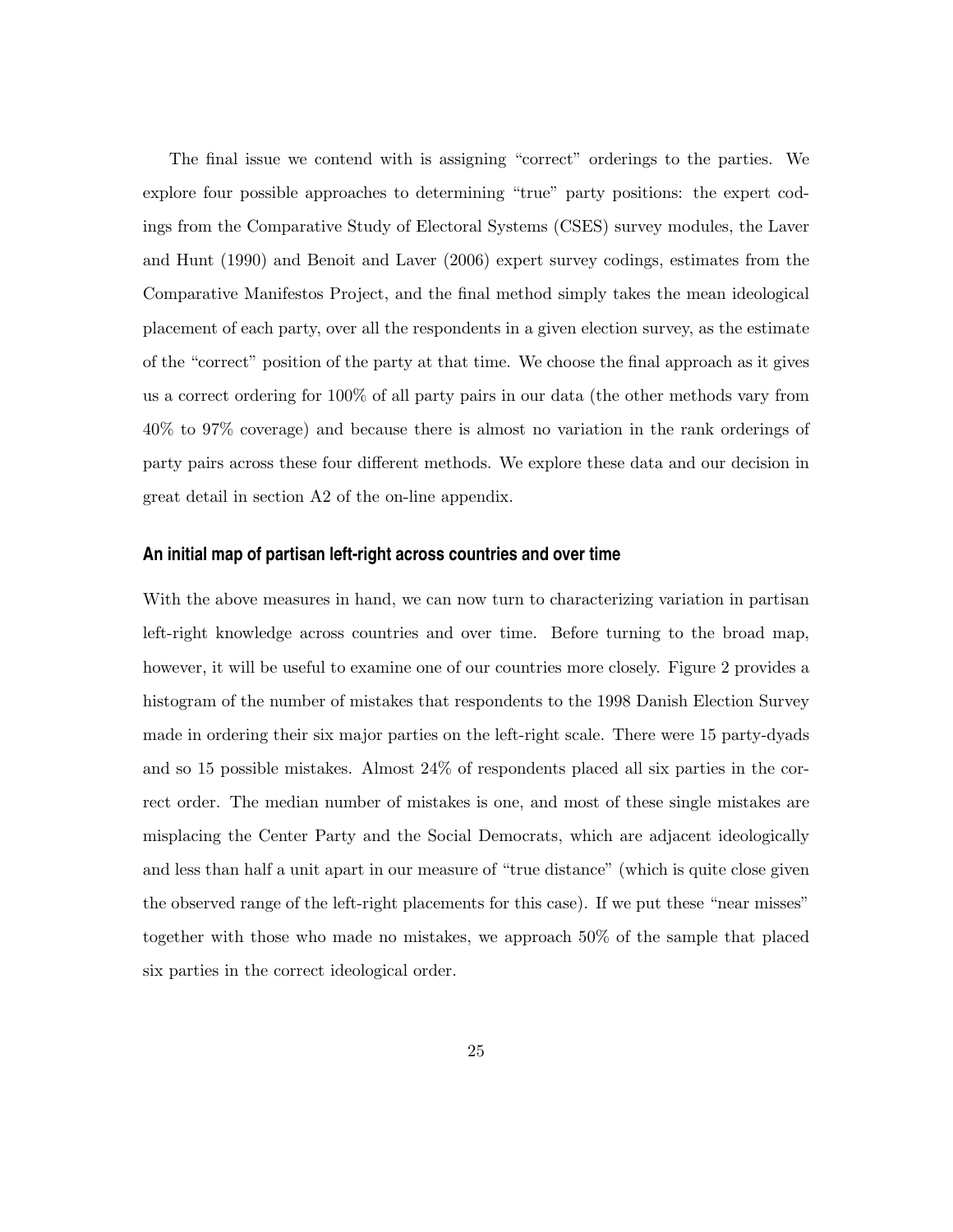

Figure 2: Frequency of the number of mistakes made by respondents in ordering 6 parties (15 possible mistakes); Danish 1998 Election Study

More revealingly, we can drill down a bit deeper in the examination of this case and see how well voters did in comparing particular pairs of parties. Table 1 presents the percentage of Danish respondents who correctly ordered the various dyads that included the Social Democratic Party. The results of this exercise leave little doubt that the remarkable aggregate distribution of knowledge cited in Figure 2 results from equally remarkable dyad-by-dyad knowledge. Indeed, when we go beyond the comparisons of the big parties that are on opposite sides of the left-right divide (e.g., the Social Democrats and Conservatives), we find that the Danes also understand differences in party ideological placement within the same ideological family. For example, the small Socialist People's Party acts as the "conscience" of the left and Danish voters understand that fact - with 82% of them (which obviously includes a substantial number of rightist voters) reporting that the SPP is to the left of the SD.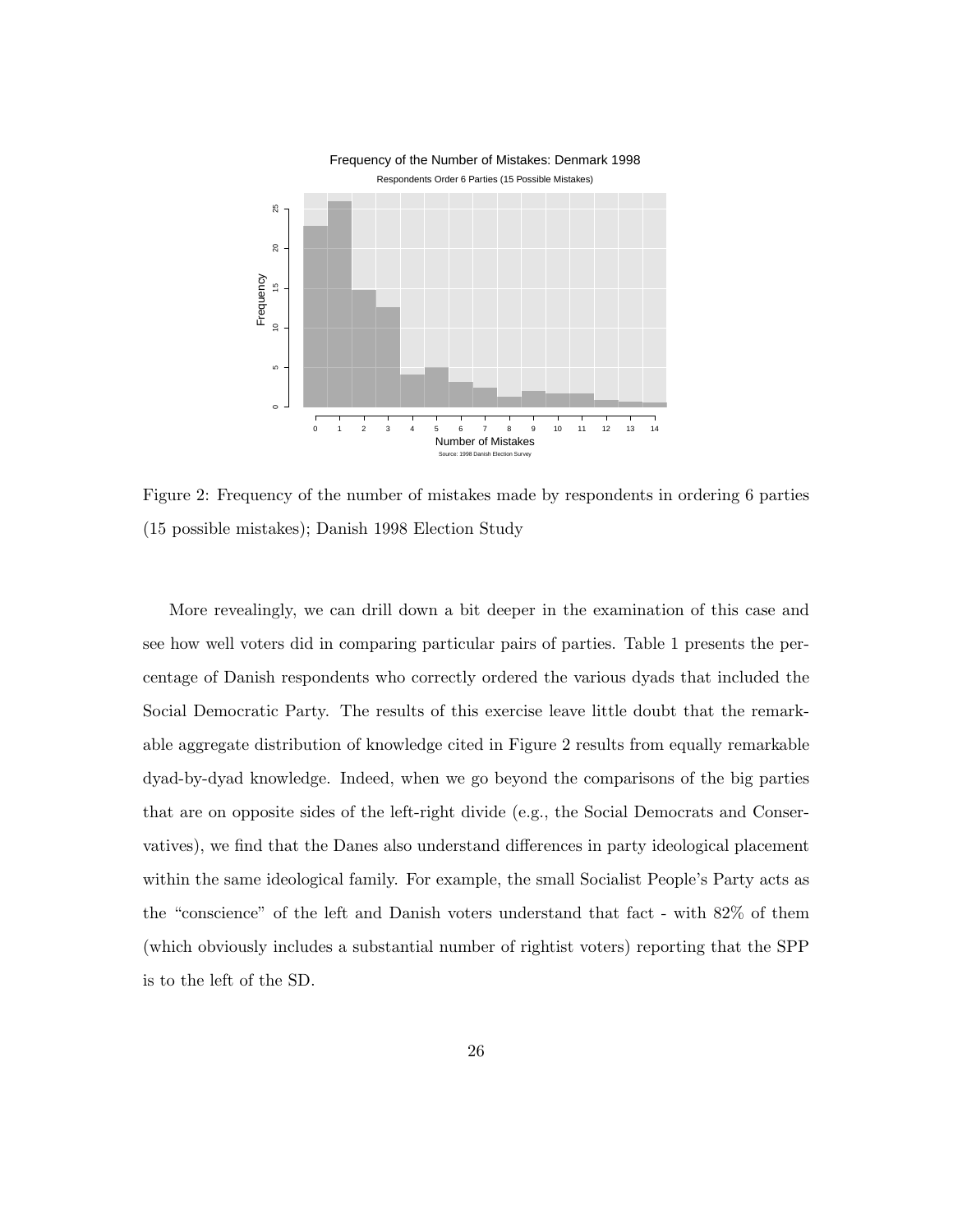A final thing to notice about Table 1 is that the percentage of "Don't Know" responses seems to have an inverse relationship with the percentage of respondents (who answered at all) who correctly place the parties. This suggests that, while the two responses may not provide exactly the same information, they both reflect underlying levels of partisan left-right knowledge. $^{21}$  $^{21}$  $^{21}$ 

Table 1: Accuracy in ordering the Social Democrats (0.36) with other major parties in 1998 Denmark. Proportion of correct responses among all respondents, those who chose to answer, and the proportion of those that did not answer. Share of legislative seats for each party given in parentheses.

|                                    | Correct         | Correct   |            |
|------------------------------------|-----------------|-----------|------------|
| Comparison                         | All Respondents | Answering | Don't Know |
|                                    |                 |           |            |
| Liberals $(0.24)$                  | 0.87            | 0.91      | 0.05       |
| Conservative People's Party (0.09) | 0.86            | 0.92      | 0.06       |
| Socialist People's Party (0.07)    | 0.82            | 0.88      | 0.07       |
| Danish People's Party $(0.04)$     | 0.84            | 0.91      | 0.08       |
| Centre Democrats (0.02)            | 0.59            | 0.66      | 0.12       |

This detailed example helps establish the notion that differences in partisan left-right knowledge can be higher than has generally been appreciated in the literature and, as our earlier examples of low-levels of knowledge suggest, can also vary substantially across contexts. However, we also want to examine the broader variation in partisan left-right knowledge across all of our cases, with an eye toward establishing whether this variation

<span id="page-26-0"></span><sup>&</sup>lt;sup>21</sup>This observation holds up in comparisons of the full sample of surveys.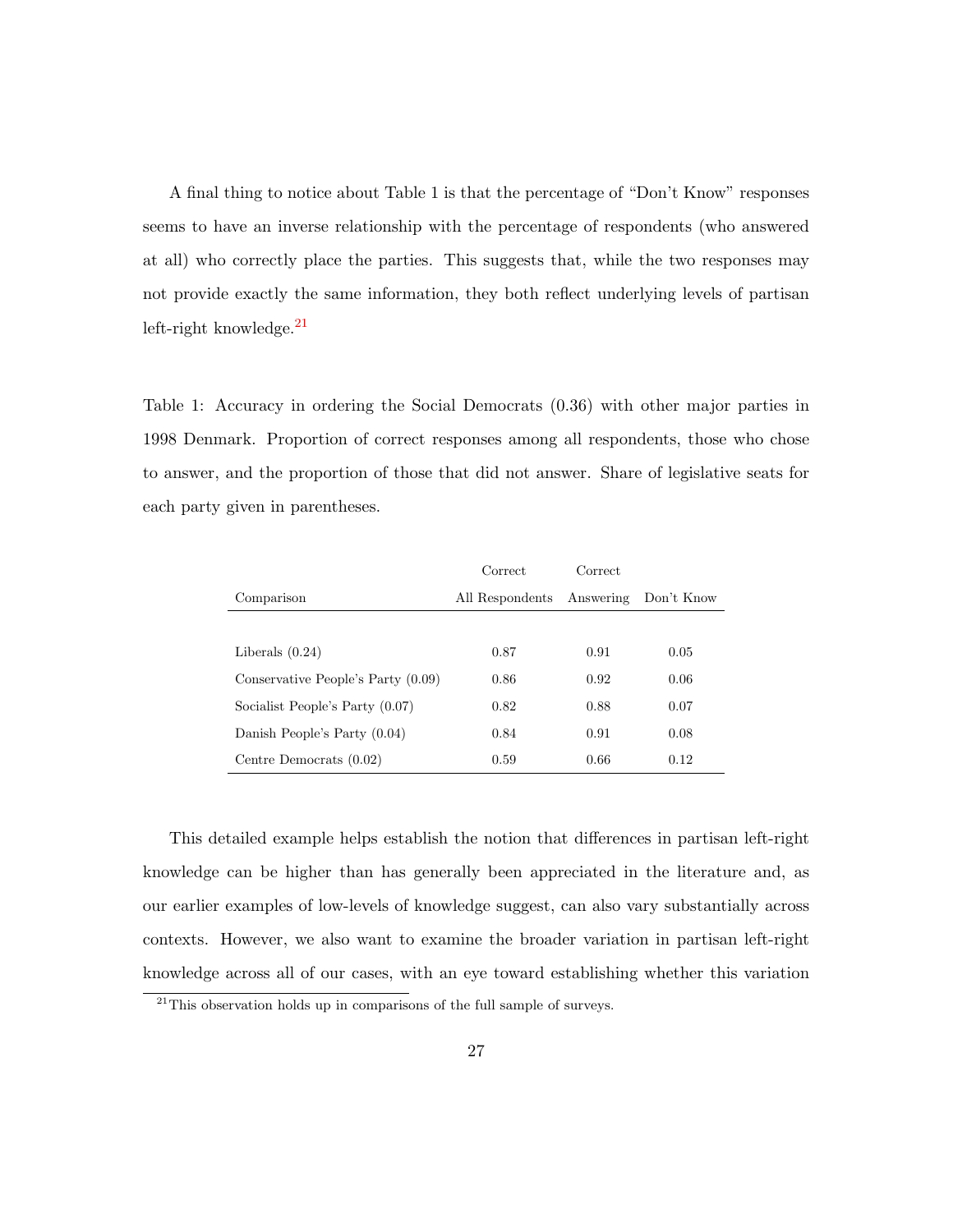tends to be concentrated within countries, across countries, or even over-time (i.e., in waves affecting all countries at the same time). There are many ways to do this, but the simplest and most appropriate at this stage of the analysis (before we introduce any statistical models) is to plot the average percentage of correct dyad placements in each of the surveys in our sample, organized by country and survey year.<sup>[22](#page-27-0)</sup> Since these are uncontrolled comparisons, we include only the percentage of respondents who correctly order the leading left and the leading right party — thus maximizing the comparability of the dyads being compared across counties. Figure 3 provides the data.

The dots are the estimated percentages, the line is the mean across surveys for the country, and the shaded area highlights the range between the maximum and minimum percentages across surveys in each country.<sup>[23](#page-27-1)</sup> Cases are ordered by the mean chance that a given dyad will be correctly ordered and range from a low of less than a 40% (Ireland) to a high of almost  $95\%$  (Iceland).<sup>[24](#page-27-2)</sup> The main point of providing maps of contextual variation like this one is to visually assess the extent of variation that exists and whether this

<span id="page-27-0"></span> $^{22}$ This chart includes 58 cases, while the analysis reported below includes only 56 cases. This is due to some exclusions (detailed in those analyses) due to missing data.

<span id="page-27-1"></span> $23$ The mean line is the mean when collapsing the data over all respondents in all surveys in a country, (rather than the mean of the survey means after collapsing each survey over the respondents). This was done to maintain compatibility between these estimates and those displayed in Figure 4 below.

<span id="page-27-2"></span> $24$ The absolute size of these estimates across all countries is determined to some extent by the specific task that is being graphed. In this case, it is among these easiest that we measured — ordering only the two largest parties on the left and right, respectively (also, we ignore "Don't Know" responses here, further inflating the percent correct). If we were to examine other measures like percent that ordered the two or three most important parties correctly, a larger selection of parties correctly, or even all the parties correctly (or if we included "Don't Know" responses as incorrect in the graph), the level of correct answers would go down for all countries. The relative order of countries, as it turns out, would not change much (with the exception that when we start including more parties, then in an uncontrolled look at the data — like this is — we get differences induced by difference in the number of parties in the system).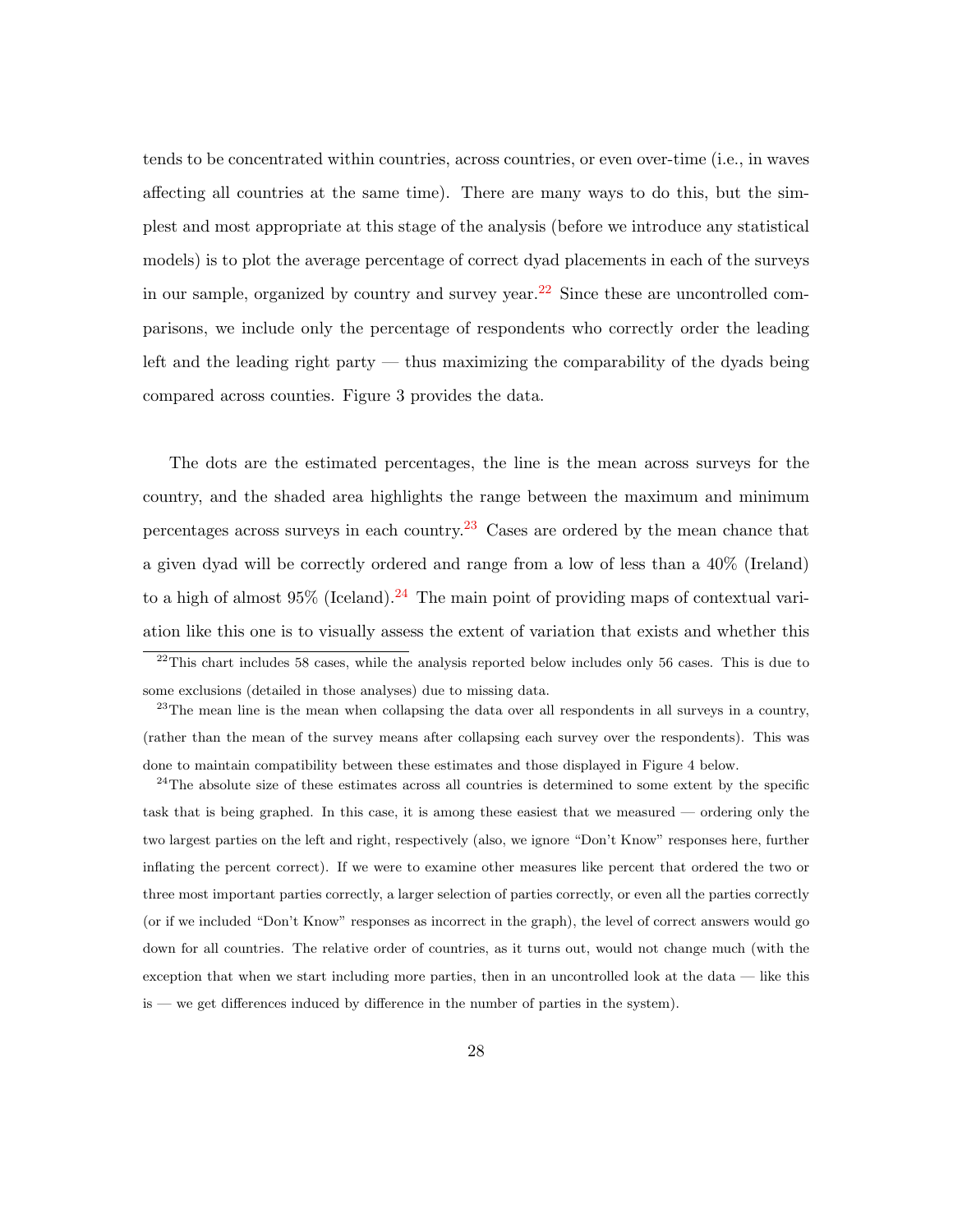Figure 3: Map of partisan left-right knowledge across the western parliamentary democracies.

Ireland Canada Luxembourg Australia Belgium 0.2 0.4 0.6 0.8 1.0 0.2 0.4 0.6 0.8 1.0 0.2 0.4 0.6 0.8 1.0 0.2 0.4 0.6 0.8 1.0 0.2 0.4 0.6 0.8 1.0 g Proportion of Voters Who Correctly Order the Two Main (Ideologically Opposed) Parties Proportion of Voters Who Correctly Order the Two Main (Ideologically Opposed) Parties ă  $\overline{\delta}$ 94 96 98 00 02 04 94 96 98 00 02 04 94 96 98 00 02 04 94 96 98 00 02 04 94 96 98 00 02 04 Great Britain Austria Finland Netherlands Germany 0.2 0.4 0.6 0.8 1.0 0.2 0.4 0.6 0.8 1.0 0.2 0.4 0.6 0.8 1.0 0.2 0.4 0.6 0.8 1.0 0.2 0.4 0.6 0.8 1.0  $\frac{8}{2}$  $_{\rm 0.6}^{\rm 6}$  $\frac{6}{3}$  $\frac{8}{3}$  $_{5}^{4}$  $\frac{4}{5}$  $\overline{5}$  $\overline{\delta}$ 94 96 98 00 02 04 94 96 98 00 02 04 94 96 98 00 02 04 94 96 98 00 02 04 94 96 98 00 02 04 New Zealand France Italy Denmark Norway  $\tilde{a}$ 0.2 0.4 0.6 0.8 1.0 0.2 0.4 0.6 0.8 1.0 0.2 0.4 0.6 0.8 1.0 0.2 0.4 0.6 0.8 1.0 0.2 0.4 0.6 0.8 1.0  $\frac{8}{3}$  $\frac{8}{2}$  $_{\rm 0}^{\rm 6}$  $\frac{8}{3}$ g.  $\frac{6}{6}$  $\frac{4}{5}$  $\frac{4}{9}$  $\frac{4}{5}$ 94 96 98 00 02 04 94 96 98 00 02 04 94 96 98 00 02 04 94 96 98 00 02 04 94 96 98 00 02 04 Sweden Iceland 0.2 0.4 0.6 0.8 1.0 0.2 0.4 0.6 0.8 1.0  $_{\rm 8}^{\rm o}$  $_{\rm 5}^{*}$  $\mathbf{r}$ 94 96 98 00 02 04 94 96 98 00 02 04 Year of Survey (Countries Ordered by Mean Proportion Correct)

Cross National Summary of Partisan Left−Right Knowledge

variation seems to be concentrated within countries, across countries, or both. As Duch and Stevenson (2008) have emphasized, this kind of parsing of variance at the beginning of an empirical study of comparative political behavior (economic voting in their analysis and partisan left-right knowledge in ours) provides an essential clue about the kinds of causal factors (both measured or unmeasured) that could possibly explain the observed variance. If there is variance in political knowledge overall, but this variance only occurs across countries and not within countries (so if the means in Figure 3 differ across graphs,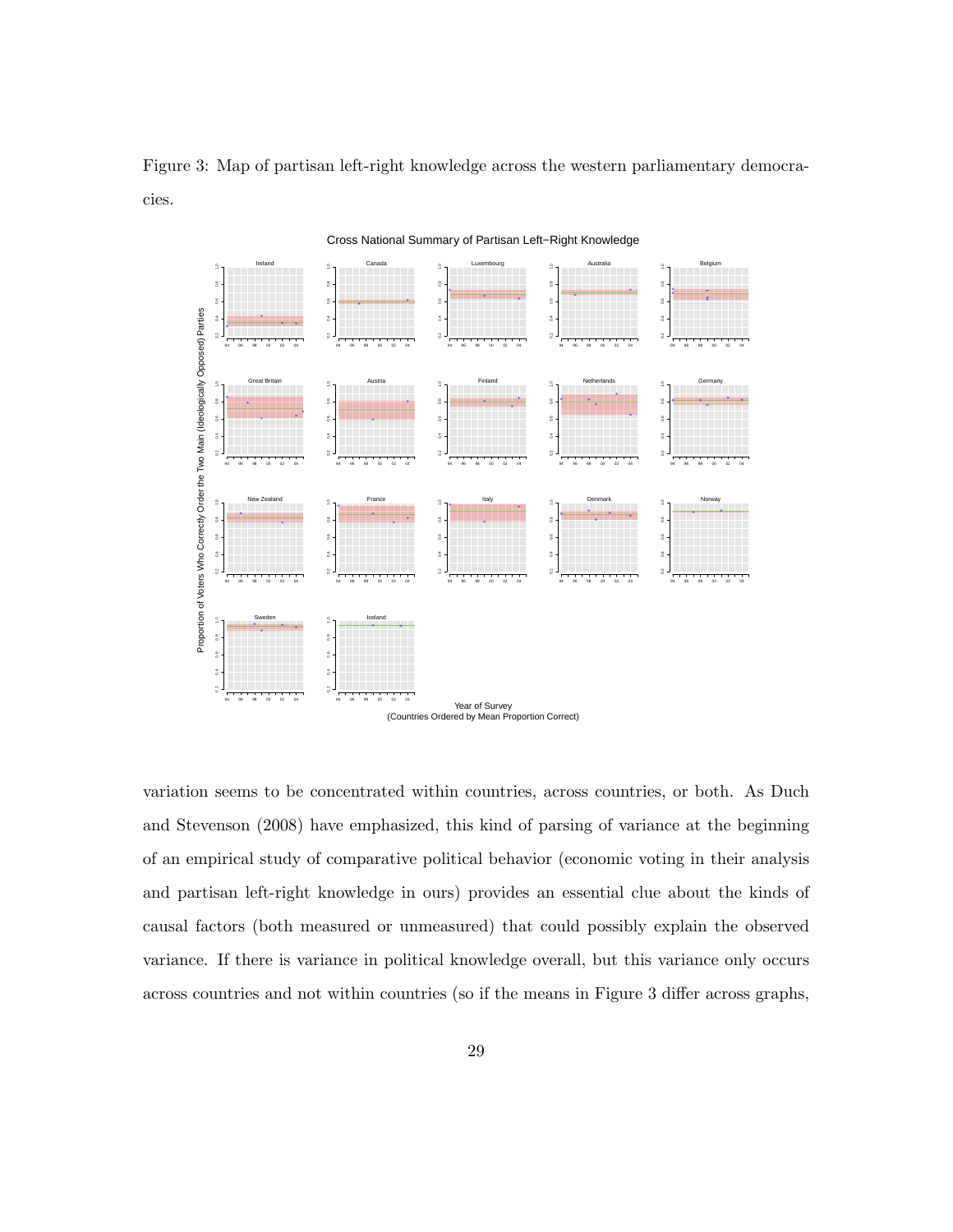but knowledge within any one graph is constant) then causal variables that change from election survey to election survey (e.g. which parties are in cabinet) simply cannot explain the observed variance in the figure. Likewise, if most the variance is from survey to survey within a country and the means across countries differ little, then we should not expect explanations (like the one we have provided above) that emphasize enduring empirical regularities (and corresponding institutional characteristics) of countries to have much explanatory power.

A visual inspection of the graph reveals that the shaded areas (which give an indication of the extent of within-country variance) are small relative to the area spanned by the mean lines across charts. For countries in which we have two or more surveys, the average difference between the maximum and minimum survey is 11.6%, while, excluding Ireland, the difference between the maximum and minimum country mean is 35% (this is almost 60% including Ireland). This suggests both that there is substantial overall variation in the data and that between-country variation is dominant.

We can also formalize our parsing of the within versus between country variance by estimating a multilevel model (with no covariates) in which we nest surveys within countries and estimate the cross-country variance separately from the within-country variance.<sup>[25](#page-29-0)</sup> Doing so reveals that over 66% of the total variance apparent in Figure 4 is attributable to factors (measured or unmeasured) that vary across countries but are constant within countries. Likewise,  $34\%$  of the variance is attributable to factors that vary within countries.<sup>[26](#page-29-1)</sup>

<span id="page-29-0"></span> $25$ We estimate a normal-linear hierarchical model. We did this both for the dependent variable in Figure 4 and a transformation that mapped this bounded variable to an unbounded interval (and more approximately normal distribution). The results were qualitatively the same in both cases.

<span id="page-29-1"></span><sup>&</sup>lt;sup>26</sup>As we demonstrate below, this is not the whole story since we have collapsed the data over individuals and we are only showing information for a single dyad for each survey. These other levels will contribute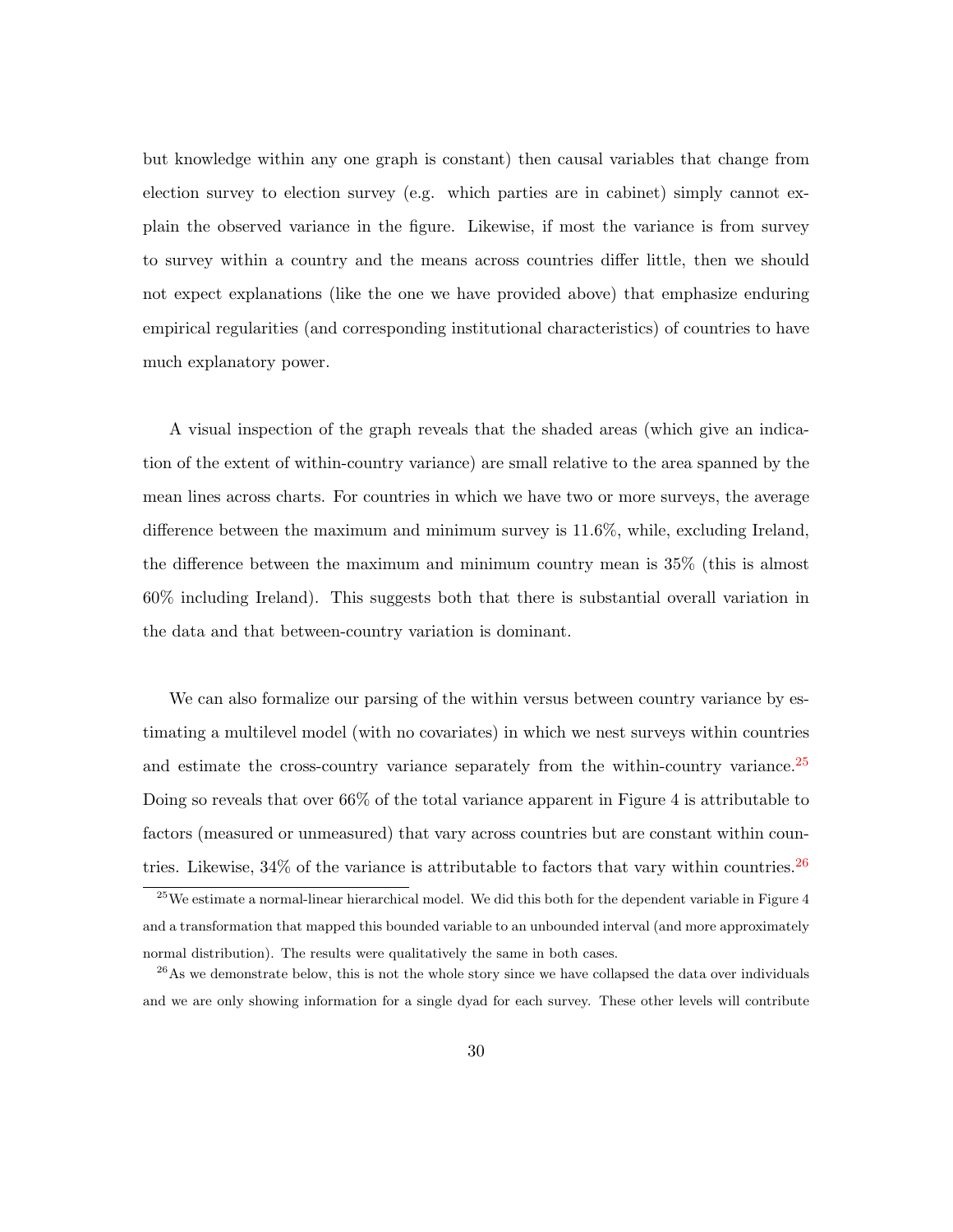This suggests strongly that our search for explanations of this variation should focus first on contextual characteristics that are relatively unchanging over time but that vary across countries; the importance of parties' relative left-right positions in the process of coalition formation and the scope and importance of the left-right dimension as a policy aggregator are likley two such characteristics. That said, there is substantial within-country variation as well (especially in the Britain, the Netherlands, Italy, France, and, perhaps, Austria). Given the incremental pace of change in patterns of coalition formation and the dimensionality of political discourse, our theory does not provide a great deal of guidance on what might drive this within-country variance. Thus, we will want to tap into the rich literature that suggests other possibilities. This will not only provide a source of relevant controls that will help us make the main inference at which the empirical analysis is aimed but also the raw empirical material for fruitful extensions of the theory and tests of other theoretical perspectives.

## **Testing the hypotheses**

The data in Figure 3 make it clear that there is significant variation in citizens' partisan left-right knowledge across countries. Can this variation be explained by corresponding variation in the empirical regularities that we hypothesize drive the usefulness of the LRpolicy heuristic and LR-coalition heuristic?

To test the first of these hypotheses, we need a measure of how well the left-right positions of parties in a country (over some period of time) predict their positions on other, narrower policy domains. There are several existing measures that get at aspects of this and, since none is perfect, we examine our hypothesis using five different measures. The their own variation to the overall data.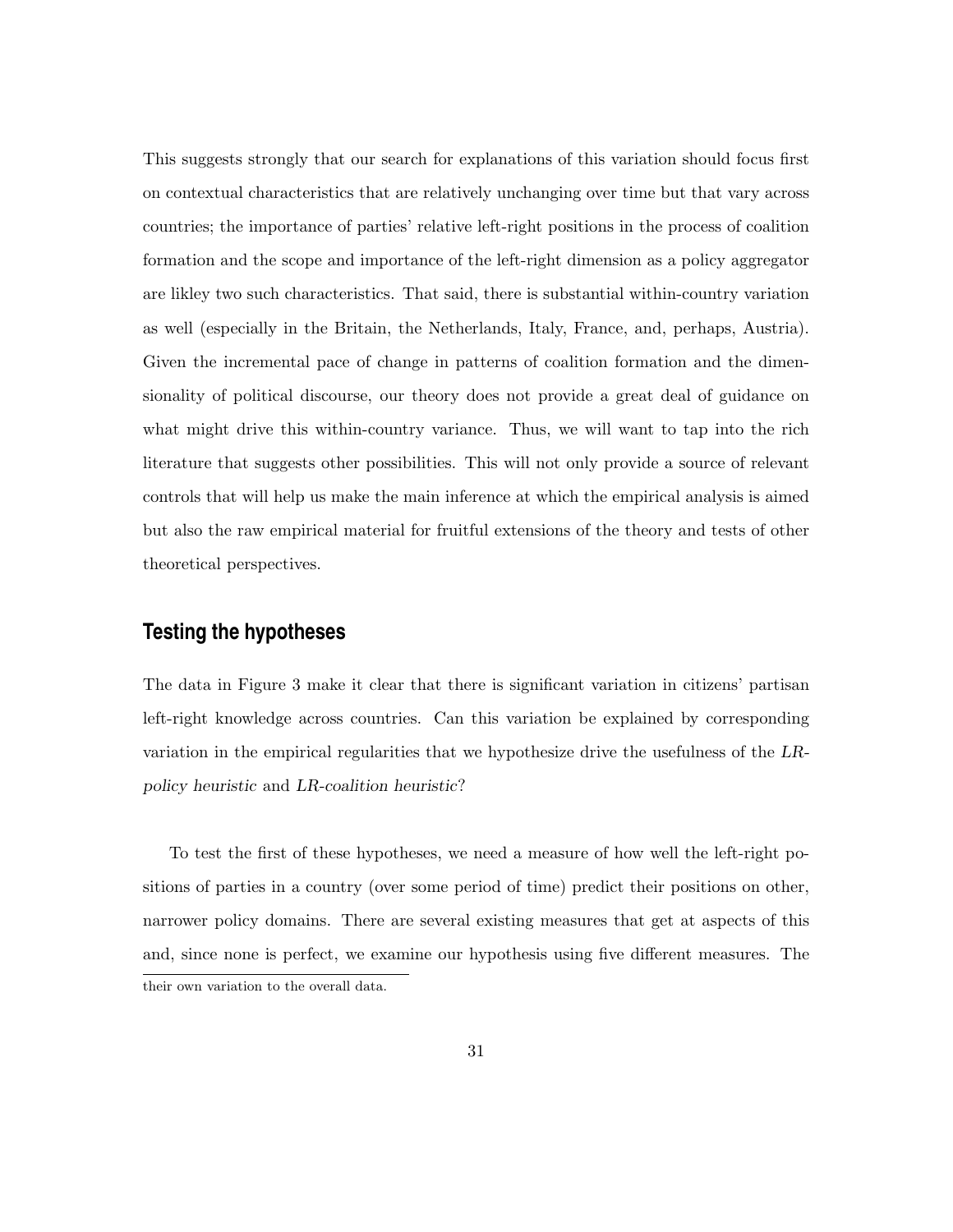first simply measures the "importance" of the left-right dimension in the overall scope of party competition. This can be measured in two ways: objective measures of party behavior (votes, statements, manifestos) and subjective assessments by experts. We use a measure from each general strategy. Our first measure of the importance of the left-right uses the average expert judgement of the relative importance (over the parties in a system) of the main left-right policy dimension ("tax and welfare" dimension) as given by Laver and Hunt (1992) and Benoit and Laver (2006). For each survey, we use the scores (for each party) from the edition of the expert survey closest to the date of the election survey.

Our second measure turns to more "objective" estimates of the importance of the leftright. Specifically, we calculated the percentage of each party's election manifesto that was devoted to left-right topics (using the categorization of left-right topics adopted by Budge and Laver 1992 and used by scores of subsequent studies) for all parties in each election most proximate to one of our surveys. Next, we averaged of this score over the parties included in a given survey (so for one election in one country).

While measures of "importance" like these get at aspects of our theoretical concept, we can do better. Specifically, the concept we have defined is about how well the left-right positions of parties predict their positions on other (more narrow) policy dimensions. If the left-right does so successfully for a large number of salient dimensions, then it will be a useful summary of the ideological landscape.

To get at this concept more directly, we calculated the salience-weighted average Spearman's rank correlation between the left-right positions of parties and each of a large number of different policy dimensions. To do this, we used data from Lowe et al. (2011), who use the Comparative Manifestos Project data to define one left-right policy domain and 14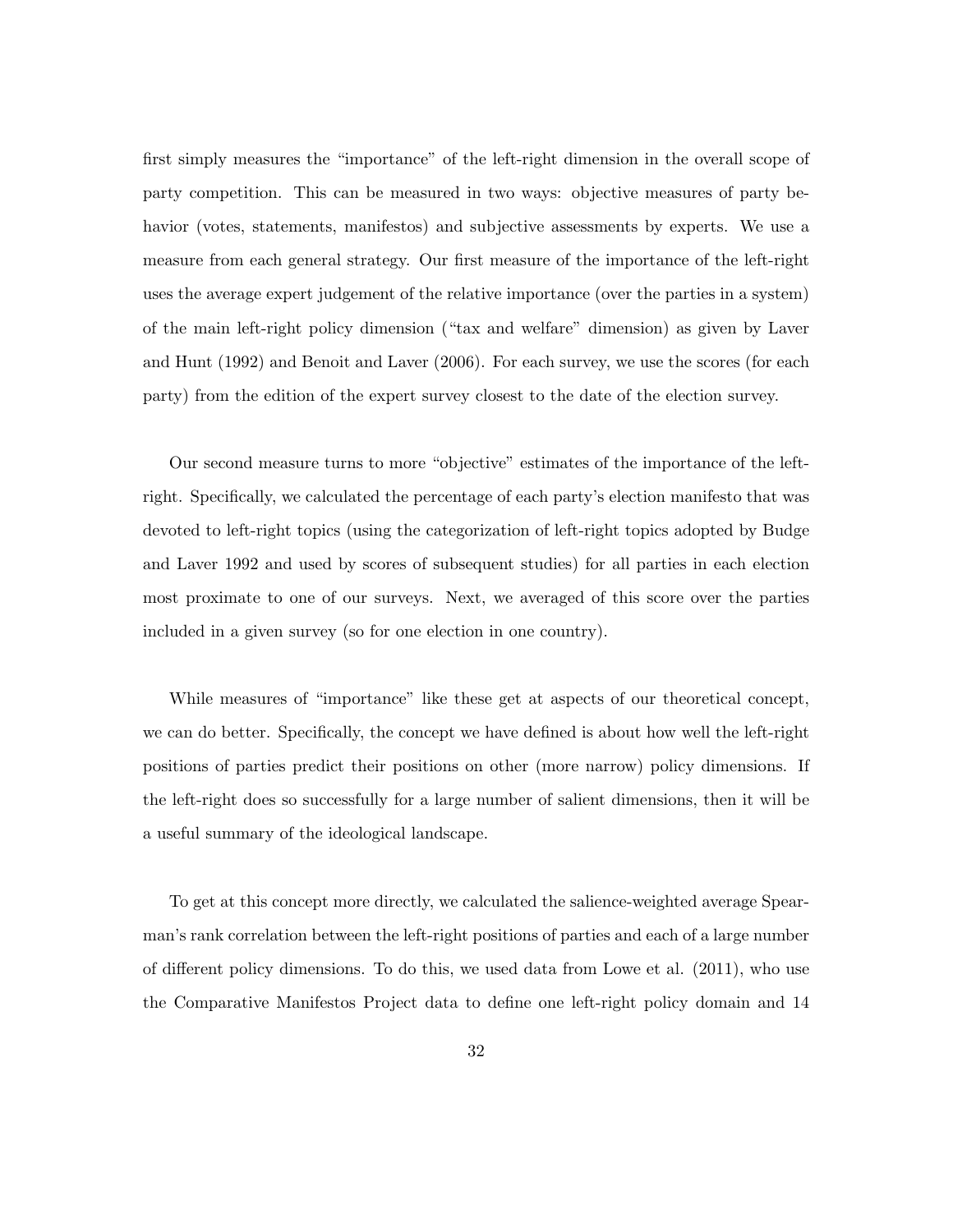more narrow policy domains in which specific party positions are calculated (these are about foreign alliances, militarism, internationalism, the EU, constitutionalism, decentralization, protectionism, Keynesianism, nationalism, traditional morality, multiculturalism, labor policy, welfare policy, and education spending). The details of this measure (and all the others) are in Appendix B, but the key idea is that it is higher when the Spearman correlations between the left-right positions of parties and the 14 narrow policy dimensions are greater. We calculated the measure for all the parties in the data for each country, for the period spanning our survey data, 1992-2004. Finally, we weighted the measure so that correlations on salient dimensions mattered more than correlations on less salient dimensions.

While we think Spearman's rank correlation nicely captures our emphasis on the relative positioning of parties, we also calculated a similar score in which we used the regression coefficients from a multiple regression of party left-right positions (using the same data as the Spearman measure) on all 14 narrow policy positions (so this also differs from the last measure in that for each dimension it conditions on the 13 other dimensions as all 14 are included in the model).

Finally, we also used a measure that makes no particular judgment about the content of any super-dimensions that might predict policy positions in more narrow domains. While this departs from the concept in our argument, which is explicitly made in terms of the left right, it is useful since it would certainly be possible to reformulate our argument to simply refer to a generic underlying aggregative dimension.<sup>[27](#page-32-0)</sup> To get at this we simply use Laver

<span id="page-32-0"></span><sup>&</sup>lt;sup>27</sup>We did not go that direction here because we are skeptical that voters will be able to learn much about "super-dimensions" of policy that do not conform to the ready-made labels that are already available in political discourse (and, we suspect, it will take quite a long time for new labels with broad coverage  $-$  i.e.,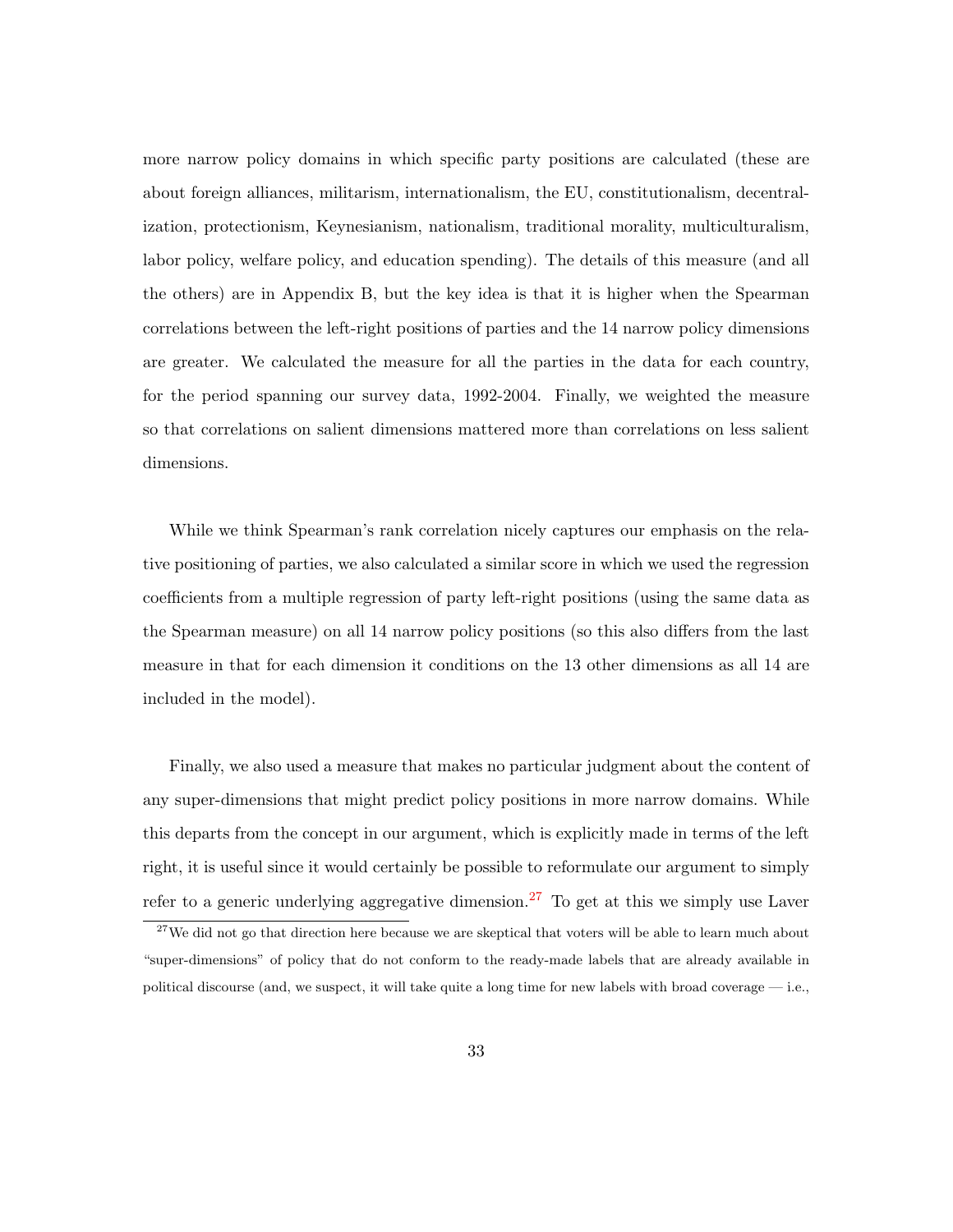and Benoit's (2006) estimates of the total variance explained by the first dimension in their principal components factor analysis of their expert survey data (reported in their Table 5.7a). This included nine issue areas (tax and spending policy, social policy, environmental policy, decentralization, EU peacekeeping, immigration, EU accountability, EU authority, and deregulation) and attempted to identify the extent to which expert placements of parties in these nine areas could be explained by a small number of factors. In focusing on the first factor, regardless of its substantive content, this measure — unlike all the others used here, which all focus explicitly on a substantive left-right dimension — simply asks how well voters would have done using any (or the best) underlying aggregative dimension (however defined, though in most cases in their results the first dimension looks like the left-right) to order more narrow policy dimensions.

In the analysis that follows, we examine models using each of these different measures. However, since all the measures give similar results and the Spearman measure is closest to what we want conceptually, we report substantive results only for it (the estimates for the others are in Appendix C).

To test our second hypothesis, we need to measure, for each of our countries, the extent to which the left-right placements of the parties are important to determining which cabinets form. In keeping with the nature of our proposed LR-coalition heuristic, which subsuming many policies to emerge). Thus, when a factor analysis tells us that a strong first dimension is apparent, but that it does not include the usual left-right issues, we hesitate to conclude that voters could actually use this (usually difficult to label) dimension to infer more narrow policy positions on a large number of issues because it is likely that voters and elites lack the shared language to use such a dimension for that purpose. Consequently, we really do think of the problem in the way we have portrayed it in this paper: as the left-right being more or less useful as an aggregative dimension — where if it is not very useful, there may be no real alternatives for performing this aggregative task for voters.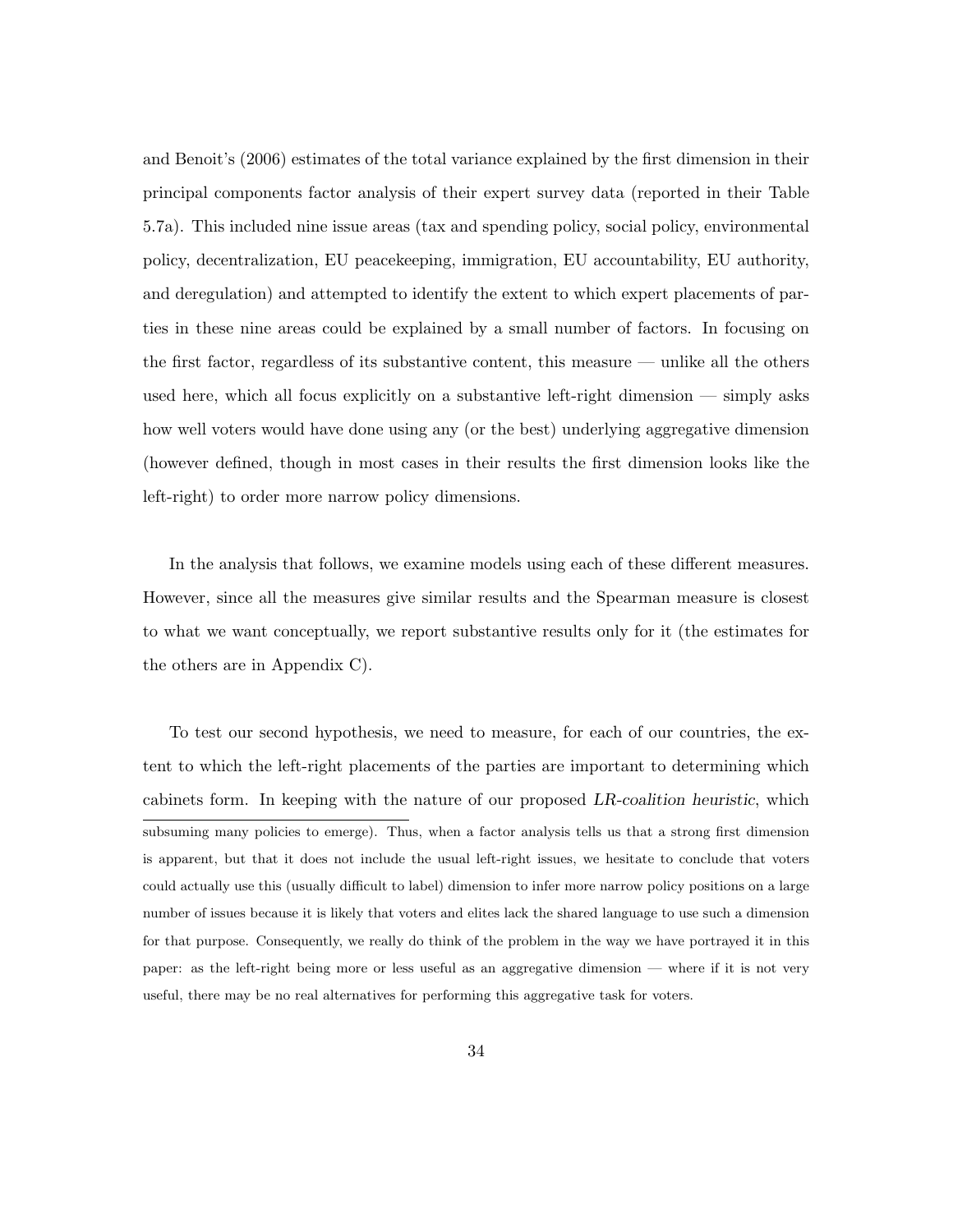is about the left-right positioning of potential cabinet partners vis- $\acute{a}$ -vis the PM, we focus on estimating the importance of the left-right distance between potential partner parties and a potential PM in determining which cabinet forms. We have done this in two ways. First, we re-estimated Martin and Stevenson's (2001) conditional logistic model in which they estimate, among other things, the impact that ideological distance between potential cabinet partners and the PM has on the chances that any particular potential cabinet will form (out of the set of all possible cabinets containing the PM). We simply modify their model by interacting this distance variable with country-specific dummy variables.<sup>[28](#page-34-0)</sup> This gives us country-specific estimates of how important ideological distance from the PM is in determining which potential cabinet forms.<sup>[29](#page-34-1)</sup>

A second method that we used to construct this measure was to re-estimate Warwick's (1995) logistic model of the selection of cabinet partners (out of the set of parties in the legislature). He includes each party's ideological distance from the prime minister as a covariate and so we are able, as above, to include country specific interactions with this variable to generate a country specific measure of the importance of relative ideology in the selection of cabinet partners.<sup>[30](#page-34-2)</sup> Below, we report results from the first measure, but results were robust to the alternative.

<span id="page-34-1"></span><span id="page-34-0"></span><sup>28</sup>More specifically, we rely on Martin and Stevenson's Model 9.

 $29$ The coefficients can be used directly as this measure (which is what we do here) but one can also calculate changes in predicted probabilities and use those instead. We have done that, and it makes little difference to the results. In addition, of course, we would like to incorporate the uncertainty in these estimates into the statistical model. Given the complexity of the other statistical problems that we address in this paper (and the resulting complexity of the statistical models), we have not done so as yet, and so correct standard errors should be somewhat more conservative than those we report.

<span id="page-34-2"></span><sup>&</sup>lt;sup>30</sup>In general, Martin and Stevenson's model is to be preferred since Warwick's model does not account for the dependencies in the data (i.e., the logistic model assumes that probabilities of cabinet partnership are independent among potential partners).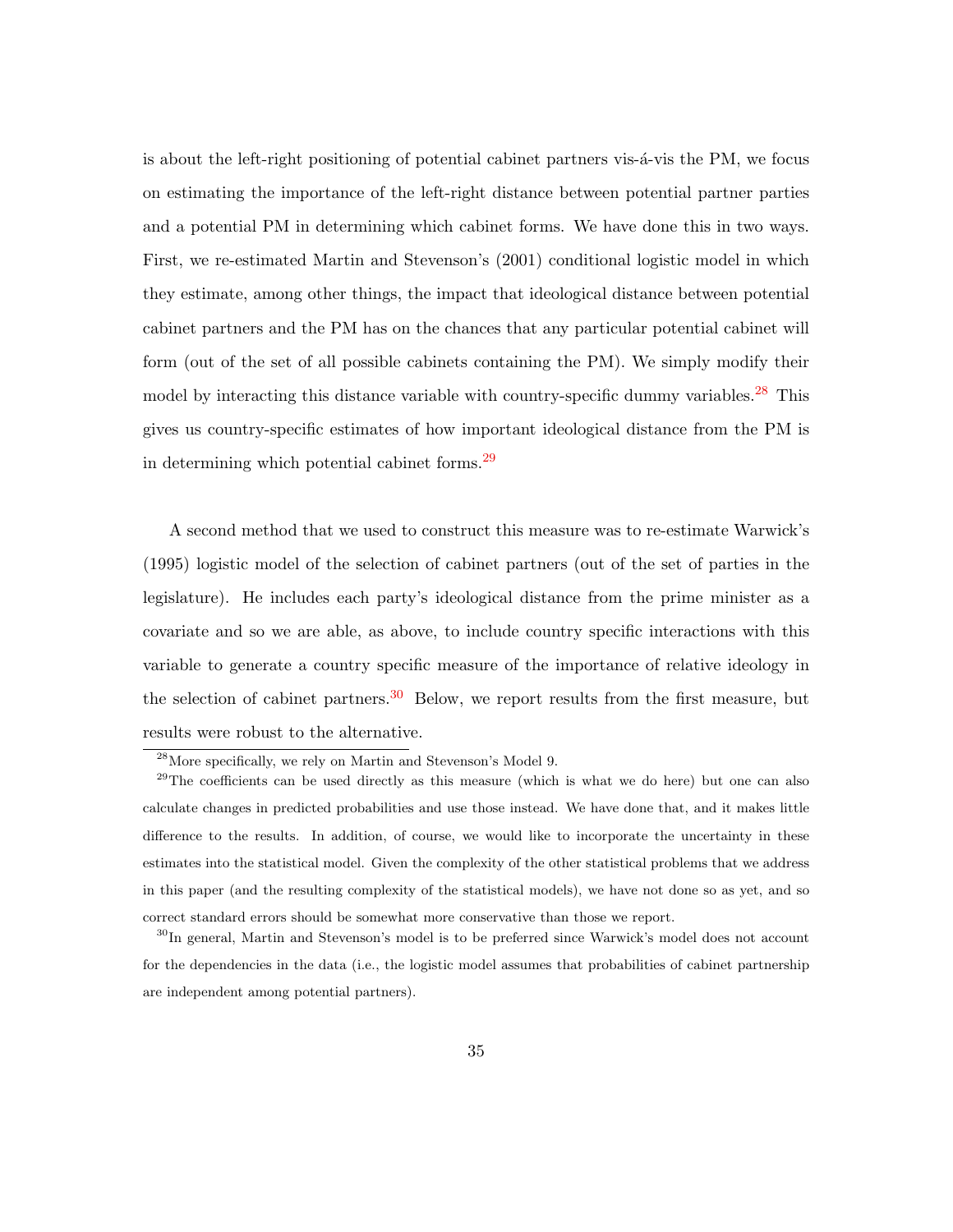#### **Statistical models**

The data that we will use to test the hypothesis is, as described above, based on 55 election surveys.[31](#page-35-0) In developing appropriate empirical models, it is important that we first understand the relatively complex structure of the data. Table 2 illustrates this structure. In each survey, each respondent placed each of the parties in the election on a left-right scale or chose "Don't Know." We then turned this data in to dyads, so that our dependent variable records whether each voter correctly or incorrectly ordered each dyad (or said they did not know for at least one of the parties). This means that each respondent enters the data  $m_j$  times, where  $m_j$  is the number of dyads in survey j. Likewise, each dyad within a survey, or "survey-dyad" enters the data  $n_j$  times, where  $n_j$  is the number of respondents to survey j. Thus, in the language of hierarchical data structures, the dyads and respondents are "crossed." In addition, dyads are crossed with surveys. That is, each party-dyad may appear in multiple different surveys and each survey has multiple dyads. Finally, surveys are nested in countries, since each survey applies to one, and only one, country.<sup>[32](#page-35-1)</sup>

<span id="page-35-0"></span><sup>&</sup>lt;sup>31</sup>The 58 surveys pictured in Figure 3, less the two New Zealand surveys and one of the Luxembourg surveys which were omitted due to missing data.

<span id="page-35-1"></span> $32$ The following description of the data structure is adapted from Fortunato and Stevenson 2013.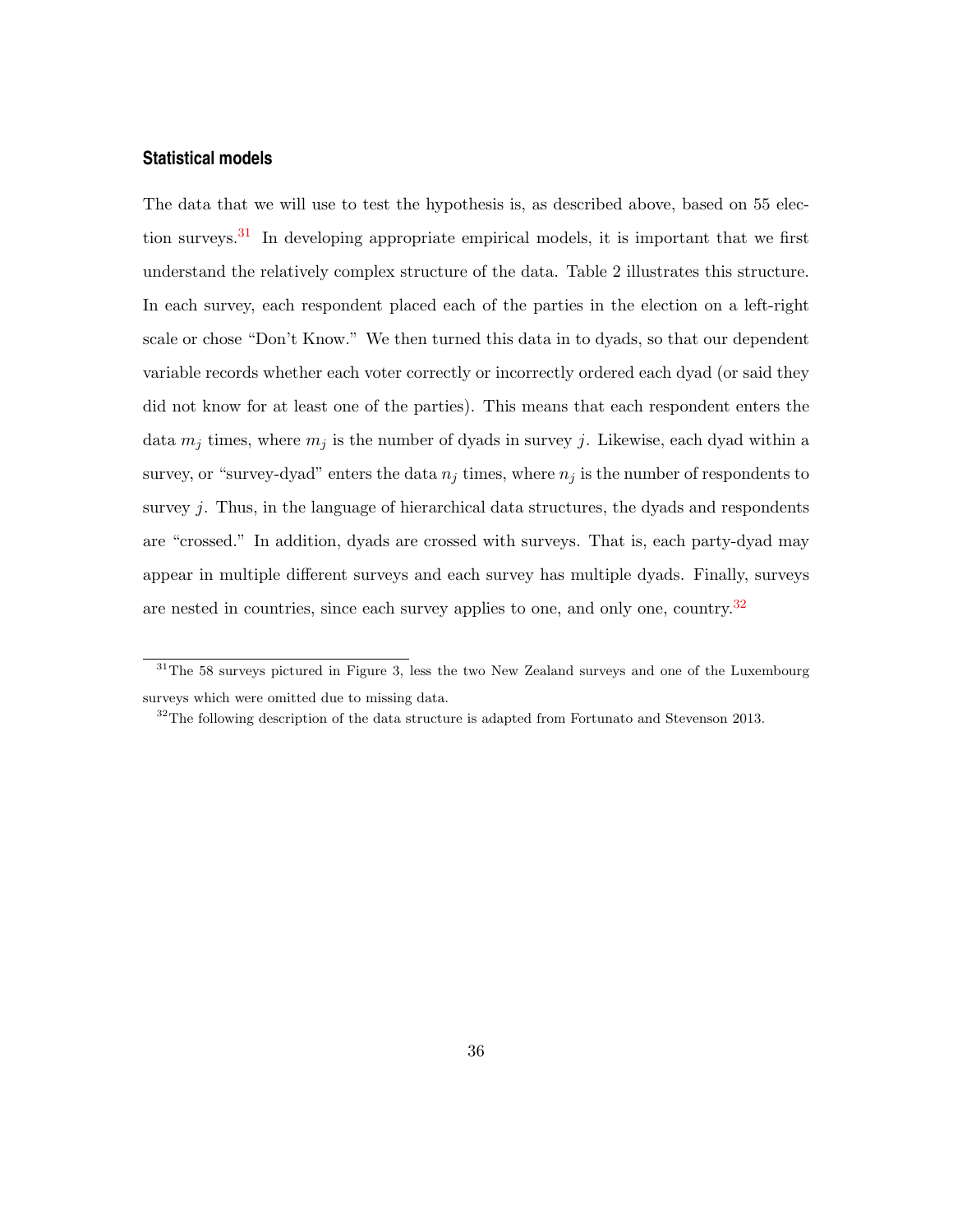Table 2: Structure of the data

Dyads CROSSED with Surveys

Surveys NESTED within Countries Respondents CROSSED with Dyads

This data structure leads to six possible sources of both measured (fixed) and unmeasured (random) effects on the probability of our dependent variable obtaining one of its three possible values:  $33$ 

<span id="page-36-0"></span>1. Country: effects that vary over countries but that are constant over surveys, dyads, <sup>33</sup>One could imagine a party level in which parties are nested in dyads. However, any factor one could

attribute to a party (e.g., its size) can be similarly attributed to a dyad and captured at the dyad level (e.g., a dyad in which one party is of a given size and the other is of a given size). Consequently, there is no need to complicate the model further by adding this level.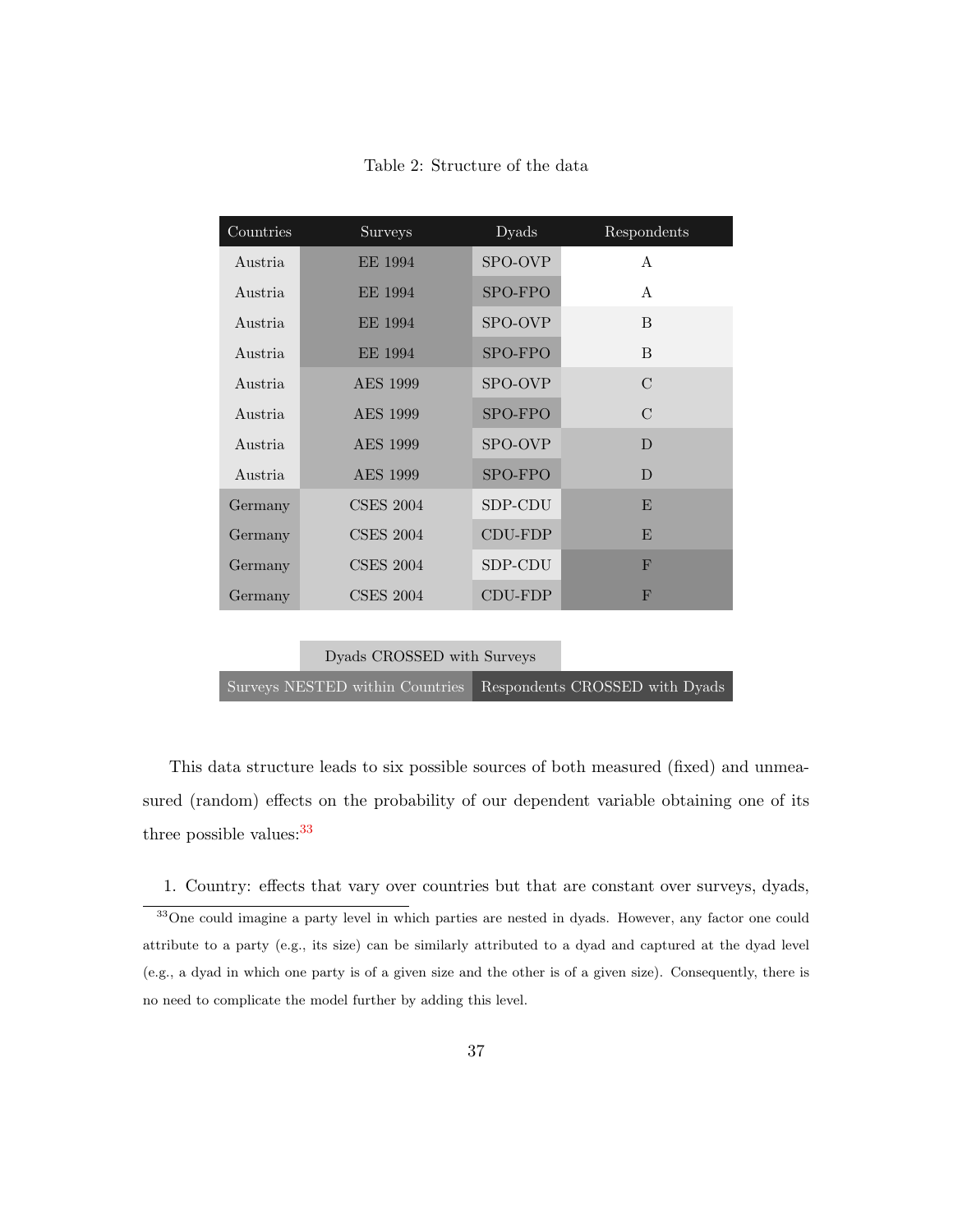and respondents within a country

- 2. Survey: effects that vary over surveys but that are constant over dyads and respondents within surveys
- 3. Dyad: effects that vary over dyads but that are constant over respondents evaluating a given dyad (even if these respondents are evaluating the dyad in different surveys)
- 4. Survey-dyad: effects that are constant over respondents evaluating a given dyad, but that vary from survey to survey for the same dyad
- 5. Respondent: effects that vary over respondents but that are constant over all dyads evaluated by the same respondent
- 6. Dyad-respondent: effects vary from dyad to dyad for the same respondent (when this is unmeasured, it is the "residual" error)

Given this, our first goal is to collect any relevant measurable factors at each level and then try to deal statistically with any remaining unmeasured factors. It is important not to ignore the possibility of such unmeasured factors since, at each level, these unmeasured effects are constant across some "rows" of the data — thus, necessarily creating correlation among our observations at each level.

#### **Measured variables**

We have data on a wide variety of control variables. The details of the variables that are used in the models reported here are described in Appendix B. However, the listing below provides a more general overview of the various concepts we attempted to measure and the level of data hierarchy where their influences can be felt. Some of these variables were not ultimately included in the specific empirical specifications reported here, because they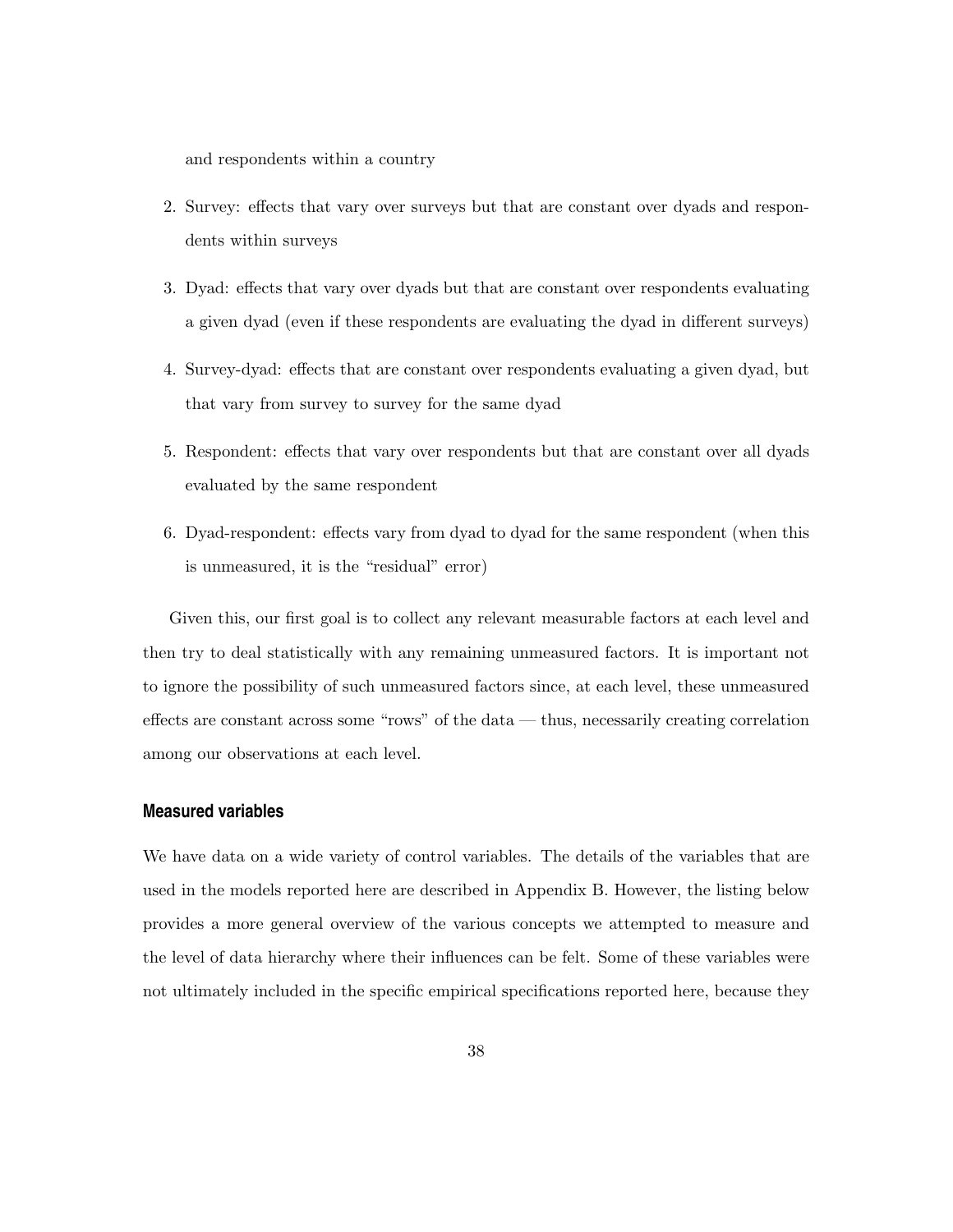proved to be unhelpful in the specific sample of dyads (i.e., the "important" parties) for which we report results (e.g., whether anti-system parties were included in the dyad is important for a sample containing all parties, but not for the sample of important parties we report). However, in no case does the exclusion or inclusion of such variables alter the main conclusions of this manuscript. All the various results are available from the authors.

## **Concepts measured at each level**

• Country

Long-term correlations between relative party positions on the general left-right dimension and many more narrow policy dimensions Long-term correlations between relative party positions on the general left-right dimension and coalition composition

• Survey

Number of parties/dyads in survey or effective number of parties Attributes of survey implementation (telephone vs. in person interview)

• Dyad

Party names (e.g., does the word "left" appear in one name and/or "right" in the other)

• Survey-dyad

Ideological distance between parties in dyad Sizes of parties in dyad Current and/or historical cabinet participation of parties in dyad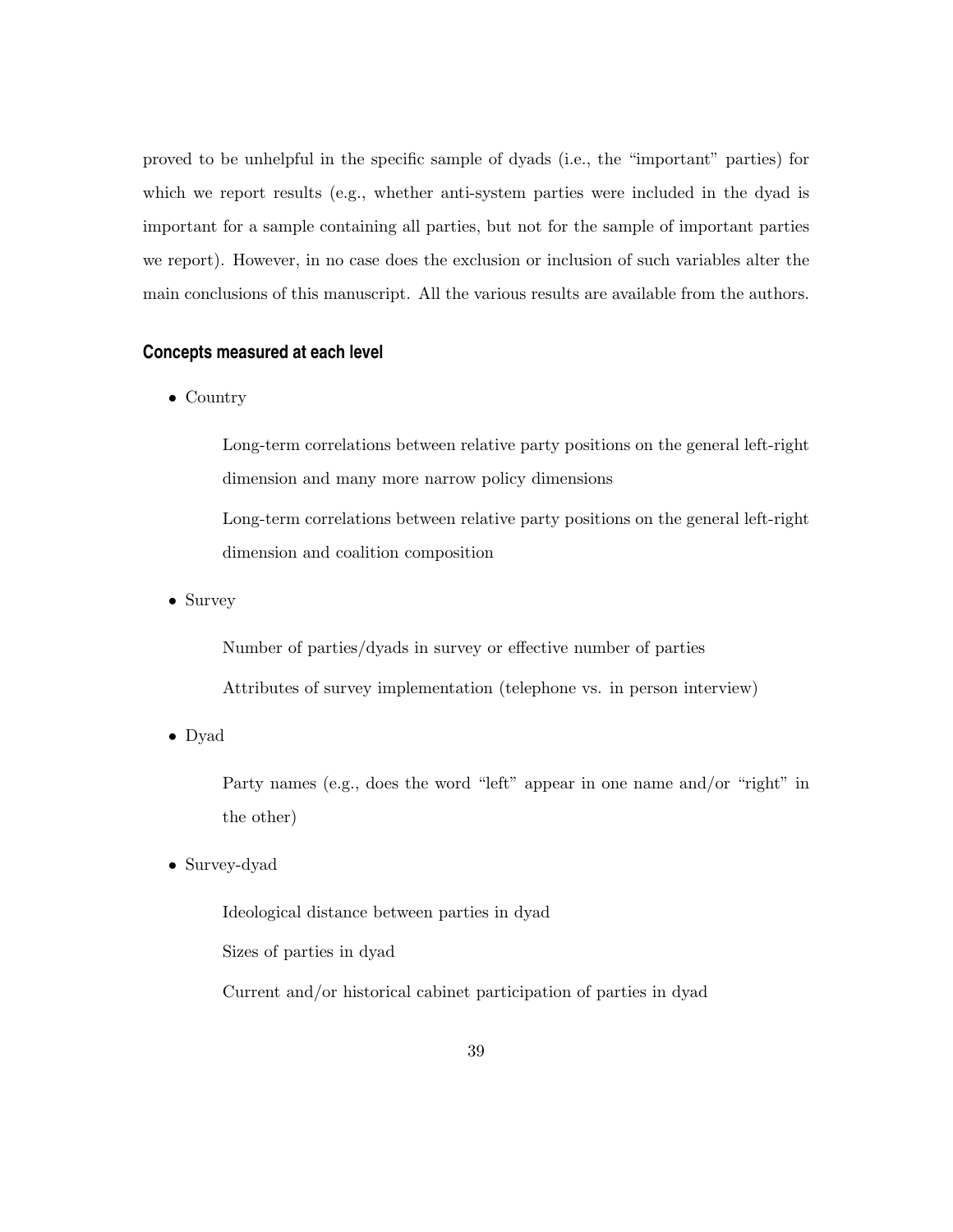Anti-system profile of parties in dyad

Ages of parties

• Respondent

Income Education Age Political interest Gender

• Dyad-respondent

Respondent's ideological relationship to parties in the dyad

#### **Accounting for unmeasured factors**

In hierarchical data structures of the kind described above, the usual approach to dealing with unmeasured factors at each of the levels of the hierarchy is to estimate statistical models in which one assumes that the combined influence of all unmeasured factors at each level of the hierarchy is constant for that level (i.e., it impacts all observations at the level in the same way) and can be described as a realization of an appropriate random error. One then assumes a distribution governing the error terms at each level (usually a multivariate normal — perhaps restricted to be independent) and estimates the parameters of this distribution to characterize the aggregate features of the errors at each level.

Such models have been used extensively in many disciplines and versions appropriate for an unordered categorical dependent variable are relatively well understood (e.g., the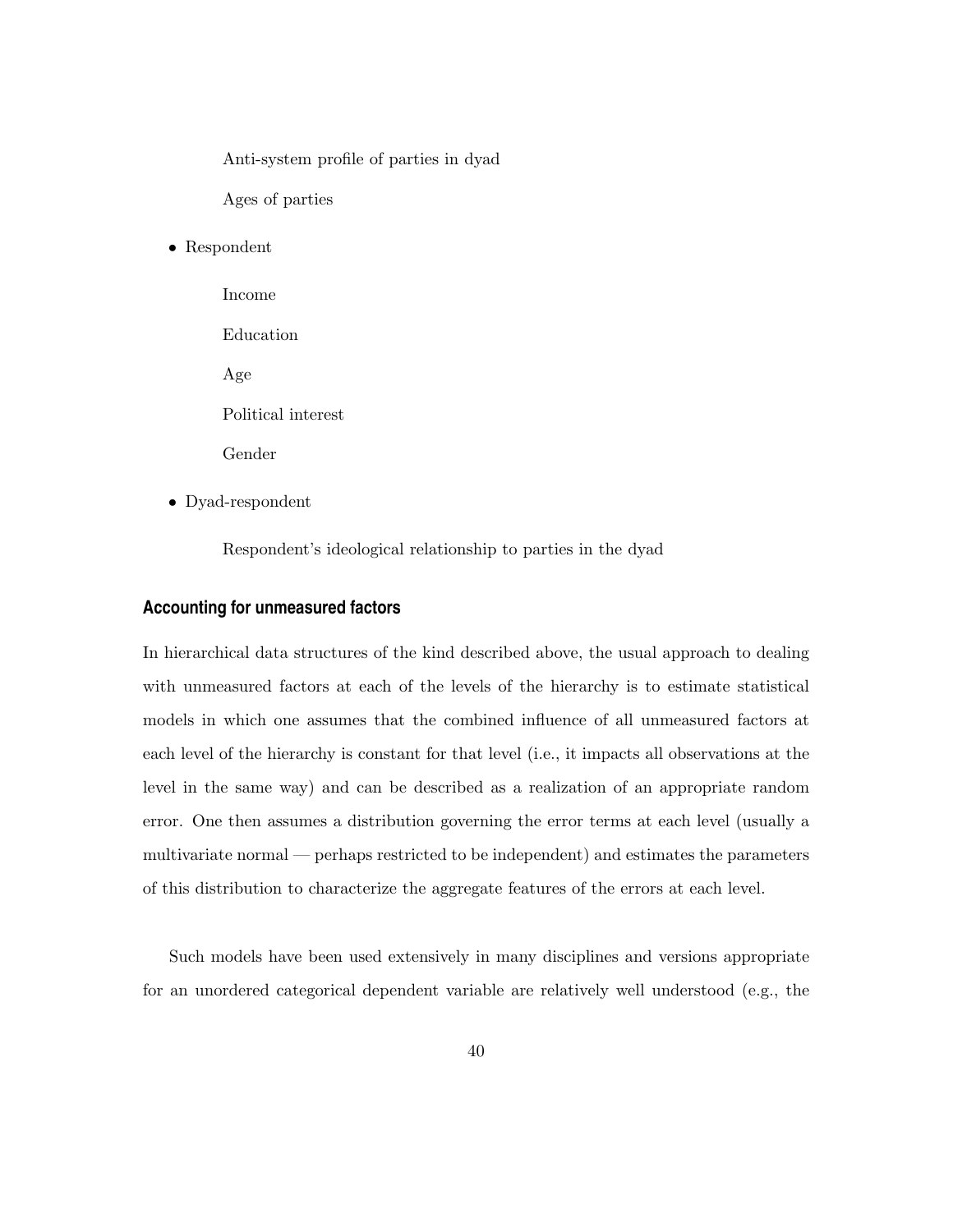mixed logit model). However, despite our ability to write down the statistical model most appropriate for our application, its complex, six-level structure (with several crossed-levels) is far too complicated to estimate directly.<sup>[34](#page-40-0)</sup> Thus, a more creative strategy is necessary.

Our estimation strategy builds on recent work that has argued for a "two-stage" methodology when using multiple surveys to study the impact of context on political behavior (see, especially, the 2005 special issue of Political Analysis, which was devoted to the topic). Specifically, instead of stacking all the data from our 55 surveys, we use the following procedure:

- 1. Estimate individual multinomial logit models, with appropriate individual level controls, for each party-dyad in each survey (a total of 394 separate estimations).[35](#page-40-1)
- 2. Use the estimated coefficients from these models to calculate the predicted probability that a typical voter in the survey correctly, incorrectly, or does not order the dyad.
- 3. These predicted probabilities, which sum to one over the three possible outcomes, become the dependent variables in a linear, compositional, hierarchical model in

<span id="page-40-0"></span> $34$ The mixed logit requires that we integrate the random terms out of the likelihood function and so we must approximate a high dimensional integral at each iteration of the maximization process. With every nested level included in the model, we increase the dimensionality of this integral by one and with every crossed level we add as many dimensions as there are categories in the smallest of the crossed variables (the number of surveys and dyads in our case). Clearly, the computational burden becomes insurmountable with very large problems and large data sets (and we have a large data set indeed).

<span id="page-40-1"></span><sup>35</sup>In each individual level model we included measures of education, income, political interest, gender, age (and its square), and the ideological position of the respondent vis- $\acute{a}$ -vis the two parties in the dyad. We were missing political interest and/or income for some surveys (and age for one survey), so these were not included in those surveys. While we do not have the space to provide complete information on all these 55 surveys in this paper, all the estimates and specifications are available from the authors. In addition, some of the results for the individual level variables are given in Table 4 in the text.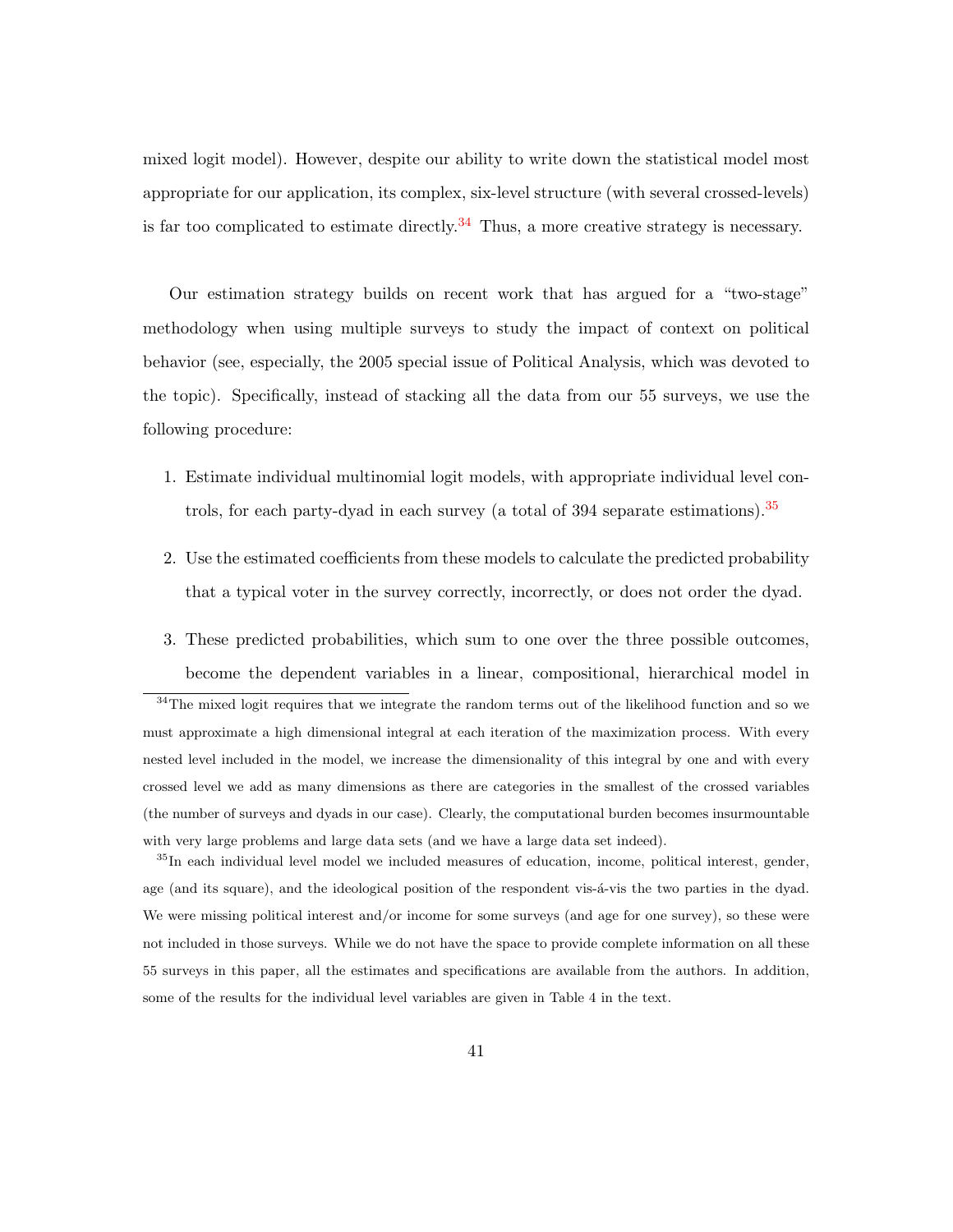which the independent variables are measured at the level of survey-dyads, dyads, surveys, and countries.

There are a number of compelling advantages to this approach over alternatives. First, like an approach in which one stacks the data, one gets estimates of the impact of any measured individual level variables on the probability of each of our three outcomes. However, unlike stacking approaches, one gets separate estimates for each survey-dyad (the equivalent of interacting all individual level estimates with survey-dyad dummy variables in a stacked model). These estimates can be presented directly (in graphs that show their variation across survey dyads) or can be aggregated to characterize the general impact of individual factors on knowledge. Since most of our surveys have over 1000 observations (and some many more), there is little to gain in making inferences about the impact of individual-level variables by stacking the data. More importantly, in the separate estimations, any characteristics of dyads (or of survey-dyads) that might cause respondents to systematically order correctly, order incorrectly, or not order the dyad are reflected in the estimates of intercepts in each separate model (and so are included in predicted values produced for each dyad). Thus, when we complete the first stage estimations, we have 394 three-element vectors of probabilities (that sum to one). For example, our estimate of these probabilities for the Socialist Left Party-Progress Party dyad in the 1997 Norwegian survey was 84% Correct 11% Incorrect, and 5% Don't Know. These vectors of probabilities then become the dependent variables in a second-stage, compositional model.

A compositional model is simply one in which the dependent variable is a vector of shares that sum to one. In our case the "shares" are the estimated probabilities of each outcome for the average voter. Such models are now common in political science (e.g., Katz and King 1999) and are particularly useful in this setting, since (after an appropriate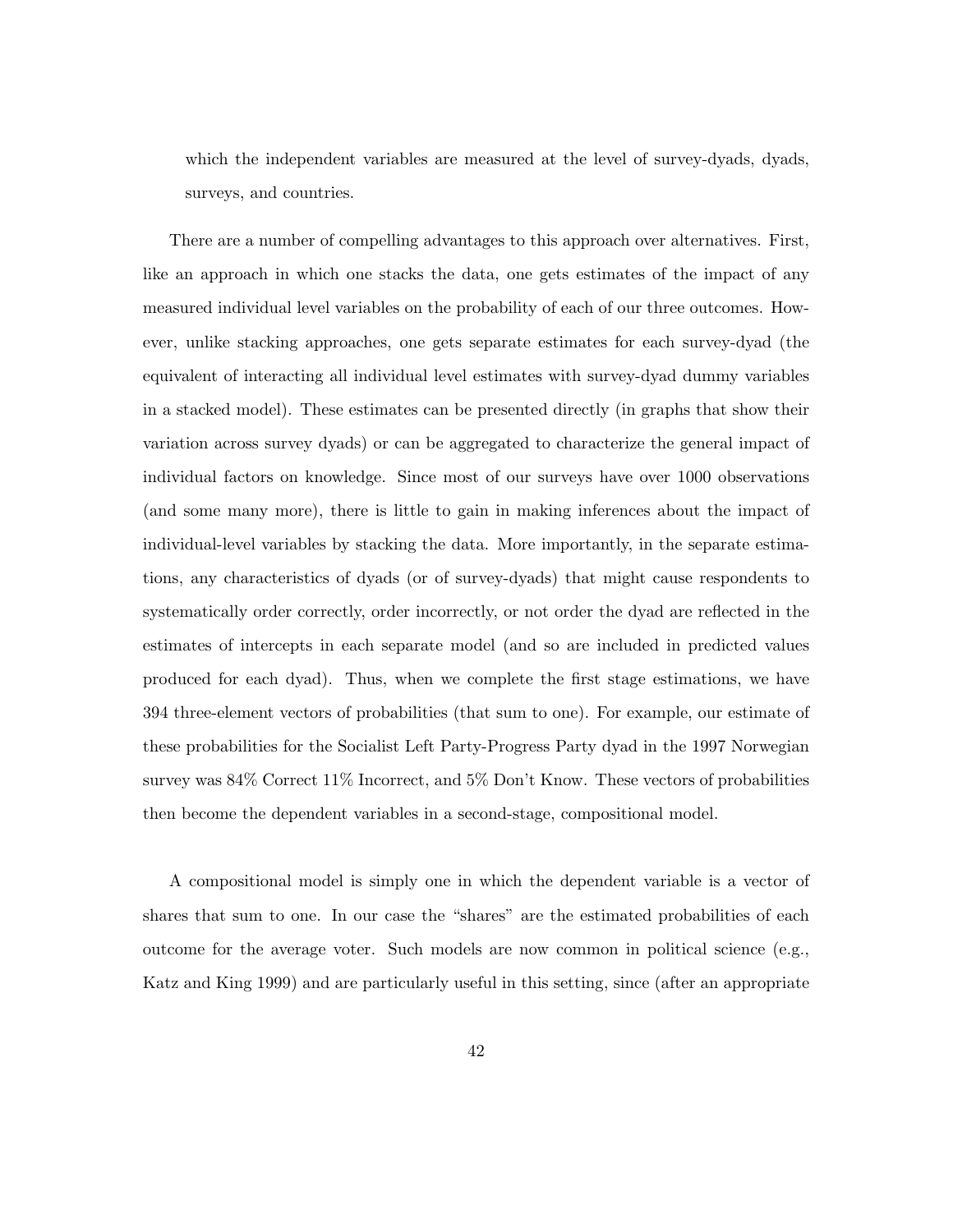transformation of the dependent variable vector) they can be estimated using linear-normal statistical specifications, with which it is much easier to account for the remaining multi-level structure of the data.<sup>[36](#page-42-0)</sup>

To be clear, though we started with six levels of variation in the data, our separate estimation of multinomial choice models for each party-dyad is equivalent to estimating a party-dyad level "random effects" model with random intercepts and random coefficients for all measured variables.<sup>[37](#page-42-1)</sup> Thus, the predicted values that come out of these models already account for the respondent and respondent-dyad levels of variation and the new data set based on these predicted values has only four remaining levels of variation: surveys crossed with dyads (so survey-dyad and dyad levels of variation) and surveys nested in countries. Since this eliminates two of the levels of the hierarchy in the data this becomes a much easier estimation problem in the second stage.

The price we pay for all these advantages is giving up whatever inferential power we would have gained from stacking all the rows of respondent-dyad data together (so, for example, instead of estimating  $2 \times 394 = 788$  different coefficients for the impact of income on the probability of one of the responses — with each pair of estimates based on about 1500

<span id="page-42-0"></span> $36$ Specifically, one can take log-ratios of the vector of probabilities (choosing an arbitrary baseline category). This leaves a two-element dependent variable that can now be modeled using a linear (multivariate) normal distribution (i.e., a "seemingly unrelated regression"). Further, one can easily extend the model to account for dependencies across observations using linear hierarchical methods. A final benefit is that, once we make this into a normal-linear problem, we no longer need to approximate any integrals, which greatly eases the computational burden.

<span id="page-42-1"></span><sup>&</sup>lt;sup>37</sup>Practitioners often fail to appreciate that the least restrictive hierarchical model is simply group-bygroup separate estimations. Of course, this gives up any inferential benefits from pooling across surveys, but with plenty of respondents per survey, these benefits are minimal (Shively and Kedar 2005, Achen 2005).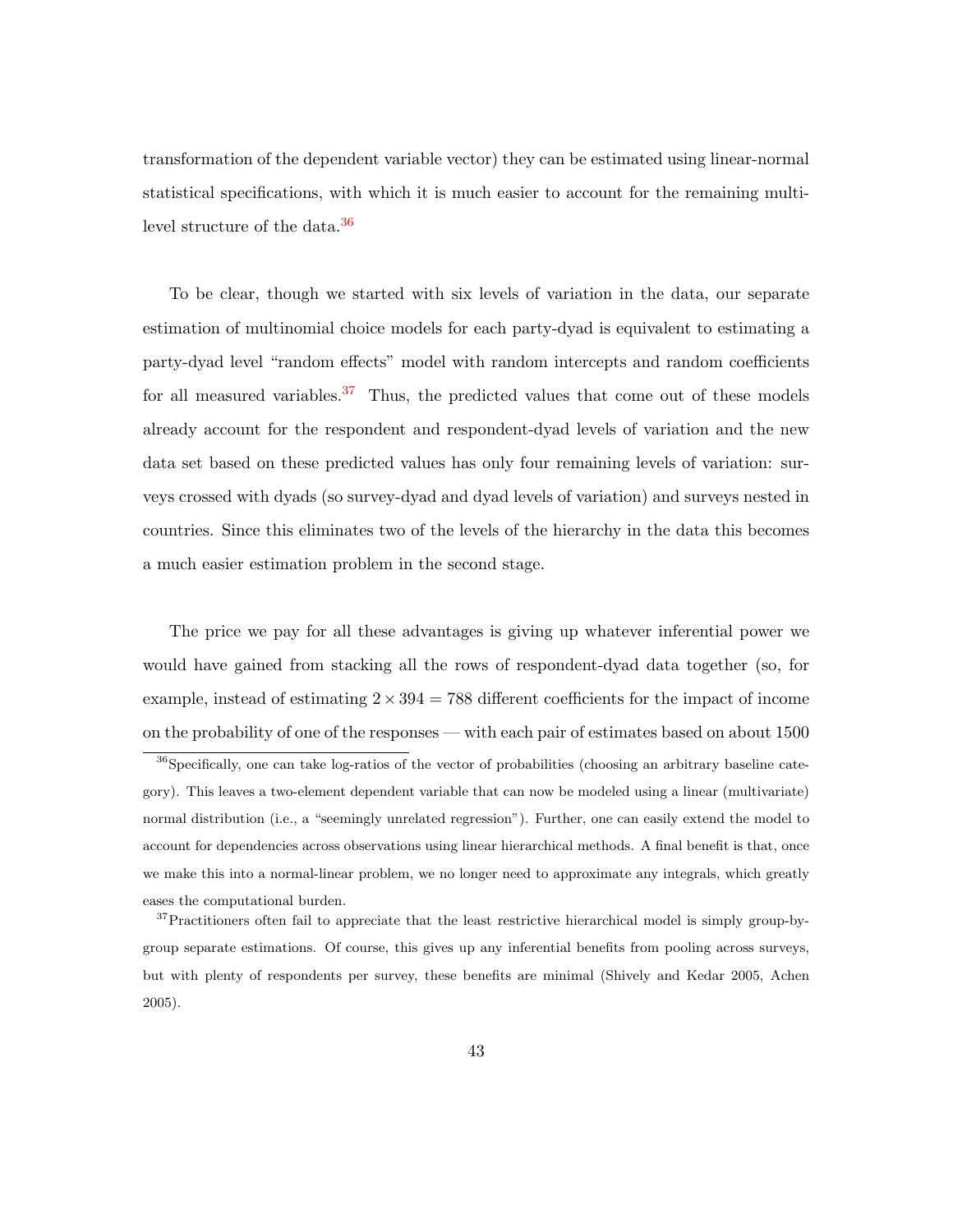observations — we could have estimated only two coefficients to capture this relationship, based on about  $370000$  observations).<sup>[38](#page-43-0)</sup> However, since the only inferential cost comes from estimates on individual level variables, which are not our chief concern and for which we still have over a thousand observations for each constituent model, this is not a critical concern.

## **Results**

In this section, we present some of the results from the estimation strategies detailed above.<sup>[39](#page-43-1)</sup> Before we turn to these results, however, we first present, in Figure 4, a simple graph of the data relevant to our two main hypotheses.

<span id="page-43-0"></span><sup>&</sup>lt;sup>38</sup>An alternative modeling strategy, which we reject, is to simply stack the data and estimate a multinomial choice model that does not account for the multi-level structure of the data in the specification of the likelihood function itself; but, instead attempts deal with some of the dependence between observations that is created by the multi-level structure by estimating robust standard errors (grouped on one or another of the levels of the data). This approach essentially trades inconsistency of the parameter estimates (stemming from the unmodeled dependencies in the data) for the extra inferential power gained by stacking the data. As we have suggested in the text, however, this is not a good tradeoff to make when one has plenty of observations in each survey. Further, if the inconsistencies in the coefficient estimates are severe, then robust standard errors give us "correct" estimates of uncertainly around incorrect estimates, so it is unclear what their value really is.

<span id="page-43-1"></span> $39\,\text{Given}$  the many alternative specifications discussed above, the results reported here are necessarily selections from these results. As we have repeatedly reported, however, our results are very robust to these many changes in specification. All the various estimates, however, are available from the authors.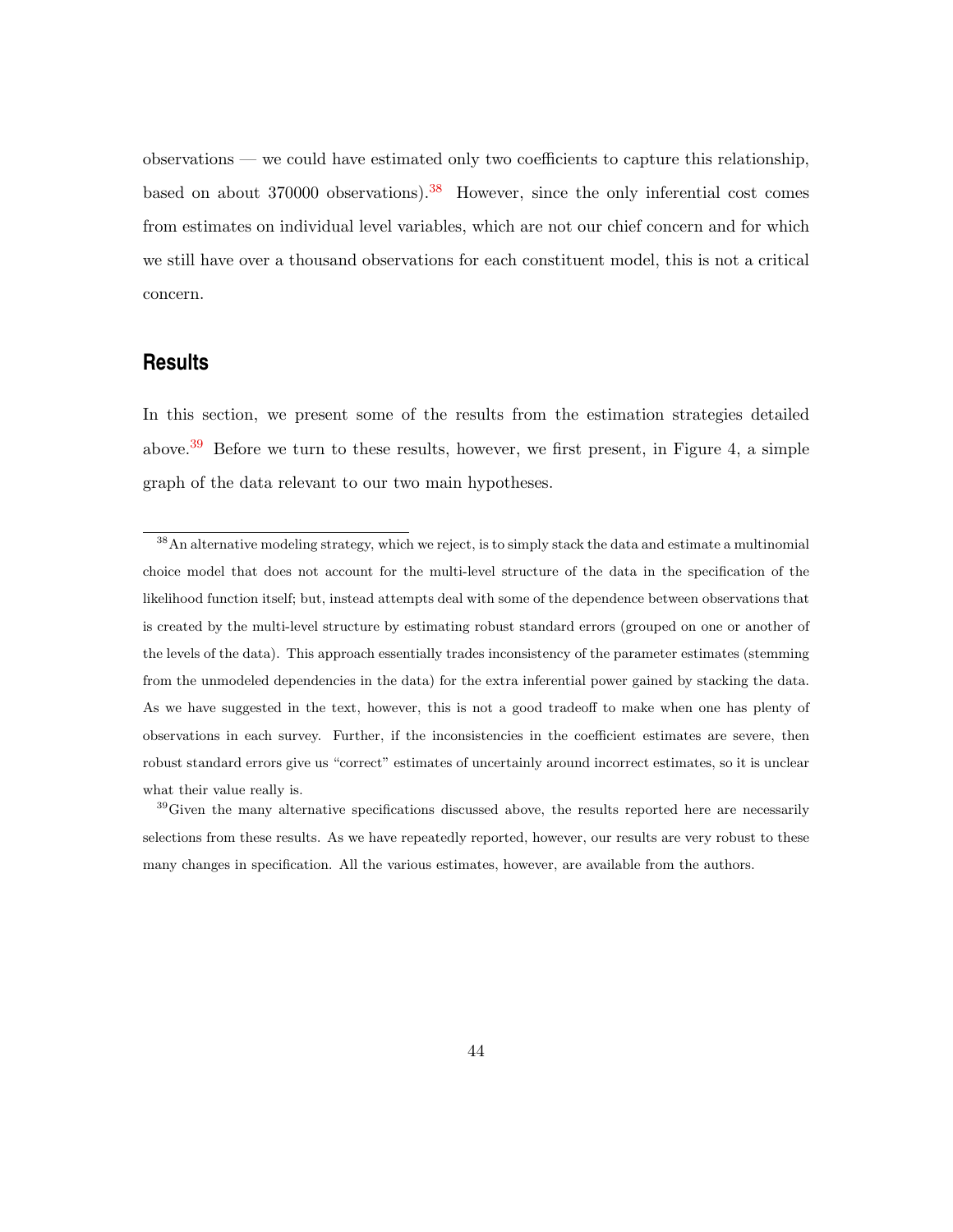Figure 4: Map of Partisan Left-Right Knowledge Across the Western Parliamentary Democracies





The variable on the y-axis of both graphs is a measure of the extent of partisan leftright knowledge in a given electoral context. The x-axis on the left is the measure of the scope of the left-right dimension that uses saliency weighted Spearman's rank correlations (described above and in Appendix B). The x-axis on the right is the country-specific coefficient on "distance from the PM" in our interactive estimation of Martin and Stevenson's (2001) model of cabinet partner selection. It has been multiplied by negative one so that as it gets larger (more positive) it indicates a larger role for the left-right positions of parties in cabinet partner selection. We have set the value of this measure to zero for cases in which the only likely cabinets are single party majority cabinets or minority cabinets. This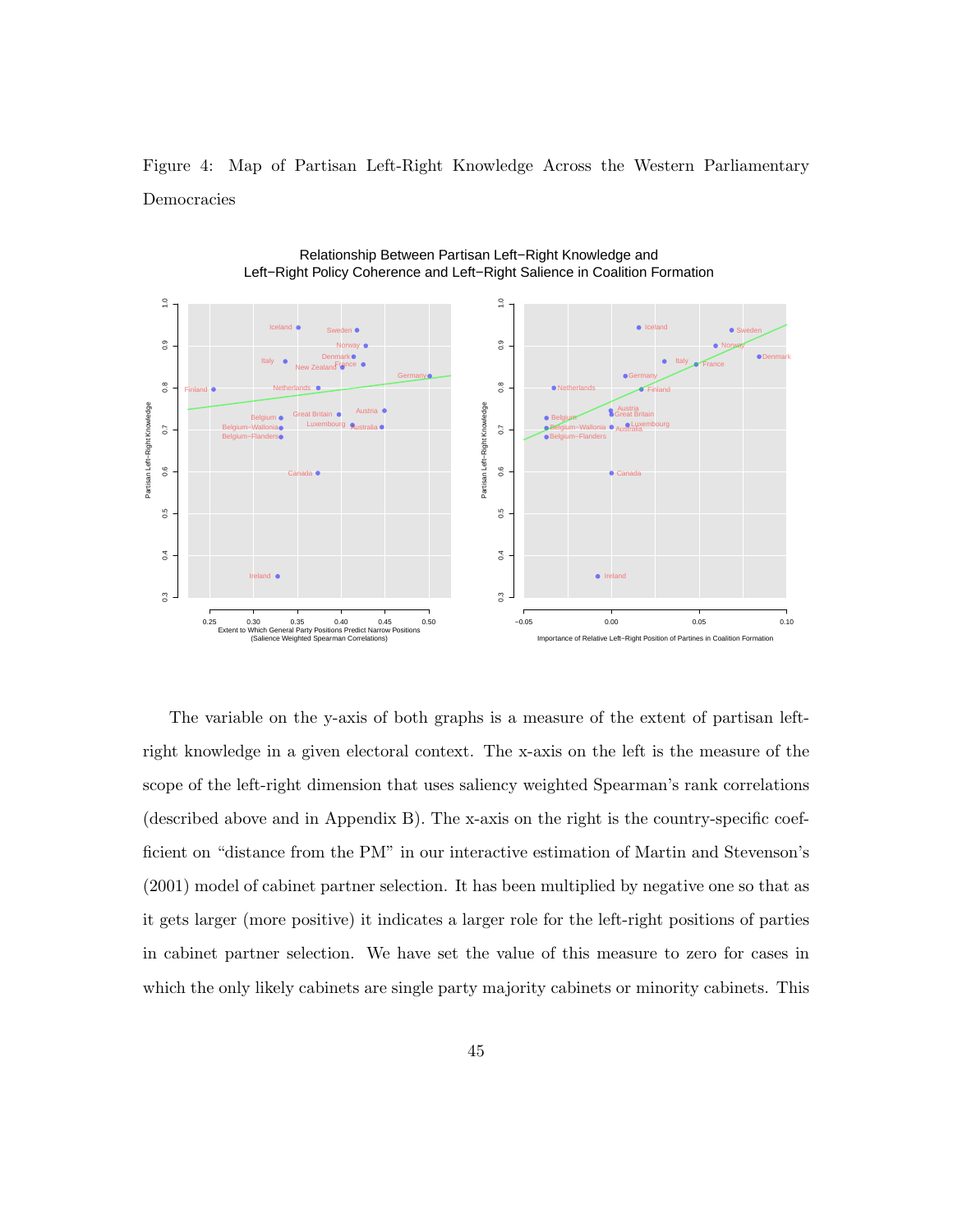is an appropriate value for countries in which relative ideology of parties can play no role in selection of the executive (which is completely determined by the election result) or where policy-making coalitions will often shift and be hard to identify.[40](#page-45-0) To make the plots easier to read, we collapse the data in this figure to country means and omit the greatest outlier, Ireland, from the fitted lines.

If both our hypotheses are correct, we should see a positive relationship between each measure and the percentage of voters ordering parties correctly. Clearly, however, there is only strong support for the LR-coalition heuristic hypothesis in this graph. While the relationship in the left-hand graph is positive, it is only weakly so, especially compared to the strong positive linear trend on the right. But even more than that, Figure 4 establishes the underlying evidence (and lack of evidence) that drives the estimates in the statistical models that follow. Indeed, one can think of all the elaborate modeling that we present below (as well as the many specifications described but not presented) as an attempt to see if we can do anything (sensible) to the specification of the models to change the relationship that is so obviously apparent on the right side of Figure 4 and so obviously absent on the left. To preview: we cannot. The results below, as well as all our other results (available from the authors) using various sets of control variables, alternative measurements of some variables, alternative treatments of "tied placements," and different samples of parties all tell the same tale: the estimated effects of our measures capturing the LR-coalition heuristic hypothesis are substantively large, never in the wrong direction, and always statistically significant, while the estimated effects of our measures capturing the LR-policy heuristic

<span id="page-45-0"></span><sup>&</sup>lt;sup>40</sup>In the estimation of the country- specific interactive version of Martin and Stevenson's model, we chose the "excluded country" (Austria) so that the coefficient on the ideological division variable for the excluded country would was essentially zero. Thus, the assignment of zero to the non-coalitional cases makes sense. We note that eliminating these countries from the main analysis does not change our findings.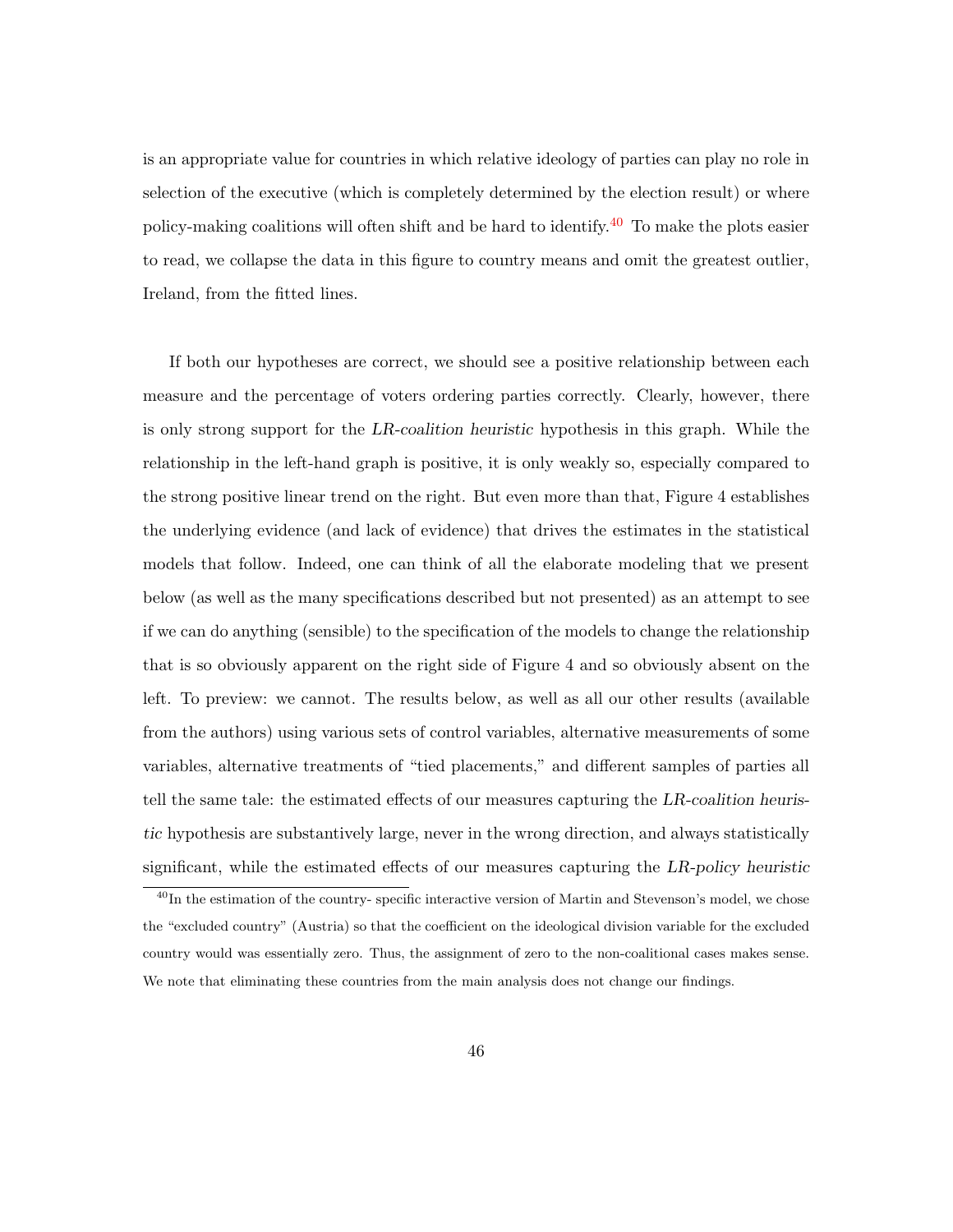hypothesis are substantively small, usually statistically insignificant, often of the wrong sign, and change in magnitude and direction with differences in model specification.

These estimated effects (for one model) are presented in Table 3. This table presents the estimated change in the probability of ordering a "typical" dyad correctly, incorrectly, or saying "Don't Know" based on estimates from the "second-stage" model outlined above. We relegate all the estimated coefficients from this second stage model to Table C1 in Appendix C, since coefficient estimates are not particularly informative about the substantive effects in the multi-equation, compositional models we are using. Instead, we report how the probability of each category changes when each variable moves between its 20th and 80th percentiles (Dummies were changed from 0 to 1). All these estimated changes in probability are calculated for a case in which each dummy variable is zero and other variables are at mean levels. Confidence intervals are simulated in the usual way (King, Tomz, and Wittenberg, 2000).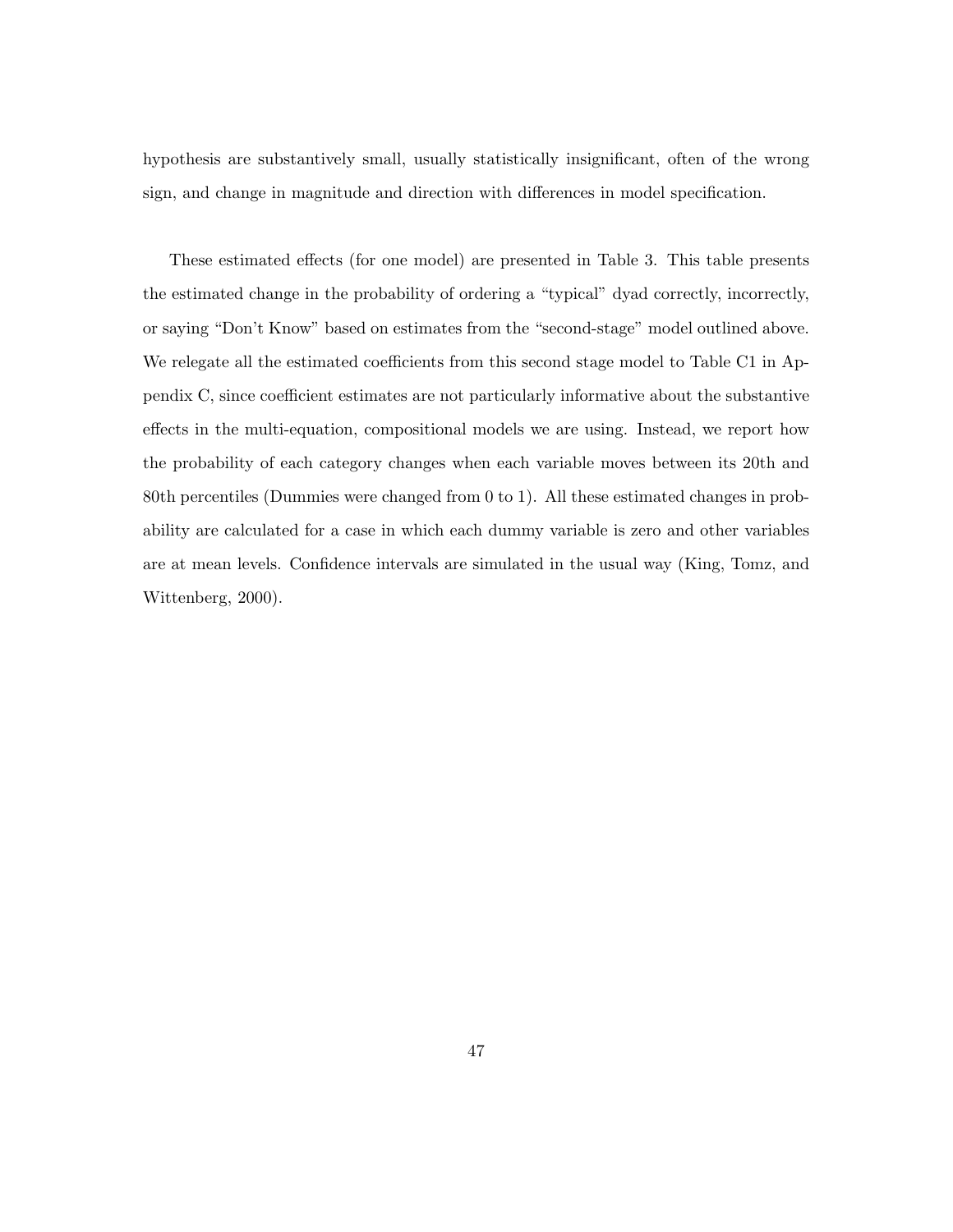Table 3: Cell entries are changes in probability when corresponding variable changes from its 20th to 80th percentile (0 to 1 for dummy variables). Numbers in parentheses under the point estimates are 95% confidence intervals. The estimated parameters, as well as estimates of the random effects are reported in Appendix C. We only have 18 countries and 55 surveys included here because two cases from New Zealand were dropped because we lacked any estimate of our main variable of interest for this case. Also, one case from Luxembourg lacked data on several variables.

|                                                    |                 | Change in probability of response: |                  |
|----------------------------------------------------|-----------------|------------------------------------|------------------|
| Variable                                           | Correct         | Don't know                         | Incorrect        |
|                                                    |                 |                                    |                  |
| Importance of left-right to selection              | 0.11            | $-0.02$                            | $-0.09$          |
| of coalition cabinet partners                      | (0.04, 0.18)    | $(-0.07, 0.03)$                    | $(-0.13, -0.05)$ |
|                                                    |                 |                                    |                  |
| Accuracy of left-right in predicting               | $-0.03$         | $-0.01$                            | 0.04             |
| party position on narrow policy dimensions         | $(-0.08, 0.03)$ | $(-0.05, 0.03)$                    | (0.00, 0.08)     |
|                                                    |                 |                                    |                  |
|                                                    | 0.08            | 0.01                               | $-0.09$          |
| Ideological difference between parties in the dyad | (0.07, 0.09)    | (0.01, 0.02)                       | $(-0.10, -0.09)$ |
|                                                    |                 |                                    |                  |
|                                                    | 0.05            | $-0.03$                            | 0.03             |
| Number of dyads (parties) included in the survey   | $(-0.04, 0.05)$ | $(-0.06, 0.00)$                    | (0.00, 0.06)     |
|                                                    |                 |                                    |                  |
| Telephone survey                                   | $-0.02$         | $-0.01$                            | $0.03\,$         |
| (base category is in-person interview)             | $(-0.07, 0.02)$ | $(-0.05, 0.03)$                    | $(-0.01, 0.06)$  |
|                                                    |                 |                                    |                  |
| Self-administered survey                           | $-0.02$         | 0.03                               | $-0.01$          |
| (base category is in-person interview)             | $(-0.11, 0.08)$ | $(-0.04, 0.12)$                    | $(-0.05, 0.04)$  |
|                                                    |                 |                                    |                  |
|                                                    | 0.01            | 0.00                               | $-0.01$          |
| Average time parties in dyad have been PM          | $(-0.01, 0.02)$ | $(-0.01, 0.01)$                    | $(-0.02, 0.01)$  |
|                                                    |                 |                                    |                  |
| Average time parties in dyad were in cabinet       | 0.02            | $-0.01$                            | $-0.01$          |
| (not as PM)                                        | (0.00, 0.04)    | $(-0.02, 0.00)$                    | $(-0.03, 0.00)$  |
|                                                    |                 |                                    |                  |
| Party names that might mislead respondent          | $-0.01$         | 0.00                               | 0.01             |
| in ordering dyad                                   | $(-0.06, 0.04)$ | $(-0.02, 0.03)$                    | $(-0.03, 0.04)$  |
|                                                    |                 |                                    |                  |
|                                                    | 0.03            | 0.01                               | $-0.04$          |
| Party names that might help respondent             |                 |                                    |                  |
| in ordering dyad                                   | $(-0.02, 0.07)$ | $(-0.01, 0.04)$                    | $(-0.07, -0.01)$ |
|                                                    | 0.02            | $-0.01$                            | $-0.01$          |
| Average size of parties in dyad                    |                 |                                    |                  |
|                                                    | (0.00, 0.04)    | $(-0.02, 0.00)$                    | $(-0.02, 00.0)$  |
| Number of Countries                                |                 |                                    |                  |
|                                                    |                 | 18                                 |                  |
| Number of Surveys                                  |                 | 55                                 |                  |
| Number of Unique Dyads                             |                 | 187                                |                  |
| Number of Survey-Dyads                             |                 | 394                                |                  |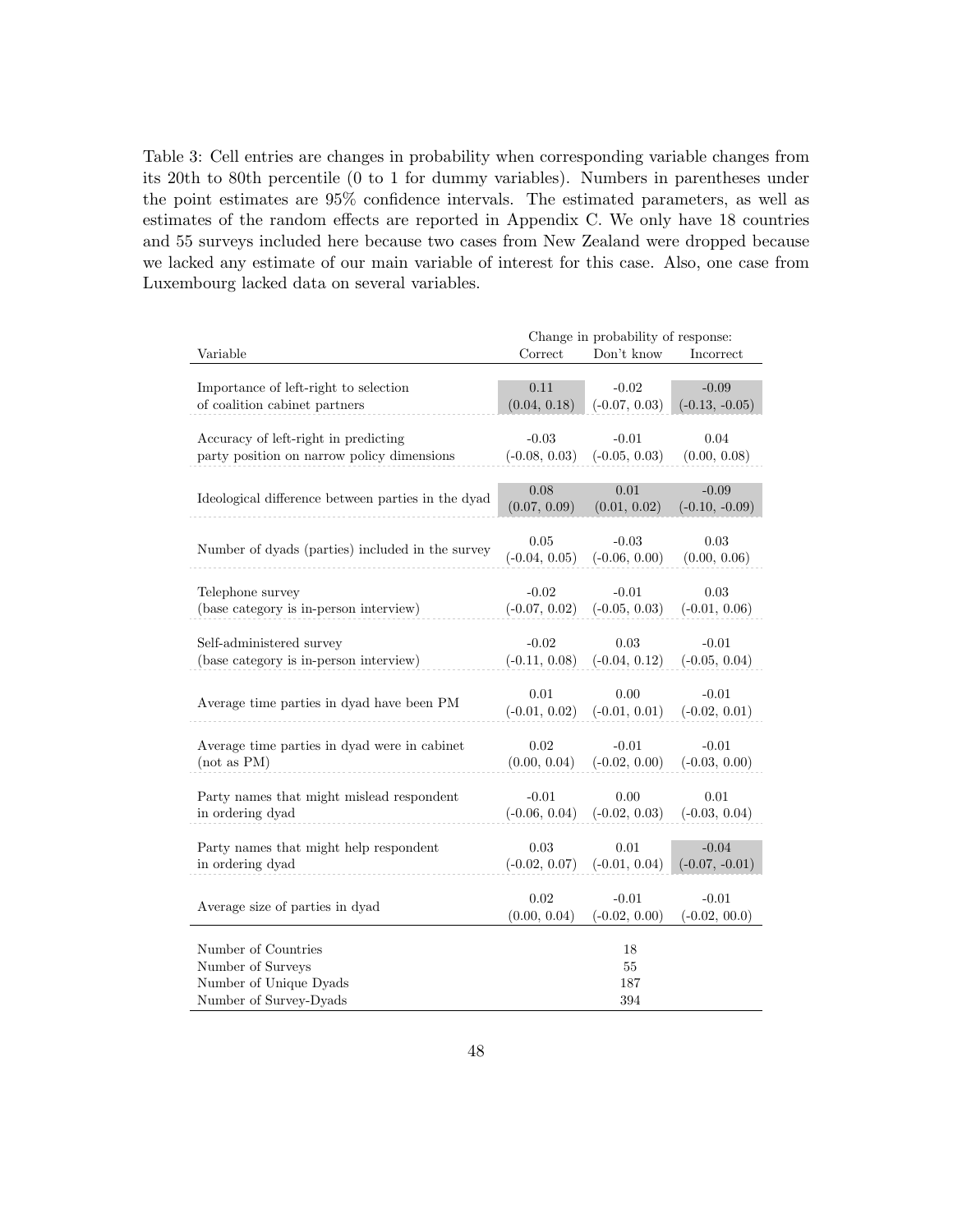Clearly, the estimated impact of the variable measuring differences (across contexts) in the importance of the left-right to coalition formation is large and strongly significant, while the effect of differences in the scope of the left-right dimension is not. Further, the former effect is substantively larger than all the other variables included in the model, including the ideological distance between the parties (and both of these effects are much larger than the third largest effect). The latter variable is, of course, strongly significant and positive (we would be very concerned with our specification if it were not) indicating that respondents are better at ordering very ideologically different parties than parties that are ideologically similar. In addition, it is encouraging that all the other control variables have estimated effects that are what one would expect (though many effects are not statistically significant). For example, dyads containing larger parties are easier to order than dyads with smaller parties.<sup>[41](#page-48-0)</sup> Again, Table C1 reports estimates from specifications with different measures of the main variables of interest and all of these estimates paint the same substantive picture.

While our main interest is on the contextual variables that impacts partisan left-right knowledge, our results for some of the individual-level variables are also of interest. Table 4 aggregates the results of our 433 separate estimates of individual level variables for each survey.  $42$ 

<span id="page-48-0"></span> $41$ The results for the coefficients from stacking the data (available from the authors) are largely compatible with the results in Table 3. Of course, the standard errors from this method differ dramatically (and are much too small) since they do not model the hierarchical dependencies in the data. This can be partially alleviated by using robust standard errors clustered on the survey-dyad or respondents, but even in this case, the specification is wrong and the standard errors appear too large.

<span id="page-48-1"></span><sup>&</sup>lt;sup>42</sup>These are the average change in probability (over all the separate estimates) for each category of the dependent variable when the relevant indicator variable changes from 0 to 1. The confidence intervals were simulated for each of the separate models and then averaged for presentation in Table 4.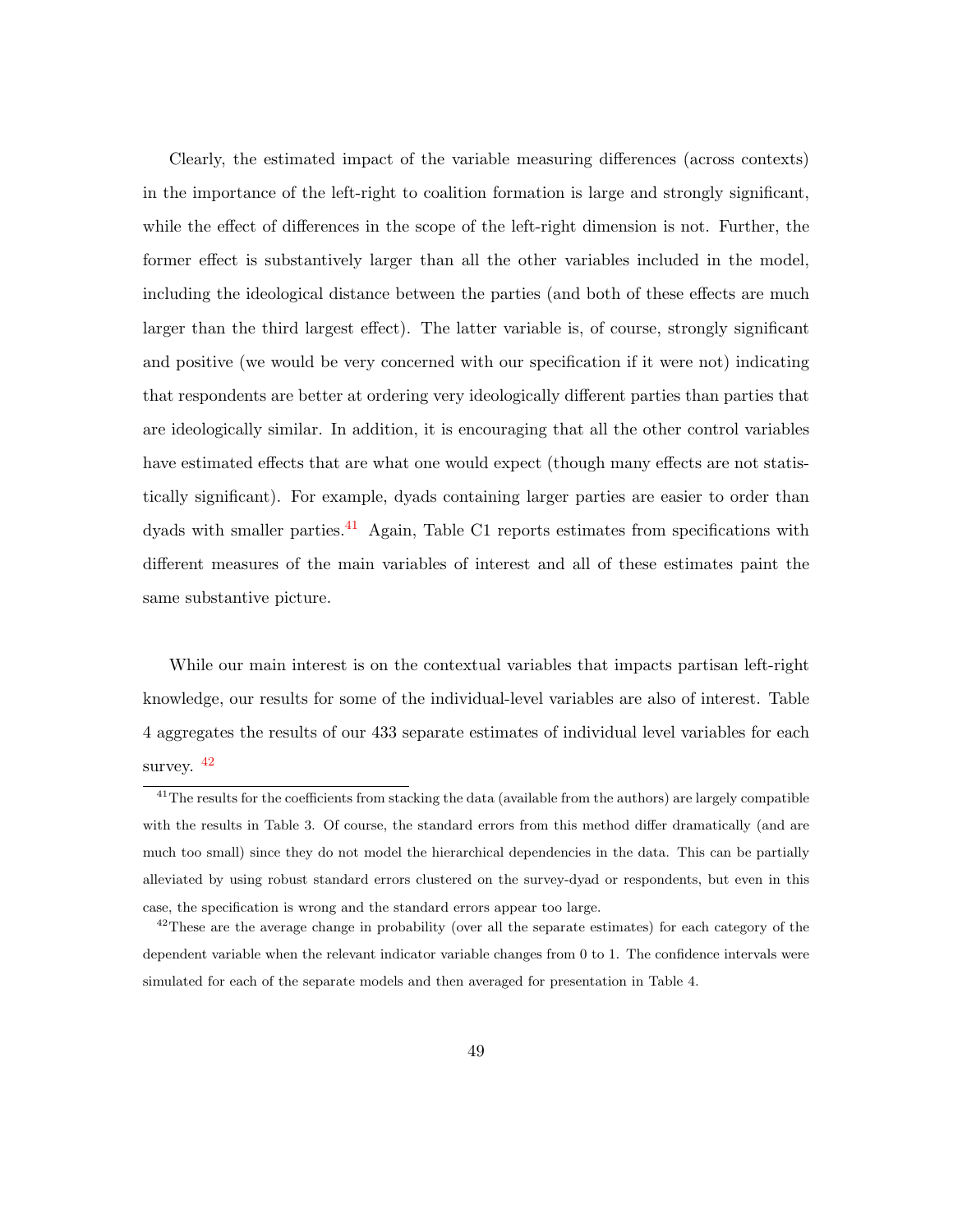Table 4: Substantive effects for the individual-level variables from the first-stage of the twostage model: Cell entries are changes in probability when corresponding variable changes from 0 to 1. Numbers in parentheses under the point estimates are 95% confidence intervals. All results are averages of 433 separate estimations. There are more separate estimates here than survey-dyads in Table 3 (433 vs. 394) because of the exclusion of the surveys mentioned in the note to that table (each of which eliminated a number of dyads).

|                                  |                  | Change in probability of response: |                  |
|----------------------------------|------------------|------------------------------------|------------------|
| Variable                         | Correct          | "Don't know"                       | <i>Incorrect</i> |
|                                  |                  |                                    |                  |
|                                  | 0.12             | $-0.06$                            | $-0.06$          |
| Attended College (dummy)         | (0.05, 0.19)     | $(-0.11, -0.02)$                   | $(-0.12, 0.00)$  |
|                                  |                  |                                    |                  |
|                                  | $-0.07$          | 0.08                               | $-0.01$          |
| Female                           | $(-0.14, -0.01)$ | (0.02, 0.13)                       | $(-0.06, 0.05)$  |
|                                  |                  |                                    |                  |
| Does respondent themself between | 0.19             | $-0.06$                            | $-0.13$          |
| the parties in the dyad? (dummy) | (0.12, 0.27)     | $(-0.12, -0.01)$                   | $(-0.20, -0.07)$ |

We include the first result simply to reassure readers that our estimates of the individual level models were sensible. The models tell us clearly that the effect of education (in this case a dummy variable for college attendance) has a strong effect on individual level differences in political knowledge, as it should. The two other results are included because they provide some new information that should be of value to the literature on individual differences in political knowledge. The first is that our results strongly confirm the gender bias found in other studies of political knowledge and, for the first time, generalizes it to a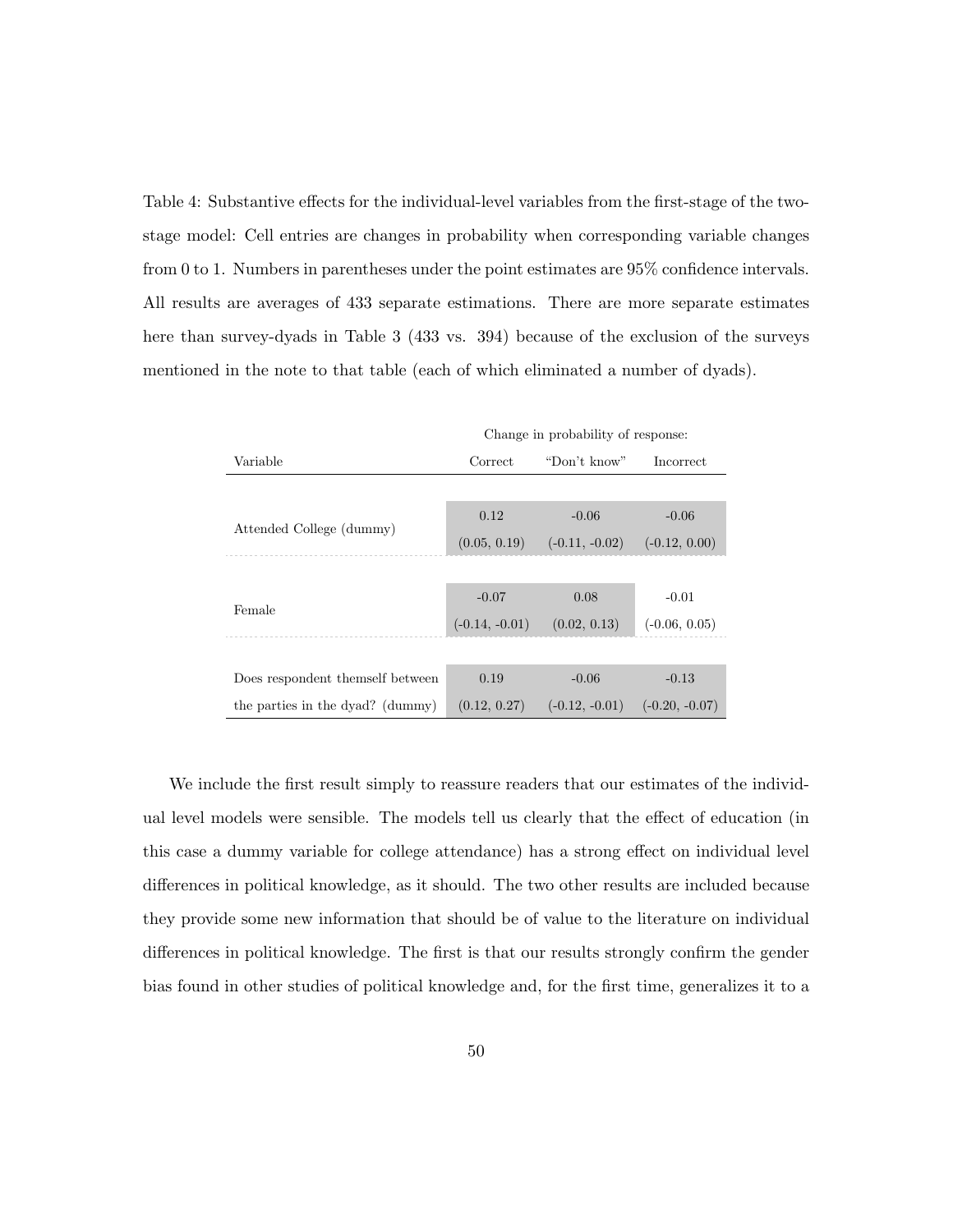wide set of modern democracies. Further, not only is the effect itself confirmed, but there is also very strong evidence for the mechanism that has been suggested to explain this effect (that women are more willing to say "Don't Know" than men). Specifically, nearly the entire shift in probability due to being female (a quite large 8%) moves between "Correct" and "Don't Know." Thus, in these data, women are less likely to be correct than men, but are no more likely to be wrong. Instead, they are much more likely to say "Don't Know" — just as claimed by Mondak and Anderson (2004).

The second interesting finding here is that individuals who locate themselves ideologically between the two parties in the dyad are substantially more likely to correctly order the dyad than those who place themselves to the left or right of both parties. Indeed, the effect is about twice as large as having attended college (which the second largest of the individual effects).

## **Discussion and Conclusions**

In this paper we argue that knowledge of the left-right positions of parties should vary over populations in different contexts because the usefulness of the left-right metaphor varies over those same contexts. We fleshed out this simple idea by identifying two heuristics that depend on partisan left-right knowledge as informational inputs: a LR-policy heuristic and a LR-coalition heuristic. We argued that where these heuristics were salient (voters needed their outputs to effectively participate in politics) and accurate, they would be used, and so incentives for elites to provide, and voters to collect, partisan left-right knowledge would be high. We confirmed this hypothesis for the LR-coalition heuristic but not for the LR-policy heuristic. Given the nature of each hypothesis what can we conclude? Clearly, we can say that our data analysis is consistent with the idea that thinking about policy-making coali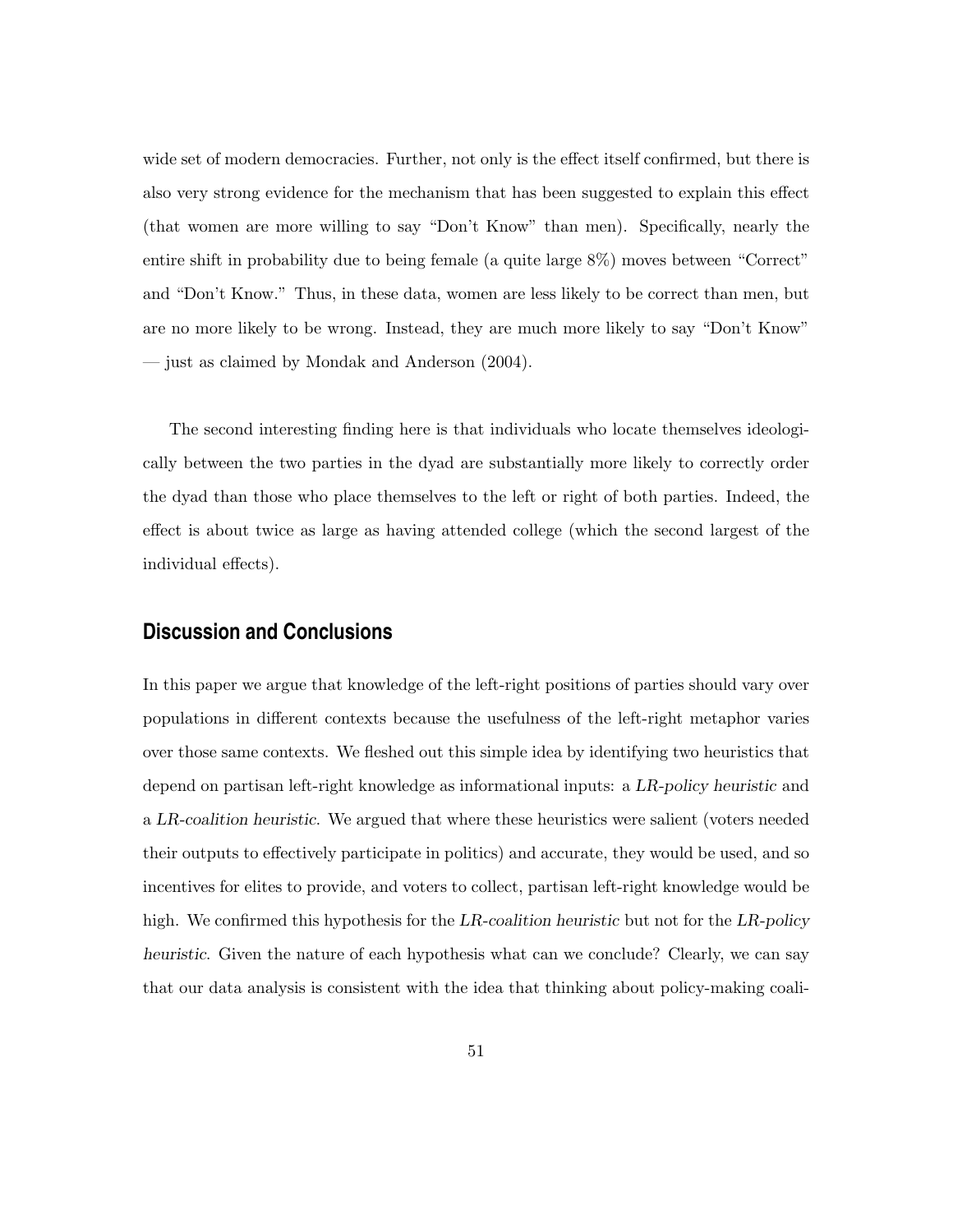tions (or at least governing coalitions) is a salient task for voters in many parliamentary democracies and that when they have an accurate heuristic that lets them leverage partisan left-right knowledge into expectations about which coalitions will form, they seem more likely to invest in (or otherwise acquire) this knowledge. In contrast, our negative result suggest either that (1) policy aggregation is not an important function of the left-right in many systems and/or  $(2)$  voters' use of this heuristic either  $(a)$  does not vary over contexts with its accuracy (or scope) or (b) does not incentivize the dissemination and collection of left-right knowledge in the way our theory suggests.

In our view, option (1) is by far the most likely of these possibilities to be true. First, the previous literature raises significant doubts about the extent to which voters actually infer policy positions from a general left-right understanding of the placements of parties. Second, as we discussed in an earlier footnote, using the left-right to infer more narrow policy positions requires a great deal more knowledge than simply partisan left-right knowledge. Specifically, it requires the voter to understand the mapping between the left-right positions of parties and each narrower policy dimension. Thus, we interpret our results as contributing to the case that the main function of the left-right in parliamentary politics is not its supposed aggregative policy function, but rather helping voters understand partisan political completion as it plays out in the making and breaking of policy-making coalitions.

Our theoretical arguments and empirical findings make at least one important contribution to the study of heuristics in general and several others to the study of comparative politics and political behavior. To our reading of the multidisciplinary research on heuristics (spanning computer science, economics, political science, psychology, sociology, and more), this is one of the first studies to draw a robust empirical connection between the usefulness (or ecological rationality) of a heuristic and the extent to which individuals have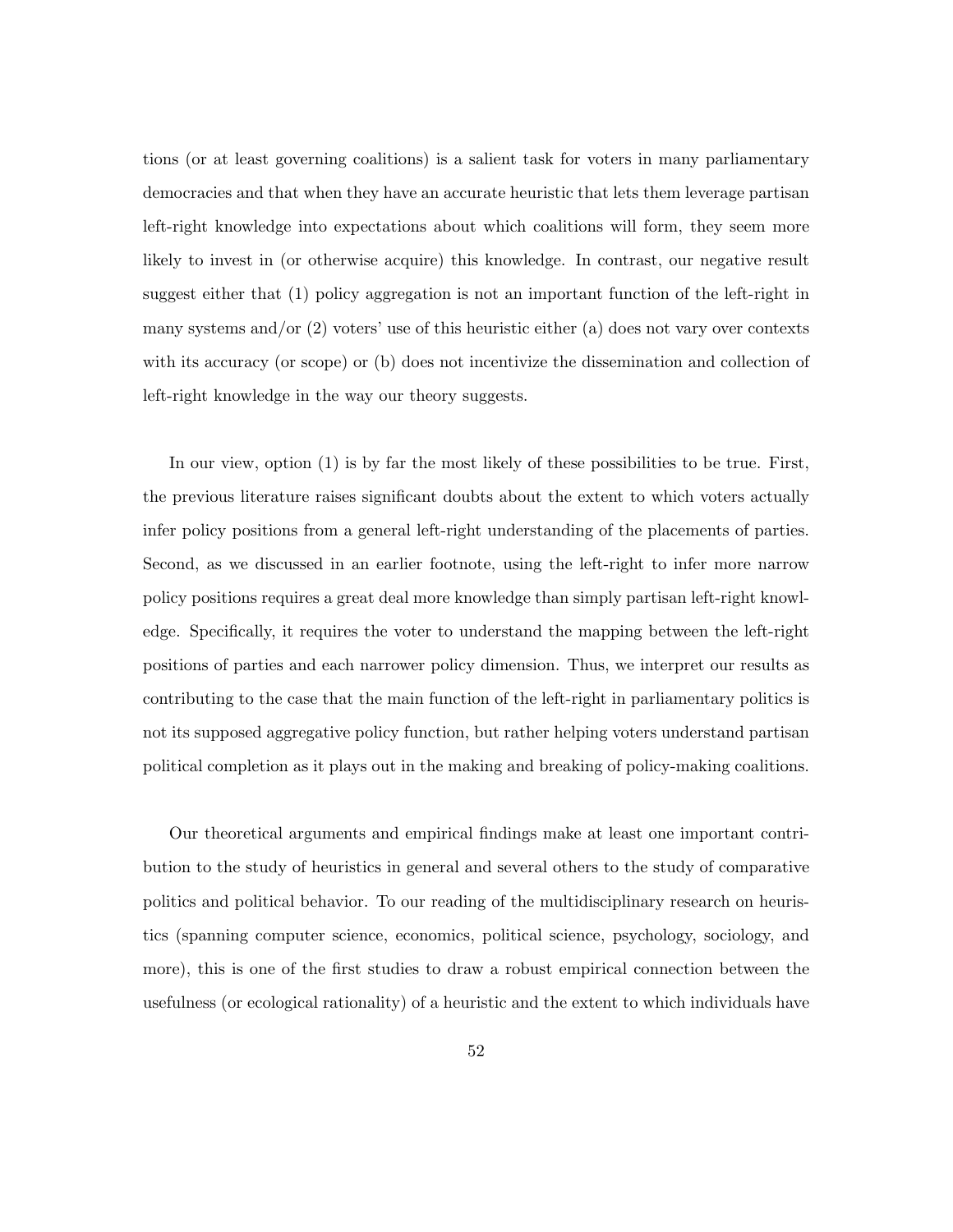its informational inputs.[43](#page-52-0) As such it suggests that work on the ecological rationality of heuristics may have a greater explanatory reach than has been previously appreciated.

For comparative politics and political behavior more generally, this study also presents several important advances. First, this is, to our knowledge, the largest cross-national investigation of political knowledge to be based on a measure of political knowledge that can be reasonably compared across countries and over time.<sup> $44$ </sup> That is, while several studies have attempted to measure variation in political knowledge, these studies have typically found themselves at the mercy of knowledge measures that are unsuitable for cross-national comparison. Questions, for example, that ask respondents to match photographs to names or names to cabinet posts are, for many reasons, not readily comparable across contexts and time. Second, this is not only one of the first studies to advance a theory of crossnational variation in political knowledge, but one of the first to advance any theory of the institutional foundations of political knowledge acquisition. Finally, both the theory and our empirical results give support to the general idea that voters can use simple heuristics to manage the complexity of their political systems and that the extent to which this is true varies with the enduring empirical regularities (and likely corresponding institutions) that characterize different systems.

<span id="page-52-1"></span><span id="page-52-0"></span><sup>&</sup>lt;sup>43</sup>There has been, however, research on active information search.

<sup>44</sup>Gordon and Segura (1997) come closest to being an exception. They measure political knowledge by comparing cardinal distances in the perceived positions of parties and their "true" positions.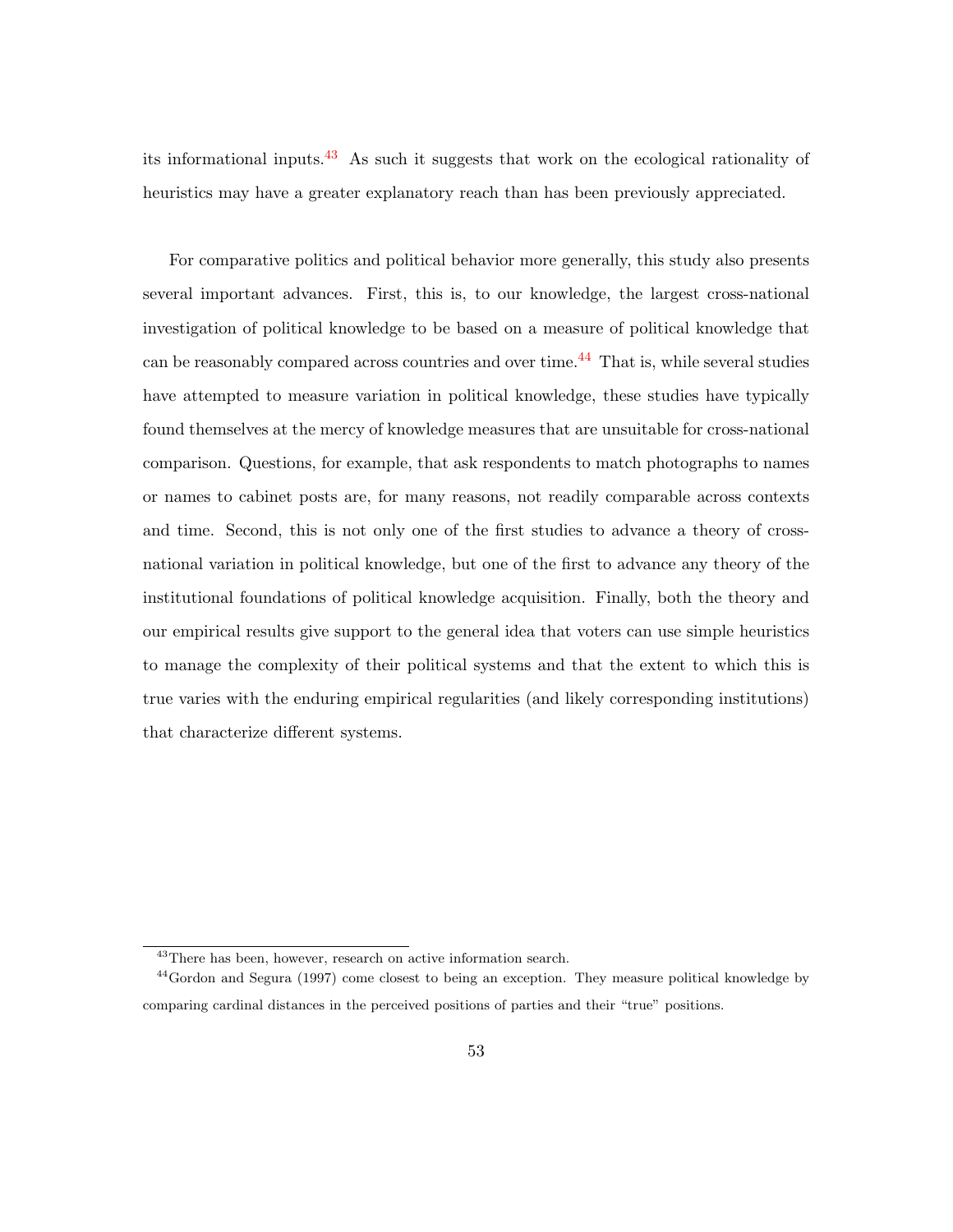## **References**

- Achen, Christopher H. 2005. "Two-Step Hierarchical Estimation: Beyond Regression Analysis." Political Analysis. 13(4): 447-456.
- Arian, Asher and Michal Shamir. 1983. "The Primarily Political Functions of the Left-Right Continuum." Comparative Politics 15(2): 139-158.
- Aronson, Elliot, Wilson, Timothy D., and Akert, Robin M. (2010). Social Psychology. 7th ed. Upper Saddle River: Prentice Hall.
- Axelrod, Robert. 1970. Conflict of Interest. Chicago: Markham.
- Bartels, Larry M. 2010. "The Study of Electoral Behavior" in Jan E. Leighley, ed., The Oxford Handbook of American Elections and Political Behavior.
- Benoit, Kenneth and Michael Laver. 2006. Party Policy in Modern Democracies. London: Routledge.
- Brady, Henry. E., Sidney Verba, and Kay L. Schlozman. 1995. "Beyond SES: A Resource Model of Political Participation." American Political Science Review, 89(2): 271-294.
- Ian Budge and Michael Laver (eds.) 1992. Party Policy and Coalition Policy in Europe. New York: St. Martins.
- Campbell, Angus, Philip E. Converse, Warren E. Miller, and Donald E. Stokes. 1960. The American Voter. Chicago: University Of Chicago Press.
- Converse, Philip. 1964. "The Nature of Belief Systems in Mass Publics." In Ideology and Discontent, ed. David Apter. New York: Free Press.
- Cox, Gary 1997. Making Votes Count: Strategic Coordination in the World's Electoral Systems. New York: Cambridge University Press.
- Dalton, Russell J. and Martin Wattenberg. 1993. "The Not So Simple Act of Voting," in A.W. Finifter (ed.), Political Science: The State of the Discipline II. Washington, DC: APSA.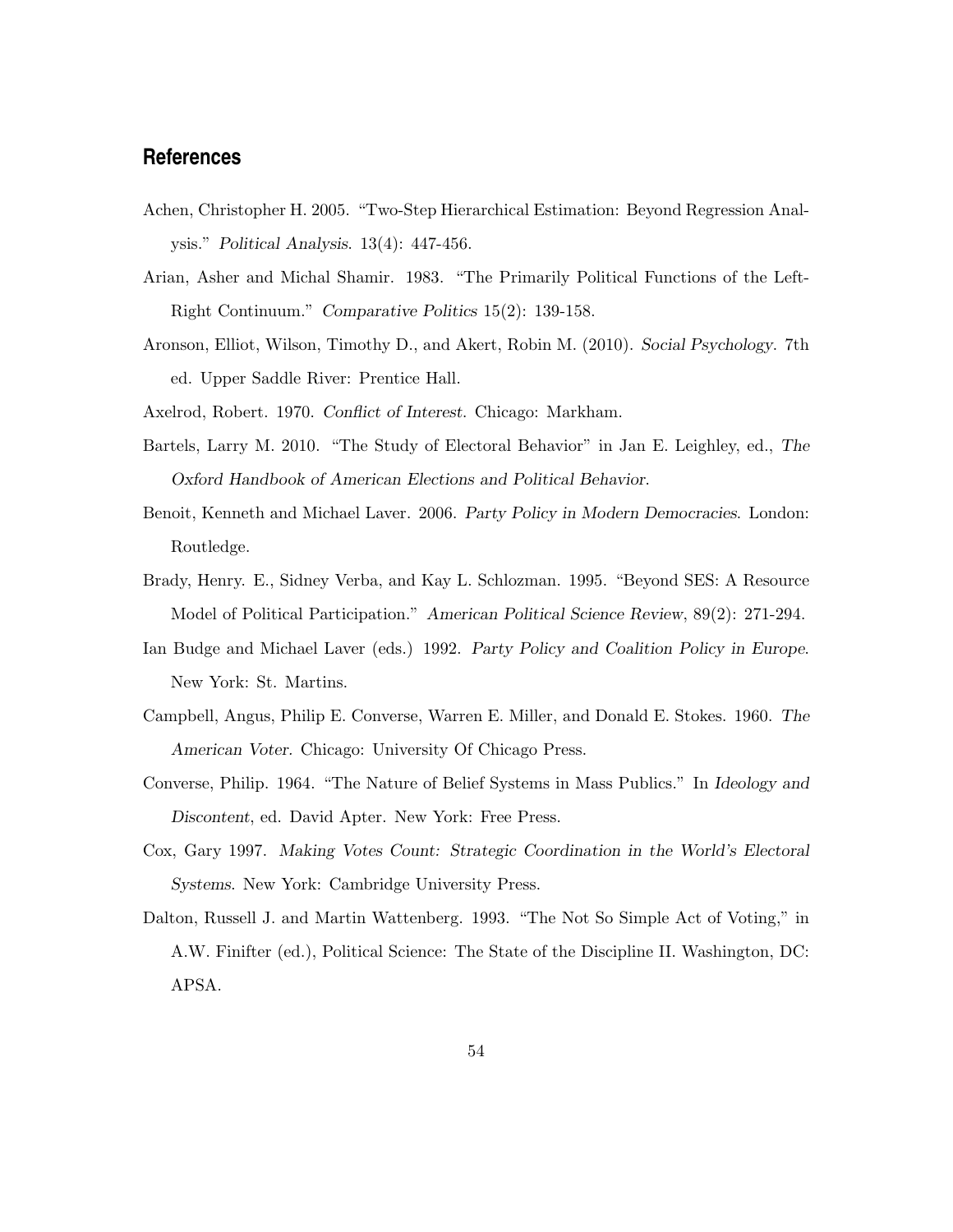de Swaan, Abram. 1973. Coalition Theory and Cabinet Formation. Amsterdam: Elsevier. Delli Carpini, Michael X. and Scott Keeter. 1996. What Americans Know about Politics and Why It Matters. New Haven: Yale University Press.

- Downs, Anthony. 1957. "An Economic Theory of Political Action in a Democracy." Journal of Political Economy 65: 135-150.
- Duch, Raymond M., David A. Armstrong and Jeff May. "The Coalition-Directed Voting in Multiparty Governments." American Political Science Review, 104(4): 698-719.
- Duch, Raymond M. and Randolph T. Stevenson. 2008. The Economic Vote: How Political and Economic Context Conditions Election Results. New York: Cambridge University Press.
- Duch, Raymond M. and Randolph T. Stevenson. "Assessing the Magnitude of the Economic Vote over Time and Across Nations" Electoral Studies, 25(3):528-47.
- Duch, Raymond M. and Randolph T. Stevenson. "Context and the Economic Vote: A Multi-level Analysis" Political Analysis 13(4): 387-409.
- Fortunato, David and Randolph T. Stevenson. 2013 "Perceptions of Partisan Ideologies: The Effect of Coalition Participation." American Journal of Political Science, 57: 459- 477.
- Fortunato, David and Randolph T. Stevenson. 2013a "Heuristics and Coalition Expectations." Manuscript, Rice University.
- Fortunato, David and Randolph T. Stevenson. 2013b "Heuristics in Context." Manuscript, Rice University.
- Fuchs, Dieter. and Hans-Dieter Klingemann. 1990. "The Left-Right Scheme: Theoretical Framework." in M.K. Jennings and J. van Deth et al. (eds), Continuities in Political Actions. Berlin: Walter de Gruyter
- Gigerenzer, G.; Goldstein, D. G. (2011). "The beauty of simple models: Themes in recognition heuristic research." Judgment and Decision Making, 6(5): 392-395.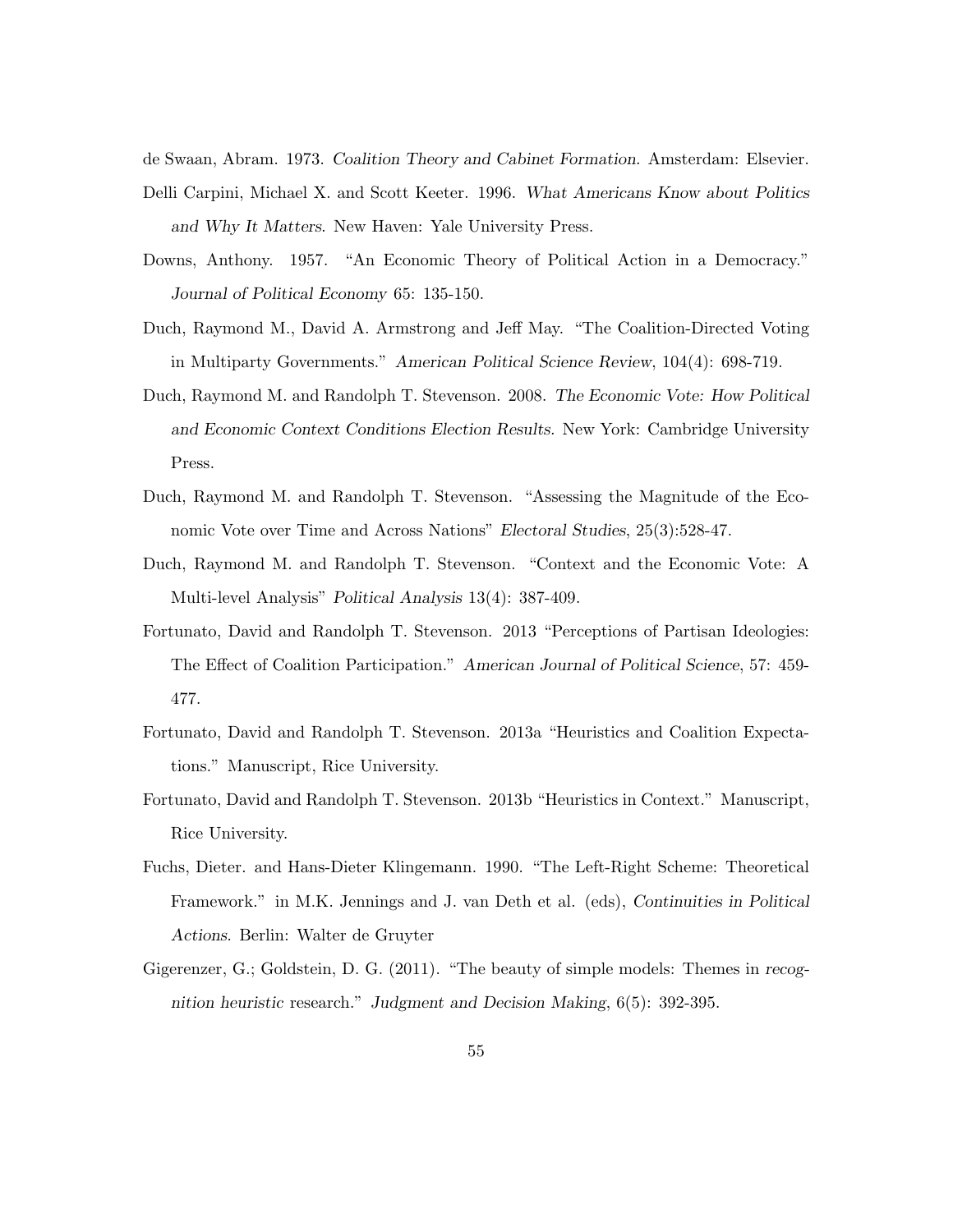- Glasgow, Garret, Matt Golder, and Sona Golder 201. "Who 'Wins'? Determining the Party of the Prime Minister" American Journal of Political Science, 55(4): 937-954.
- Gordon, Sarah and Gary Segura. 1997. "Cross National Variation in Political Sophistication of Individuals: Capability or Choice?" Journal of Politics, 59 (1): 126-147.
- Indridason, Indridi. 2011. "Proportional Representation, Majoritarian Legislatures and Coalitional Voting." American Journal of Political Science 55(4): 955-971.
- Kedar, Orit. 2005. "When Moderate Voters Prefer Extreme Parties: Policy Balancing in Parliamentary Elections." American Political Science Review 99: 185–199.
- Knutsen, Oddbjørn. 1995. "Value Orientations, Political Conflicts and Left-Right Identification: A Comparative Study." European Journal of Political Research, 28: 63-93.
- Lakoff, George and Mark Johnson.1980. Metaphors We Live By. Chicago: University of Chicago Press.
- Lazarsfeld, Paul F., Bernard Berelson, and Hazel Gaudet. 1948. The People's Choice, 2nd ed. New York: Columbia University Press.
- Luebbert, Gregory. 1986. Comparative Democracy: Policy Making and Governing Coalitions in Europe and Israel. New York: Columbia University Press.
- Klingemann, Hans-Dieter. 1979. "The Background of Ideological Conceptualization," in Political Action, ed. Samuel H. Barnes et al. Beverly Hills, California: Sage Publications.
- Laver, Michael, and W. Ben Hunt. 1992. Policy and Party Competition. New York: Routledge.
- Laver, Michael and Kenneth Shepsle. 1990. "Coalition and Cabinet Government." American Political Science Review, 84: 873-890.
- Laver, Michael and Kenneth Shepsle. 1996. Making and Breaking Governments: Government Formation in Parliamentary Democracies. New York: Cambridge University Press.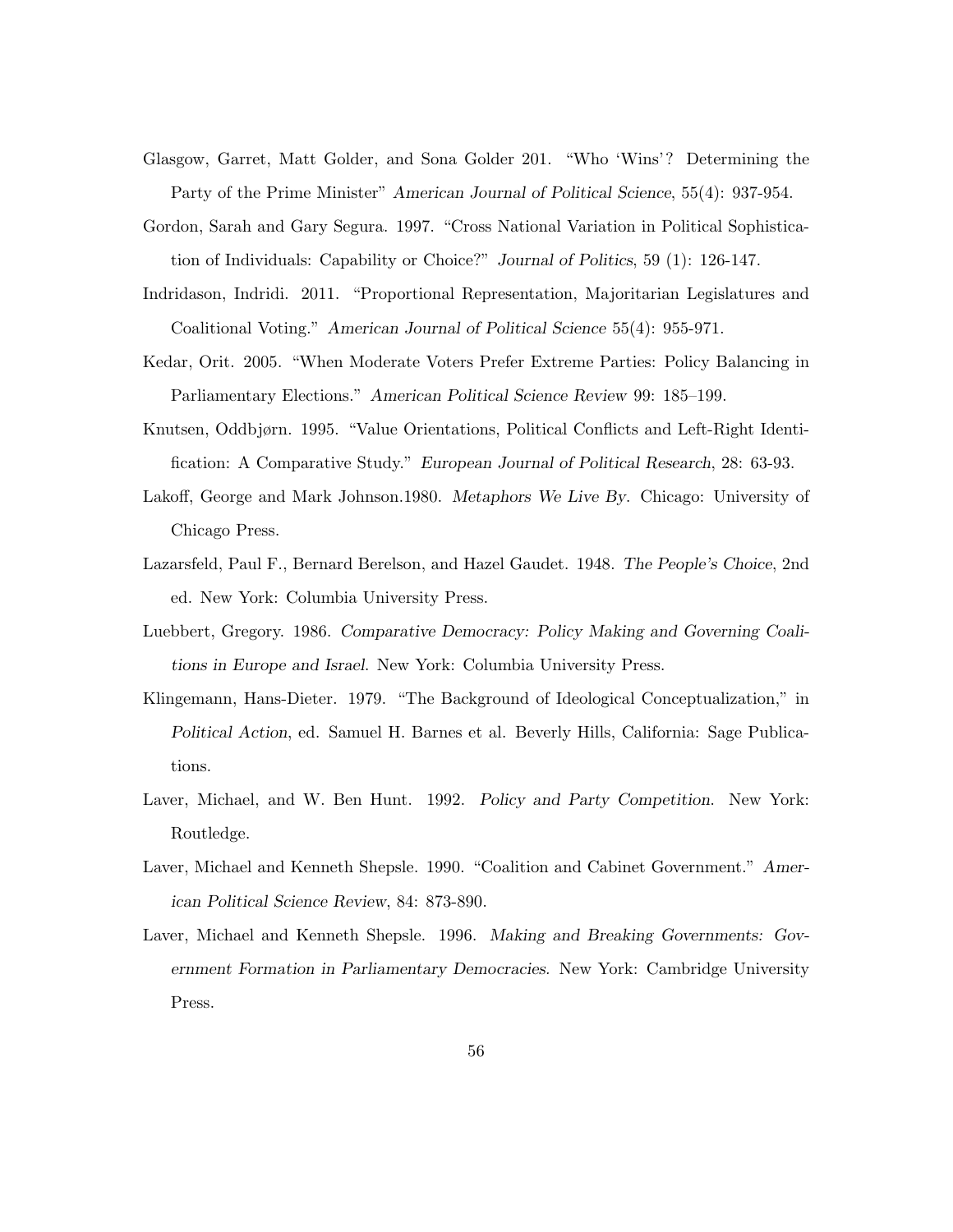- Levitin, Theresa, E. and WarrenE . Miller, 1979. "Ideological Interpretations of Presidential Elections," American Political Science Review. 73: 751-71.
- Lowe, William, Kenneth Benoit, Slava Mikhaylov, and Michael Laver. 2011. "Scaling Policy Preferences From Coded Political Texts." Legislative Studies Quarterly, 26 (1): 123-155.
- Martin, Lanny and Randy T. Stevenson 2001. "Cabinet Formation In Parliamentary Democracies." American Journal of Political Science, 45: 33-50.
- McDonald, Michael D., Silvia M. Medes, and Myunghee Kim. 2007. "Cross-Temporal and Cross-National Comparisons of Party Left-Right Positions." Electoral Studies, 26(1), 62-75.
- Meffert, Michael F., and Thomas Gschwend. 2010. "Strategic Coalition Voting: Evidence from Austria." Electoral Studies 29(3): 339-349.
- Milbrath, Lester W and Madan L. Goel. 1977. Political Participation. Chicago: Rand McNally.
- Mondak, Jeff and Mary R. Anderson. 2004. "The Knowledge Gap: A Reexamination of Gender-Based Differences in Political Knowledge." Journal of Politics, 66:492-512.
- Nie, Norman H., Sidney Verba, and John R. Petrocik. 1976. The Changing American Voter. Cambridge, MA: Harvard University Press.
- Rieskamp, Jorg and Philipp Otto. 2011. "SSL: A Theory of How People Learn to Select Strategies." In Gerd Gigerenzer, Ralph Hertwig, and Thorsten Pachur (eds.) Heuristics: The Foundations of Adaptive Behavior. Oxford: Oxford University Press.
- Scheibehenne and Broder. 2011. "Predicting Wimbledon 2005 Tennis Results by Mere Player Name recognition." In Gerd Gigerenzer, Ralph Hertwig, and Thorsten Pachur (eds.) Heuristics: The Foundations of Adaptive Behavior. Oxford: Oxford University Press.
- Shively, W. Phillips and Orit Kedar. 2005. "Introduction to the Special Issue." Political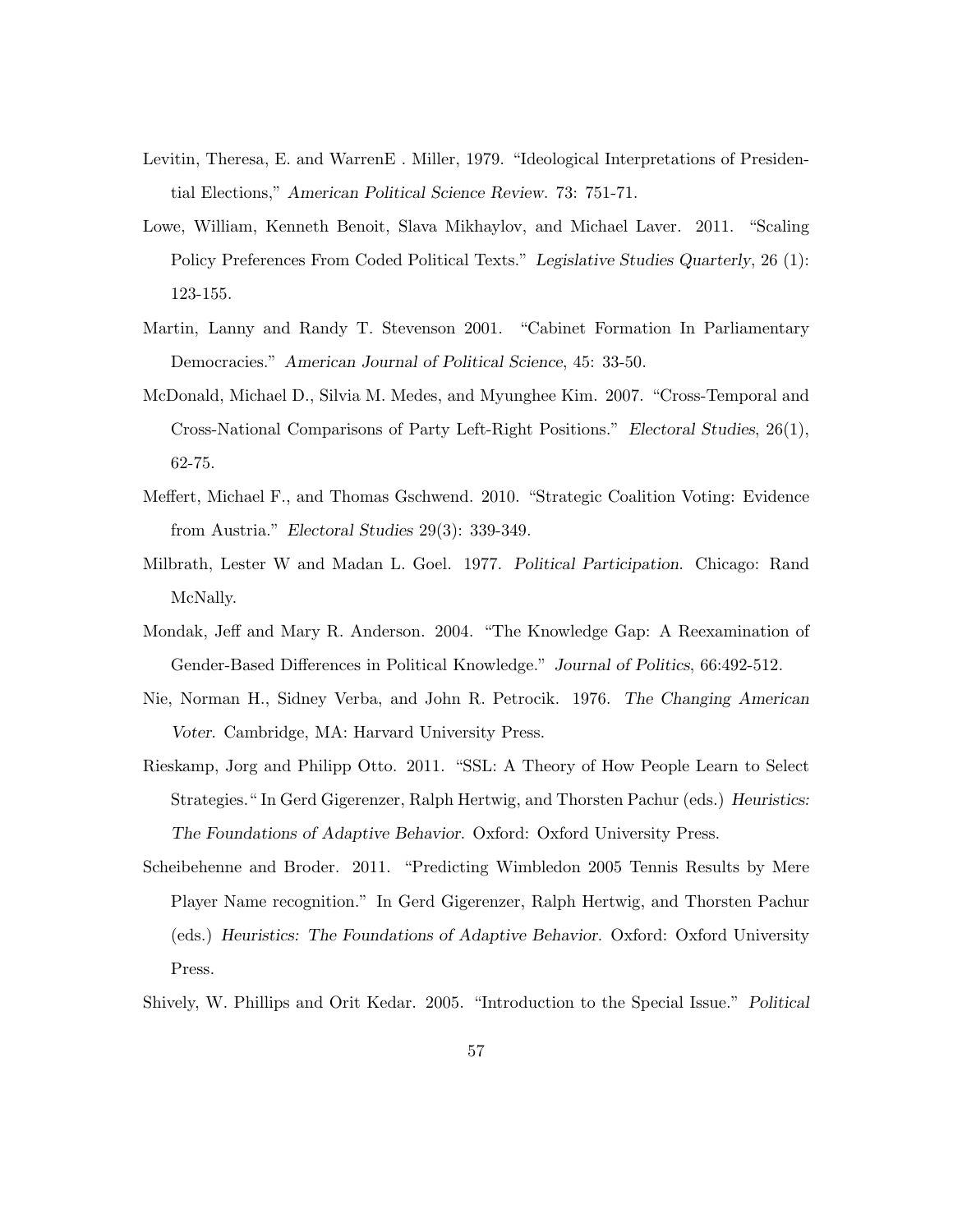Analysis, 13(4): 297-300.

- Stevenson, Randy T. 1997. "How Parties Compete: Electoral Performance and Government Participation in Parliamentary Democracies." Ph.D. dissertation, University of Rochester.
- Stevenson, Randy T. 2003. "Electoral Outcomes and Cabinet Composition." Manuscript. Rice University
- Tajfel, Henri. 1970. "Experiments in Intergroup Discrimination." Scientific American, 223: 96-102.
- Todosijevic, Bojan. 2004. "The Hungarian Voter: Left-Right Dimension as a Clue to Policy Preferences." International Political Science Review, 25(4): 411-433.
- Warwick, Paul. 1996. "Coalition Government Membership in West European Parliamentary Democracies." British Journal of Political Science, 26: 471-499.
- Verba, Sidney, Kay L. Schlozman, and Henry Brady. E. 1995. Voice and Equality, Civic Voluntarism in American Politics. Cambridge: Harvard University Press.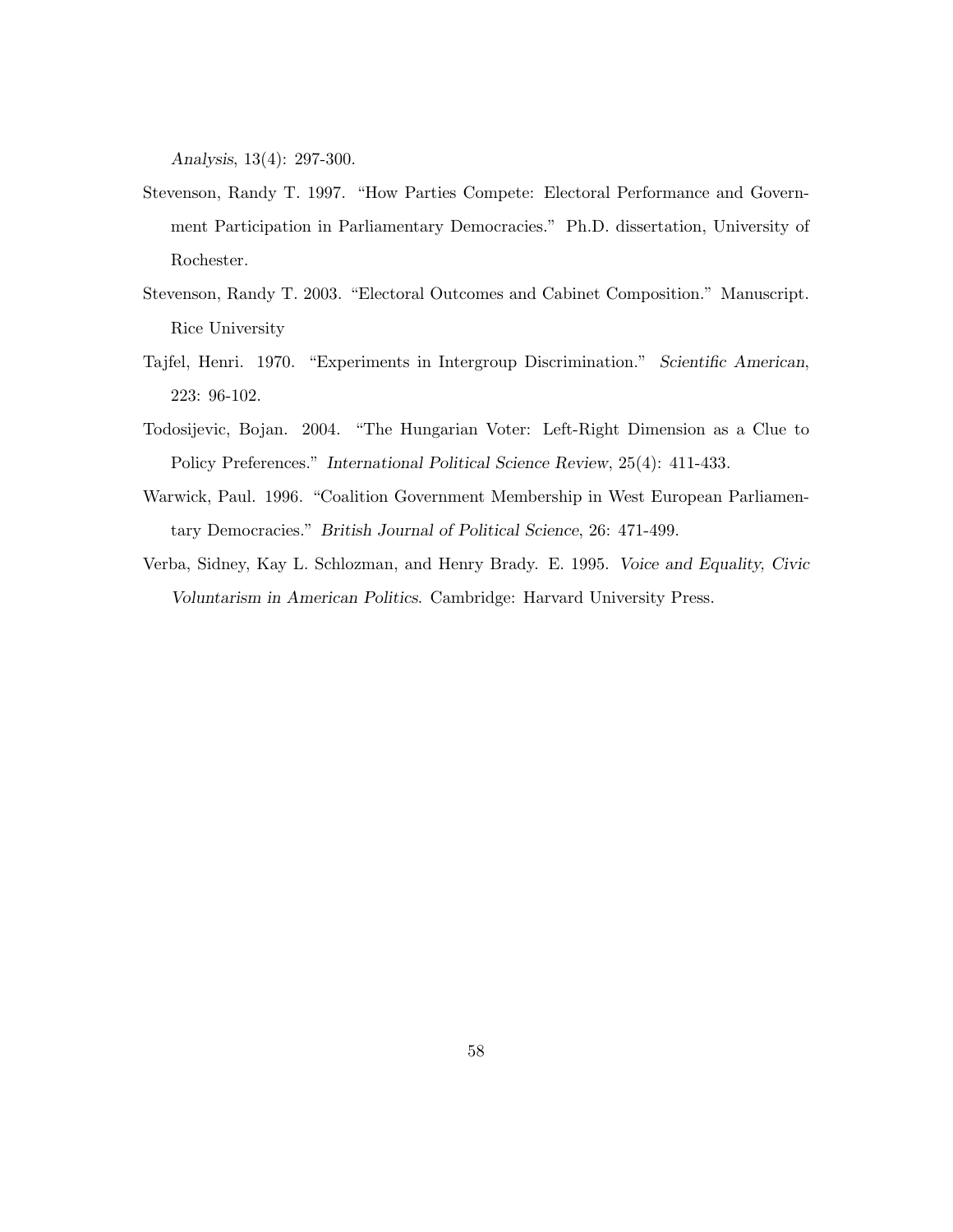# **Appendix A1**

### **Which parties to include?**

The first measurement issue that we had to contend with was deciding which parties to include. We would like to make the task of ordering parties as comparable as possible across contexts and we can do this both by managing the sample (for example, excluding party-dyads that include regional parties or protest parties) and by controlling for dyad characteristics in our statistical models (for example, including a measure of whether a dyad included regional or protest parties). As such, our statistical models will include controls for many different characteristics of party-dyads that we think impact how well individuals are able to order them ideologically. However, these kinds of controls can never capture everything that might be relevant to making one dyad more difficult to correctly order than another. Thus, we also examined results for five different sub-samples of our data that are increasingly restrictive in terms of which parties the respondents ultimately compare. The idea is that in the more restrictive samples, we can be increasingly certain that the difficulty of the party-placement task is the same across different political contexts. The five samples are:

- 1. All available party-dyads: Between 2 and 11 parties per survey so between 1 and 55 party-dyads per survey
- 2. Parliamentary party-dyads: excludes all parties that have failed to win at least one seat in parliament in the last election before the survey was administered (or, in the case of pre-election surveys, the election following the survey)
- 3. Only dyads in which both members are "important" parties: Excludes single-issue parties, regional parties, very small parties, and parties that do not compete on the traditional left/right dimension of politics (most importantly, excludes Green parties)
- 4. Two or Three leading parties: The largest party on the left and right and the Christian center Parties in the Benelux Countries
- 5. Two leading parties on the Left and Right: The largest party on the left and right, respectively — excluding the Christian center in the Benelux Countries

While we applied the statistical models explained in the main text to each of these sets, the results were strikingly robust to differences in the sample used  $-$  a result we attribute to the extensive set of controls variables about the characteristics of parties and party-dyads that we collected and included in our statistical models. Consequently, we only report statistical results for the third sample (of "important" parties) in the main text.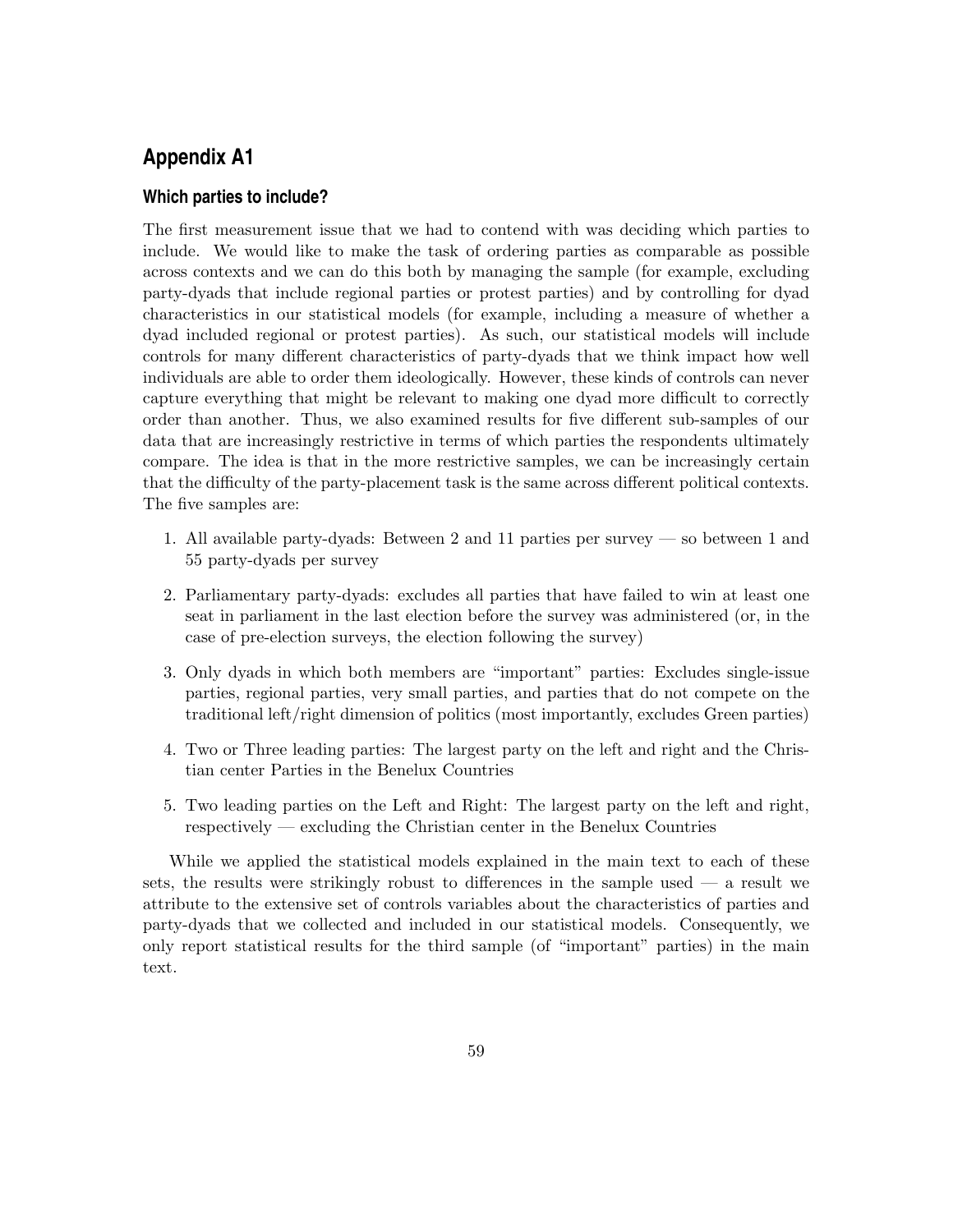#### **What to do with "Don't Know" responses?**

There is a large literature in social science on the meaning and proper treatment of the "Don't Know" response and a smaller literature that explores the question in the specific context of knowledge surveys in political science (e.g., Mondak and Anderson 2004). While such responses have often been excluded from the analyzed sample, these literatures make it clear that "Don't Know" responses are unlikely to be randomly distributed in the sample and their exclusion could lead to severe biases in resulting inferences. For example, Mondak and Anderson point out that women are far more likely to give a "Don't Know" response in answer to a factual question than men, even when they are otherwise equally informed. These kinds of findings not only make us skeptical about deleting "Don't Know" responses from the sample, but should also raise questions about another seemingly reasonable strategy for dealing with these responses. This strategy, which is by far the most common one used in studies of political knowledge, simply counts "Don't Know" responses as incorrect. However, if biases like the gender bias identified by Mondak and Anderson apply to our data (and our analysis below shows they do), counting "Don't Know" responses as incorrect will cause us to mistakenly assign incorrect party placements to women more often than to men — even if the two groups have the same underlying level of knowledge. To see this, consider an unknowledgeable man who is unwilling to admit his ignorance and so guesses about the placement of the parties in a given dyad. His probability of recording an incorrect response is approximately  $50\%$ .<sup>[45](#page-59-0)</sup> However, the same unknowledgeable woman, who admits her ignorance and gives a "Don't Know" response, has, under this coding scheme, a 100% probability of recording an incorrect response. As Mondak and Anderson have pointed out, if "Don't Know" responders had instead answered the questions by guessing randomly, they would have made fewer mistakes. Consequently, he argues, a more accurate representation of the "Don't Know" voters' level of knowledge is the probability they would have made a mistake if they had simply guessed. The easiest way to simulate this kind of random guessing is simply to assign each "Don't Know" response a random value (from a uniform distribution on the left right scale) before making our dyadic comparisons. We have done this, but do not rely on it as our primary solution to the problem (again, this choice is not consequential for the substantive inferences we make — though, compared to the method described below, it limits how much information we can extract from the data).

Rather than exclude "Don't Know" responses, count them as incorrect, or randomize responses for them, we have instead treated "Don't Know" as a legitimate response in its own right and attempted to model this response along with correct and incorrect responses in an appropriate multinomial statistical model. This allows us to model the covariates associated with both knowledge and the willingness to admit lack of knowledge, and completely circumvents the kinds of problems illustrated by the gender differences discussed

<span id="page-59-0"></span><sup>45</sup>This is just an illustration so we don't worry about calculating the exact probability accounting for ties.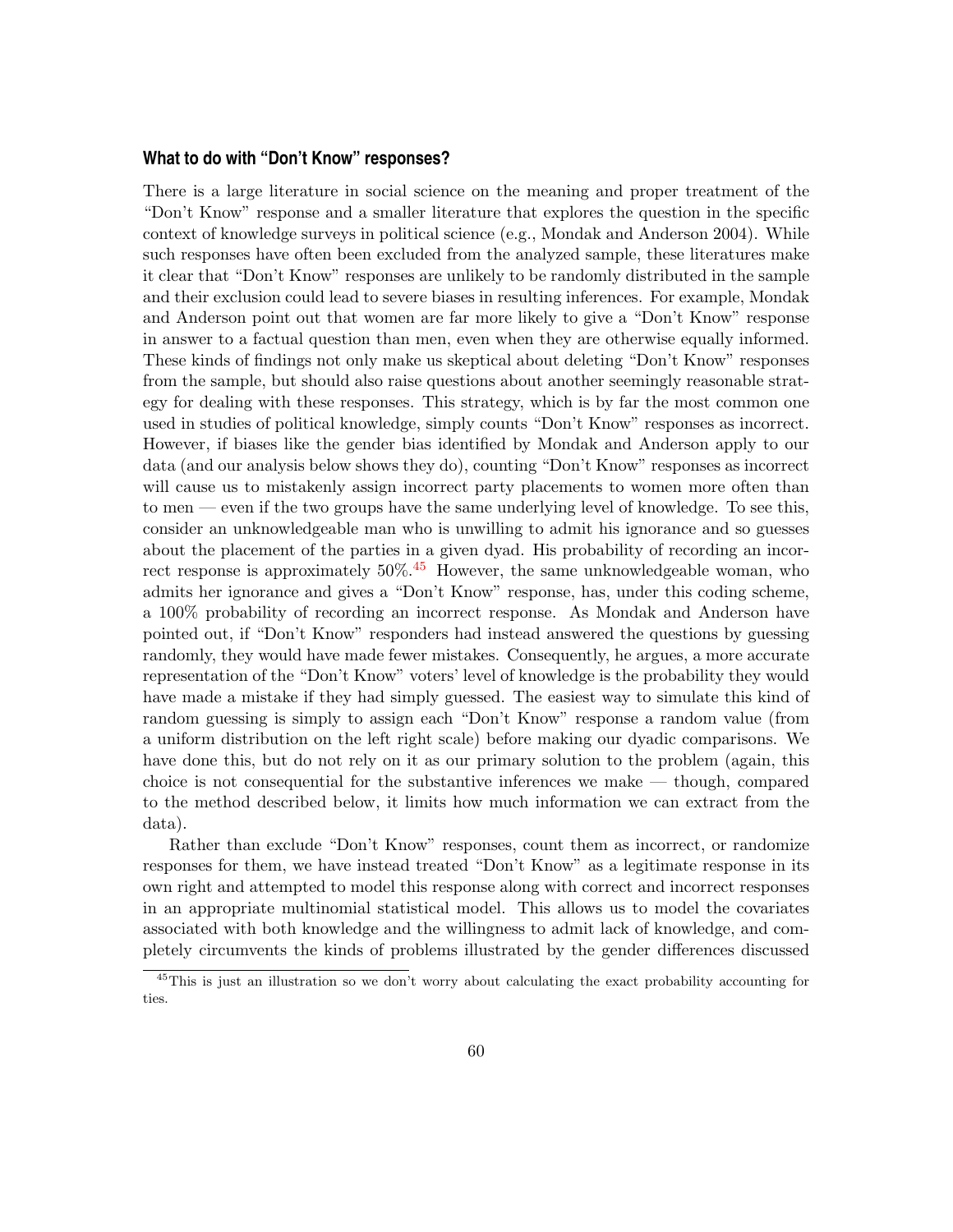above.

#### **What to do with "tied" responses?**

In some cases the respondent will say that both parties have the same position, when in fact one party is to the right or left of the other. We can count these responses as wrong (they do not get the parties in the right order) or we can count these as right (they don't actually get them in the wrong order) and the choice of rule seems fairly arbitrary. Consequently, we have produced results for both rules and can show that they are extremely robust to this choice. In what follows, we report the results that count ties as incorrect.

## **Appendix A2**

#### **How to measure the parties' "true" positions?**

To decide whether a respondent has ordered a given pair of parties correctly, we need to know the "true" ordering of the parties. We explored four different ways to assign parties "true" left-right placements (and so "true" orderings). One method gave parties the score that was assigned to them by the experts responsible for the implementation of the CSES survey module in each country. These assignments were made on the same scale as the one asked in the CSES surveys. Unfortunately, however, this could only be done directly for the surveys that were part of the CSES survey project (so only 40% of our sample surveys).

A second method used the expert judgments of party positions that are available from Laver and Hunt's 1990 study (supplemented by Laver and Benoit's 2006 update of these data).<sup>[46](#page-60-0)</sup> These assignments were rescaled to match the 0 to 10 scale used in most of the voter surveys and provided coverage of most parties in all of the surveys included in the sample.

A third method of assigning ideological positions to parties uses the left-right positions scaled from the Comparative Manifestos Project data to place parties at each election (we use the scores from the manifesto published nearest in time to a given survey), again rescaled to match the 0-10 scale voters used. This method provides estimates for 97% of the sample.

The final method of assigning parties left-right positions simply takes the mean ideological placement of each party, over all the respondents in a given election survey, as the estimate of the "correct" position of the party at that time.<sup>[47](#page-60-1)</sup> This method has the

<span id="page-60-0"></span> $^{46}$ Specifically, for any given survey, we used the version of the Laver/Hunt/Benoit survey that was closest to the time the survey was given.

<span id="page-60-1"></span><sup>&</sup>lt;sup>47</sup>This method is perhaps the most easily criticized because it results in a measure of citizen knowledge that compares individuals' opinions to the opinion of the mean individual — thus creating the possibility of endogeneity. It is important then to emphasize that we report this measure only because of its better coverage. None of the results change when using other measures, because, as it turns out, the average voter and the experts agree on the relative placements of parties.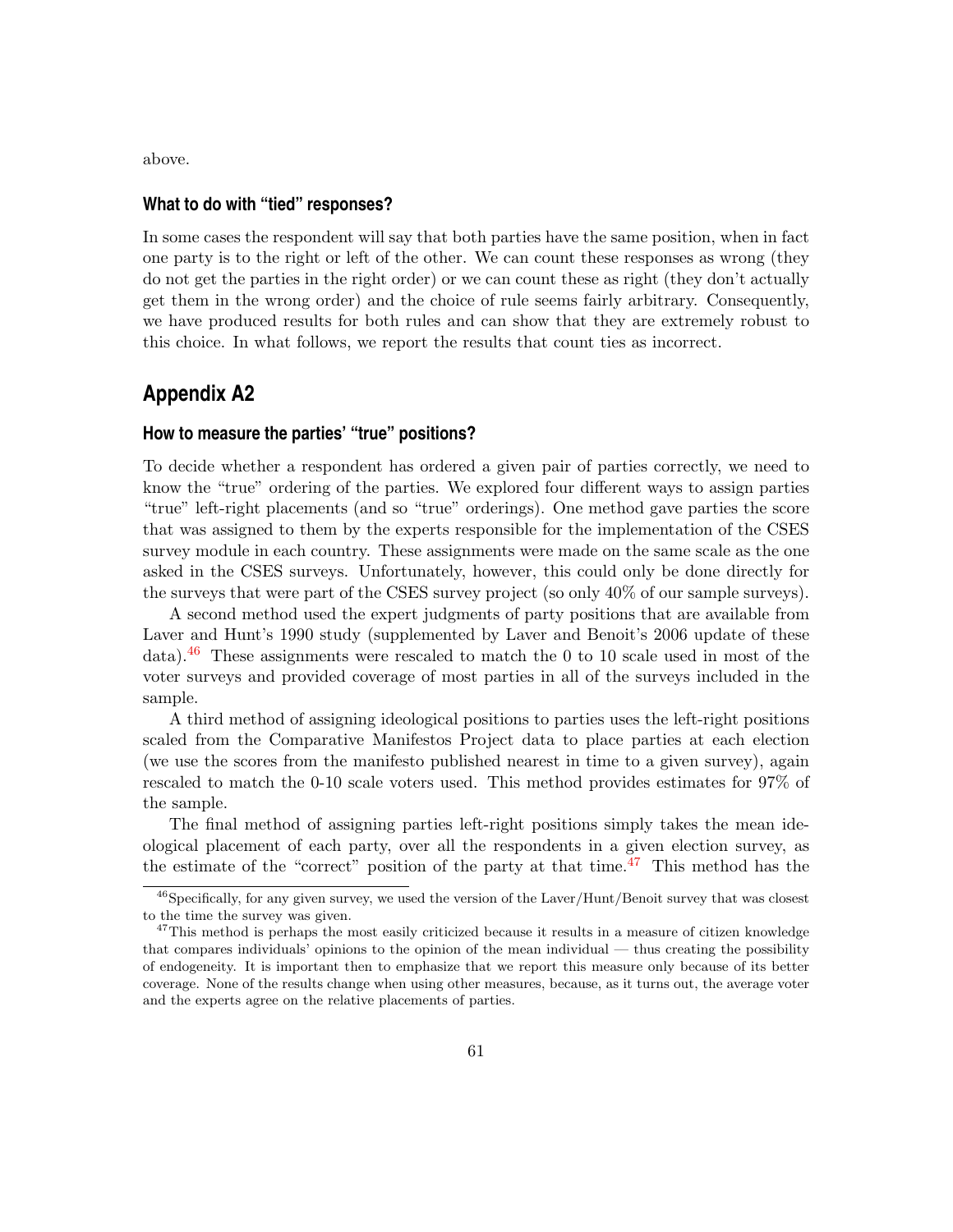advantage that it is calculable for 100% of the parties in our sample.

In choosing which of these methods to use (or whether to report results for all of them), we were very much aware of the large literature in comparative politics that has examined the consistency of different methods for measuring the left-right positions of parties (e.g., expert survey based, manifesto based, election survey based). While some in this literature emphasize the broad compatibility of different measures, a more usual theme has been that there are substantial differences in positions produced by different methods. Given this, we were initially surprised by the fact that none of our substantive results depend at all on which method we use for placing parties (other than the drastic loss of sample if we rely on the first method). While this is an encouraging result, it is sufficiently odd to warrant skepticism. Why would our results be immune to the (often large) differences in party placements across methods that have been demonstrated in the literature?

The obvious place to start in looking for an answer is the unlikely possibility that previous analyses have simply been wrong and overemphasized the disparities in these measures. While a complete analysis of this question is neither the purpose of this paper, nor, as we will see, necessary, we can quickly get a sense of the extent of compatibility between our different measures of parties' left-right positions by examining how closely they correlate. Table A1, provides these correlations.

Table A1: Correlations between different measures of the left-right placement of parties for all the parties in the sample

|                          |      | LHB expert placements Average survey placement |
|--------------------------|------|------------------------------------------------|
| Average survey placement | 0.67 |                                                |
| Manifesto scores         | 0.53 | O 74                                           |

Some of these correlations are relatively high; nevertheless, they are, in our view, consistent with the skeptical conclusions about the compatibility of different measures of left-right ideology that is reflected in much of the literature. Surely a correlation of .53, or even .74, is not enough to support the almost complete immunity of our results to the choice of how to measure the true positions of parties. Thinking more carefully about how we use the data in this study, however, resolves the question. Specifically, while the correlations in Table A1 use the cardinal information in the measurements, our design relies only on the ordinal information. We are not concerned with absolute placements of parties, but with relative placements. Thus, we should not examine how closely correlated these different measures are, but how often they would place pairs of parties in a different left-right ordering. If we examine data in this way, we can see immediately why our results will not depend on the choice of how we measure the left-right positions of parties.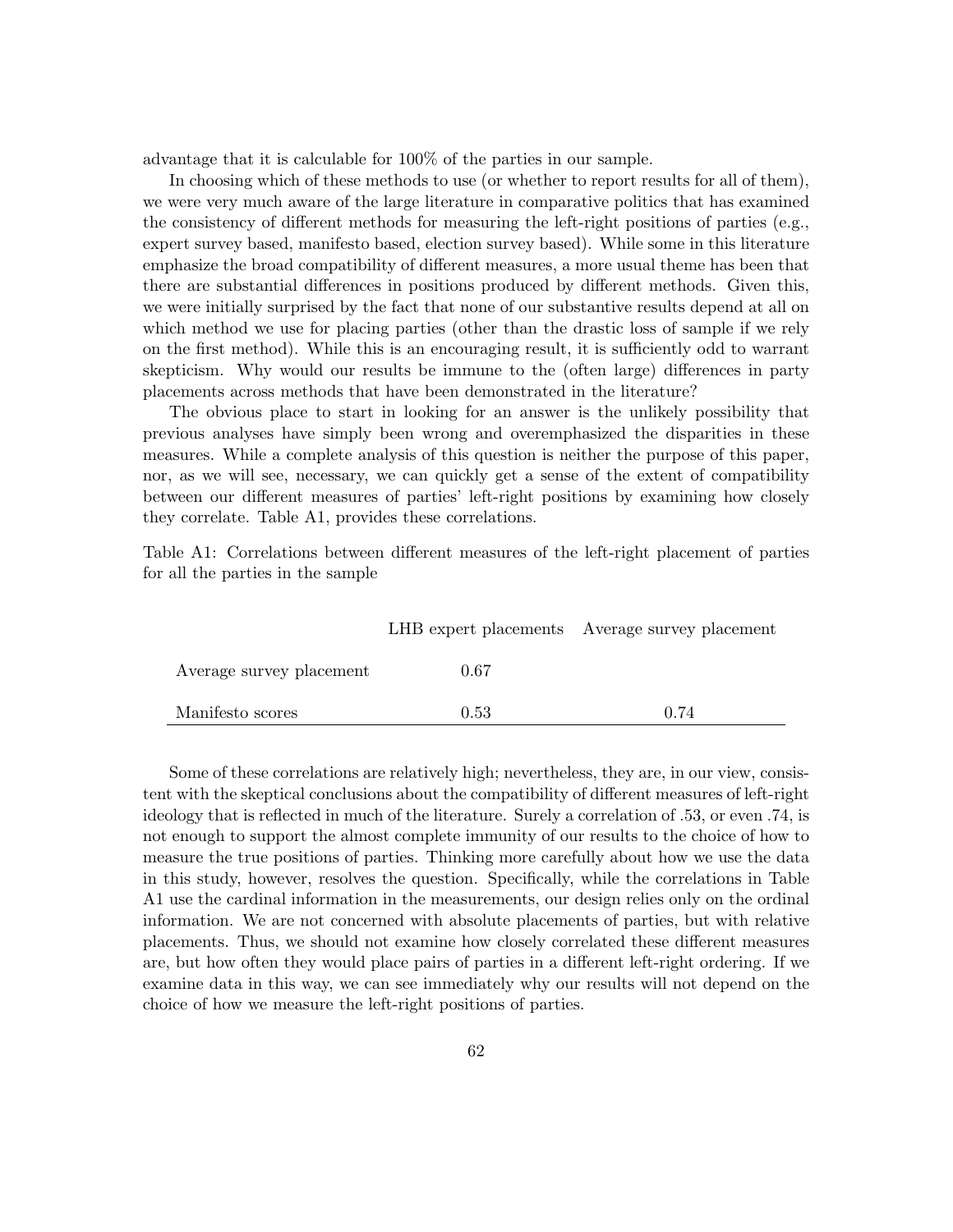Figure A1: Cases in the upper right and lower left quadrants are ones in which the measures agree on the ordering of parties and ones in the upper left and lower right quadrants are ones in which they disagree. The percentage is the percent of all comparisons that agree.

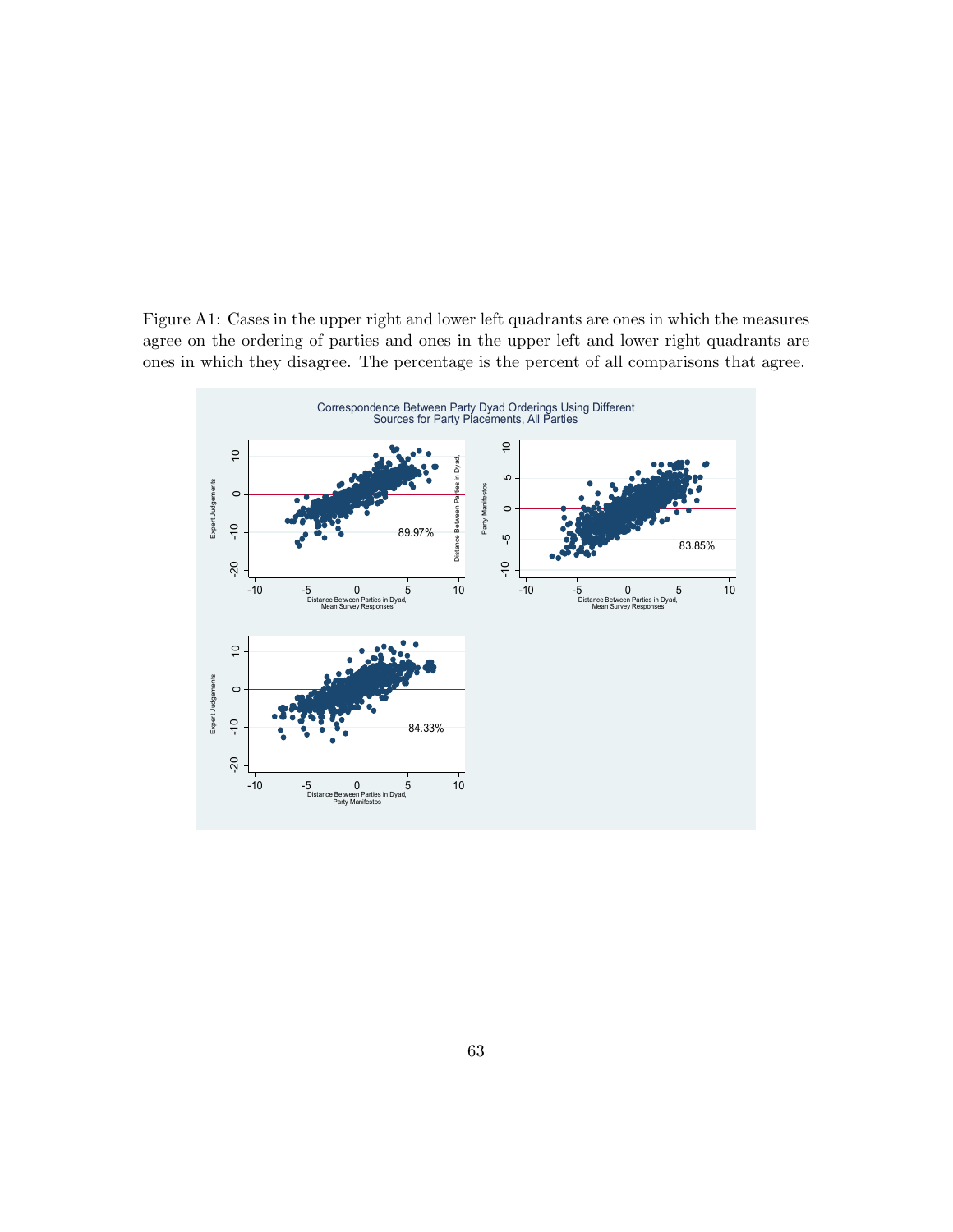Figure A2: Cases in the upper right and lower left quadrants are ones in which the measures agree on the ordering of parties and ones in the upper left and lower right quadrants are ones in which they disagree. The percentage is the percent of all comparisons that agree.



Figure A1 graphs the signed ideological difference between each pair of parties in our sample using one of our left-right measures against the differences for the same pair of parties using each of the others. Thus, those cases in the upper right and lower left quadrants are ones in which the measures agree on the ordering of parties and ones in the upper left and lower right quadrants are ones in which they disagree. The listed percentage is the percent of all comparisons that agree. As one can see, in these graphs (which include all parties - even regional, single issue parties, and protest parties) there is a remarkable level of agreement among the different measures in the ordinal placement of parties. The situation improves even more if we examine only the large parties on the left and right (the fifth sample of cases we described above and for which we will present results). Figure A2 gives these results.

Here, the agreement between measures is essentially perfect, with even the exceptions proving the rule. Specifically, the two parties represented by the points in the south-east quadrant of the upper left graph and the north-west quadrant of the lower left graph are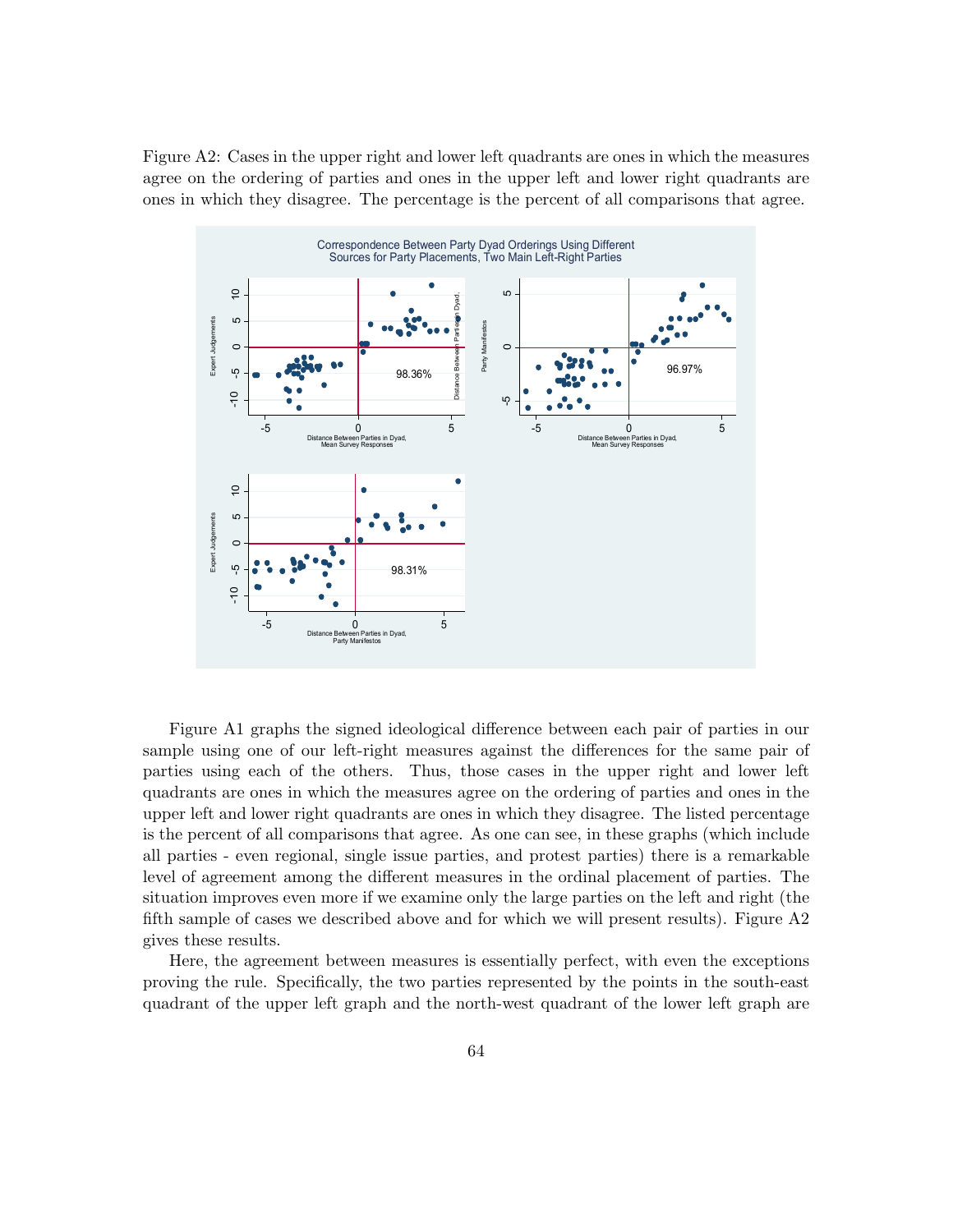Ireland's Fianna Fail and Fianna Gael, the two large parties in our countries that almost any scholar of European politics would pick as the most ideologically indistinct (at least on a left-right scale). Given the broad compatibility of these measures (at least with respect to the information we take out of them), in what follows we only report results that use the method for which we have the best data coverage — which assigns the "true" position of parties according to their mean survey placement.

# **Appendix A3**

Table A2: Number of party-dyads and survey-dyads in each country (only cases used in the estimation reported in Table C1)

|                    | Number of      | Unique dyads   |
|--------------------|----------------|----------------|
| Country            | survey-dyads   | across surveys |
|                    |                |                |
| Australia          | 5              | 3              |
| Austria            | 6              | 3              |
| Belgium            | 3              | 3              |
| Belgium (Flanders) | 6              | 5              |
| Belgium (Wallonia) | $\overline{2}$ | 1              |
| Canada             | 9              | 6              |
| Denmark            | 70             | 33             |
| Finland            | 18             | 7              |
| France             | 21             | 13             |
| Germany            | 27             | 8              |
| Great Britain      | 15             | $\overline{4}$ |
| Iceland            | $\overline{7}$ | 6              |
| Ireland            | 32             | 10             |
| Italy              | 35             | 20             |
| Luxembourg         | 12             | $\overline{7}$ |
| Netherlands        | 30             | 9              |
| Norway             | 36             | 24             |
| Sweden             | 60             | 25             |
| Total              | 394            | 187            |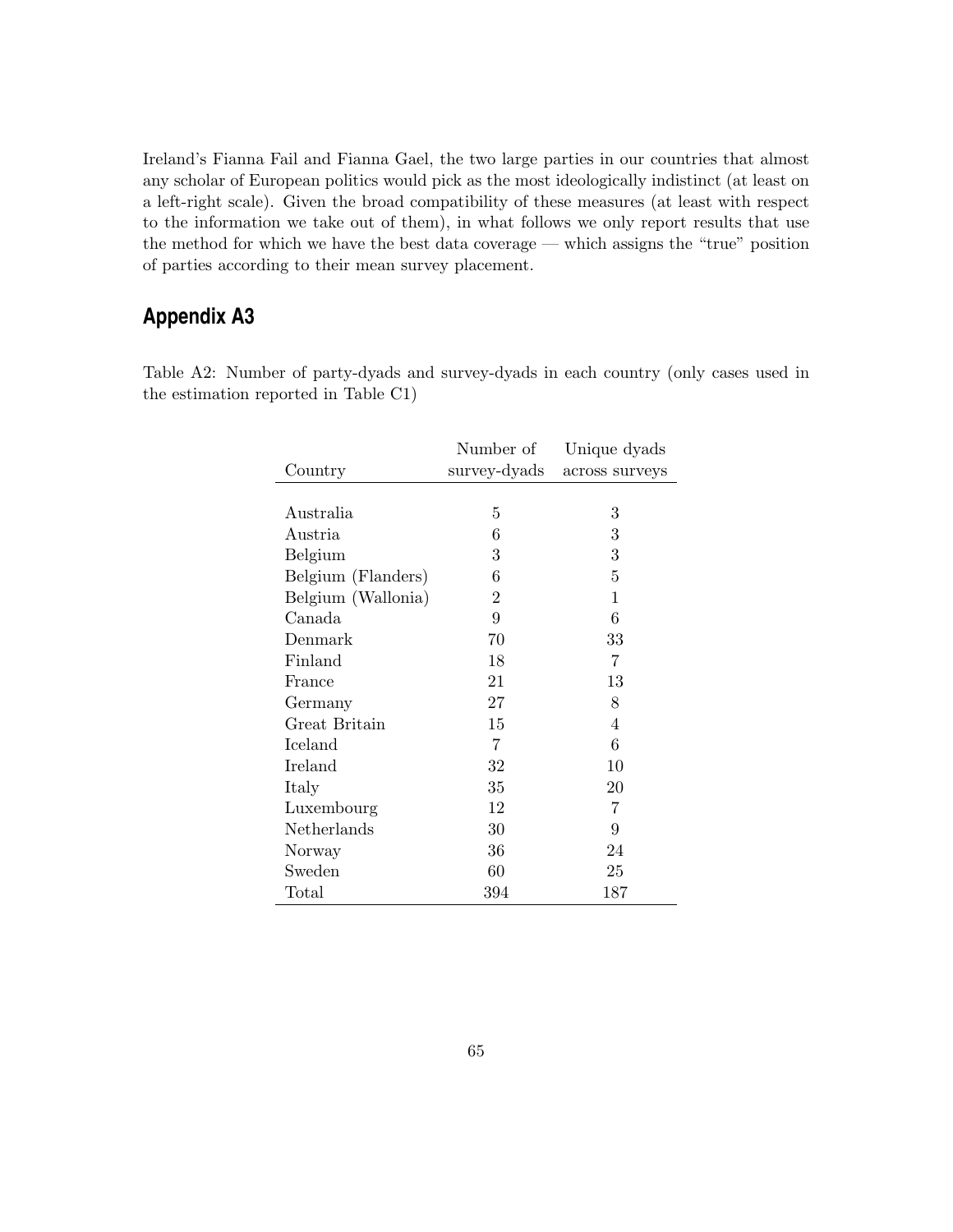# **Appendix B**

#### **Measurement of variables in second-stage models**

Importance of relative ideology to selection of cabinet partners: Estimated by interacting the formateur distance variable in Martin and Stevenson's (2001) statistical model of cabinet formation with country dummies. The Baseline category was chosen so that zero was meaningful (indicating no effect of the variable) and so the value of the variable for non-coalitional systems was set to zero.

Ideological difference between parties in the dyad: absolute value of the difference in the "true" positions of the parties (where measurement of these "true" positions is described in the text)

Number of dyads included in the survey: This is a deterministic function of the number of parties included in the survey. Each survey included all parties represented in the legislature and almost all parties that ran for seats in the legislature, excluding only very insignificant parties. The measure is preferred to the effective number of electoral (or legislative) parties because it captures not only the complexity of the system, but also the difficulty of the immediate task being asked the respondent in the survey (to place, for example, ten parties as opposed to five). The correlation between the measure and the effective number of parties is .70.

Survey type: This is captured with two dummy variables for "Self-Administered Survey" and "Telephone Survey." The baseline category is an in-person interview. 51% are telephone, 11% self-administered, and 28% in-person.

Expert judgments of the overall importance of the left-right: Laver and Hunt (1992) and Benoit and Laver (2006) provide the average expert rating of the importance of each of 20 different dimensions to each party. This measure is the average of this value over the parties in a system for the main left-right dimensions (tax/welfare). We use the edition of the expert survey closest to the date of each election survey.

Percent of average party manifesto devoted to left-right for all parties in the system: For each party we calculate the percentage of the most proximate election manifesto that the party devoted to left-right topics, using the categorization of left-right topics adopted by Budge and Laver (1992) and used by scores of subsequent studies. The measure is the average of this score over the parties included in a given survey.

Salience-weighted average Spearman's rank correlations between Lowe et. al.'s (2011) 14 policy categories and left-right placements: We used data from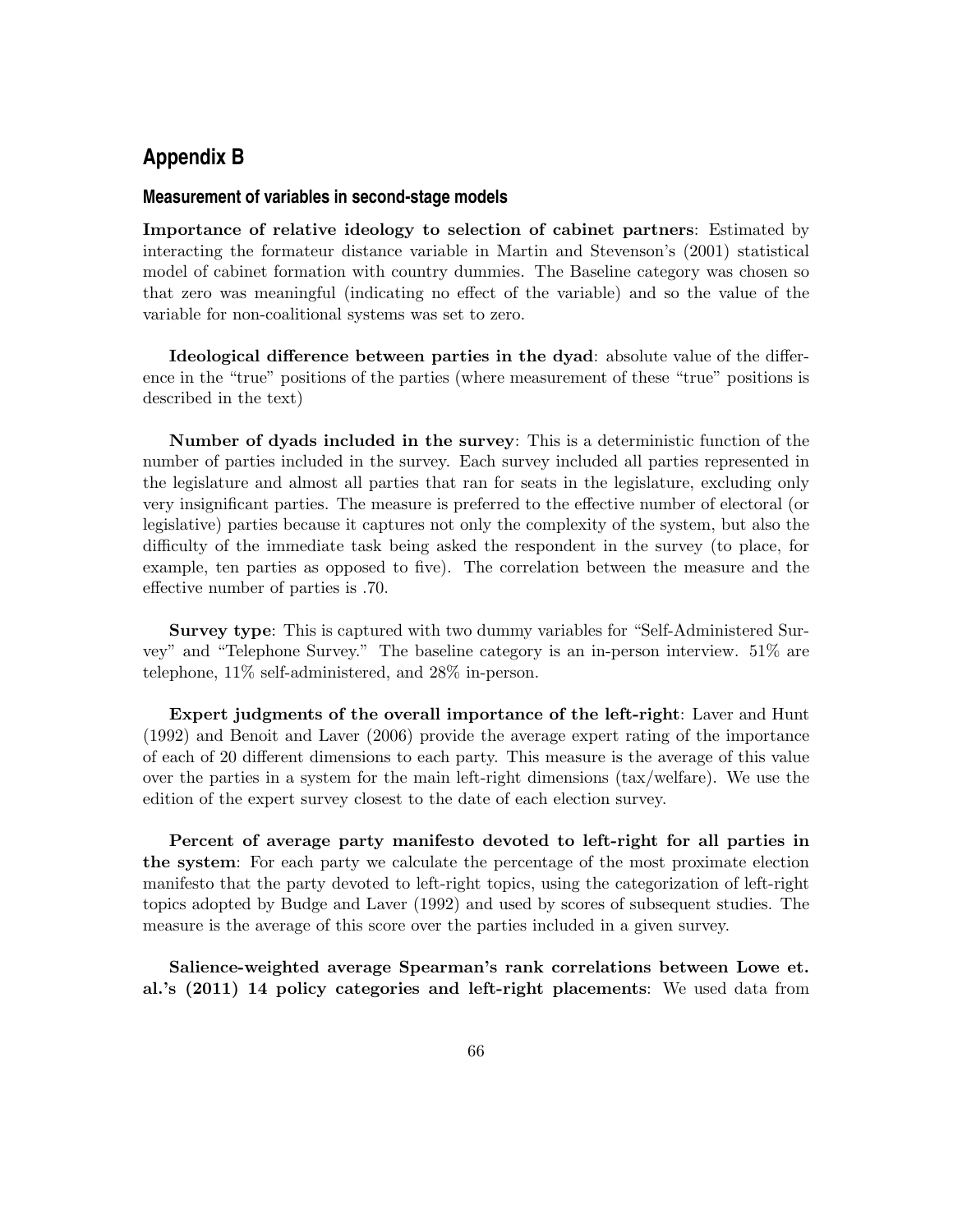Lowe et al.  $(2011)$ , who define 14 policy areas in which party positions can be defined (these are about foreign alliances, militarism, internationalism, the EU, constitutionalism, decentralization, protectionism, Keynesianism, nationalism, traditional morality, multiculturalism, labor policy, welfare policy, and education spending). The absolute value of the Spearman rank correlation between each of these categories and their aggregate measure of the left-right was calculated for all the parties in the data set for each country, for the period from 1980-2010. So, for example, if the ordering of parties on the left-right scale predicted the ordering of the parties (during this period in a given country) on welfare policy, then the score would be high for this dimension. Once we had the scores for each dimension (for each country in this time period), we weighted these by the average relative importance of the dimension during the same time period using Lowe and Benoit's importance scores for each dimension (for this purpose, these were transformed so that they summed to one over the issues (making them explicitly relative to each other) and then these scores were multiplied by the absolute value of the Spearman rank correlations for their respective dimensions (and this weighted sum, which equals the weighted average in this case, used as the final score).

Salience-weighted average multiple regression coefficients of left-right placements on Lowe et. al.'s (2011) 14 policy categories: This was calculated exactly as the score above, except multiple regression coefficients were used instead of Spearman's rank correlation.

Variance explained by the first dimension of Laver and Benoit (2006)'s factor analysis of expert placements of parties on 9 policy dimensions: The total variance explained by the first dimension in Laver and Benoit's (2006) principal components factor analysis (with varamax-rotated loadings) of their expert survey data (reported in their Table 5.7a). This included nine issue areas (Tax and spending policy, social policy, environmental policy, decentralization, EU peacekeeping, immigration, EU accountability, EU authority, and deregulation) and attempted to identify the extent to expert placements of parties in these nine areas could be explained by a small number of factors. In focusing on the first factor, regardless of its substantive content, this measure — unlike all the others used here, which all focus explicitly on a substantive left-right dimension — simply asks how well voters would have done using any (or the best) underlying aggregative dimension (however defined — though in most cases in their results the first dimension looks like the left-right) to order more narrow policy dimensions.

Average time parties in dyad have been PM or in the cabinet (not as PM): For each party we calculate the percentage of the months between the first post-war election and the date of the survey that the party served in the cabinet as PM or as a non-PM partner. The measures for a dyad are the average of the scores for the two parties in the dyad. Versions of this measure that weighted more proximate service made not difference.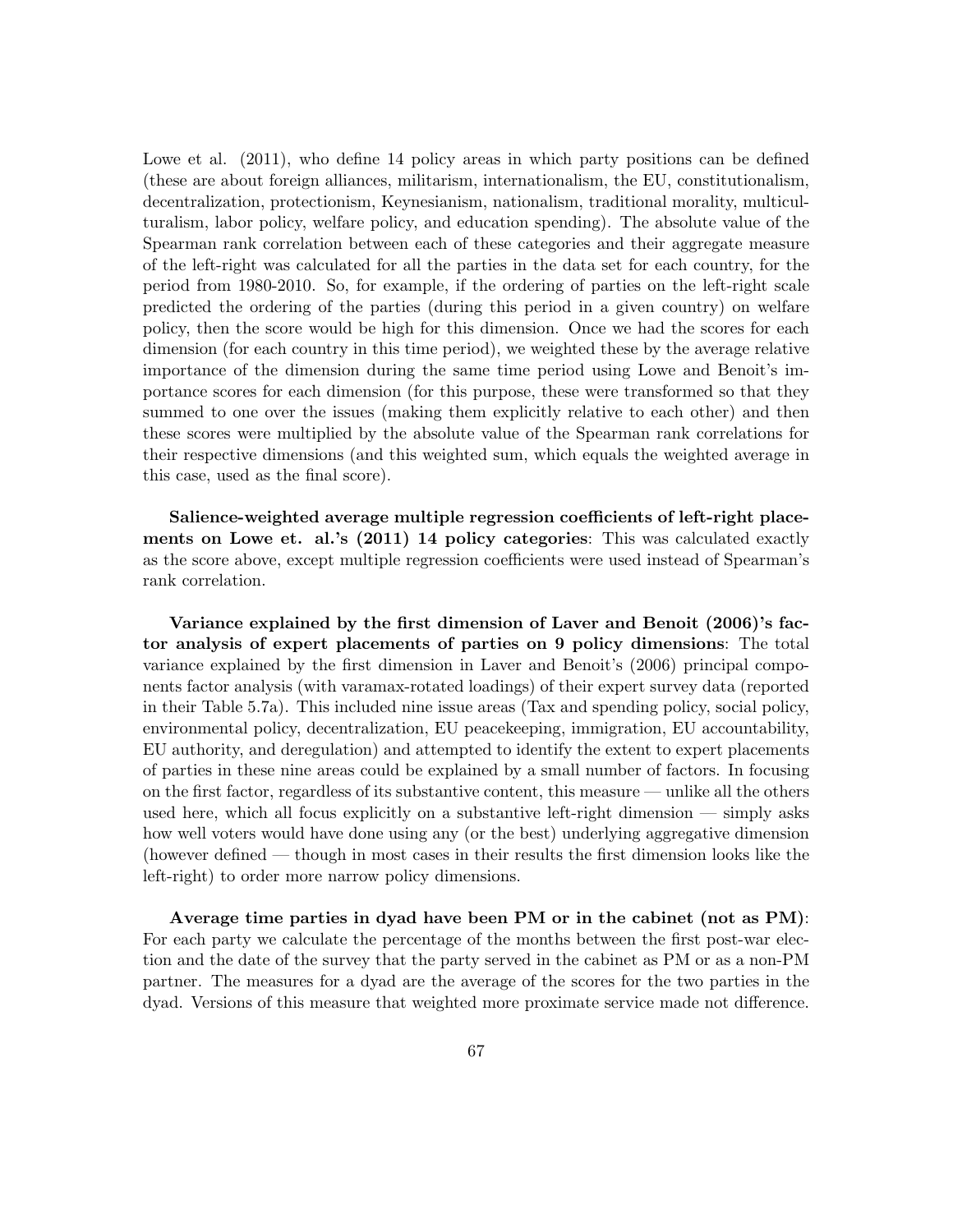Party names that help/hurt respondent in ordering dyads: we account for the fact that some parties give fairly obvious left right information in their names. To do this we marked all cases in which the party names contained words that were the same as those used to anchor the left-right scale (as printed in the original questionnaires, in the native language). So, for example, the Danish "Radikale Venstre" and the Italian "Partido Democratico Sinistra" both use the same word for "left" in the party name that was used in the survey questionnaire to label an endpoint on the left-right scale on which respondents were asked to place parties. From this, we coded a "helpful" instance as one in which the party in the dyad so named was actually on that side its dyad partner (i.e., if the party name had "left" in it, then we coded dyads in which the party was left of its partner as helpful cases and ones in which it was to the right of its partner as likely to hurt).

Average size of parties in dyad: the average for the two parties in the dyad of the parties' vote in the last election.

# **Appendix C**

#### **Main and alternative model results**

The table on the following page contains the results to main model which produced the substantive effects reported in Table 3 in the main text as well as the models estimated with alternative measurements for the LR-policy heuristic tests. Note that the parameter estimate on the relative importance of left-right in determining coalition formation is significant in each estimation — leading to a positive change in the log ratio of correct to incorrect response probability. This supports the LR-coalition heuristic hypothesis. Conversely, there is no support for the LR-policy heuristic hypothesis.